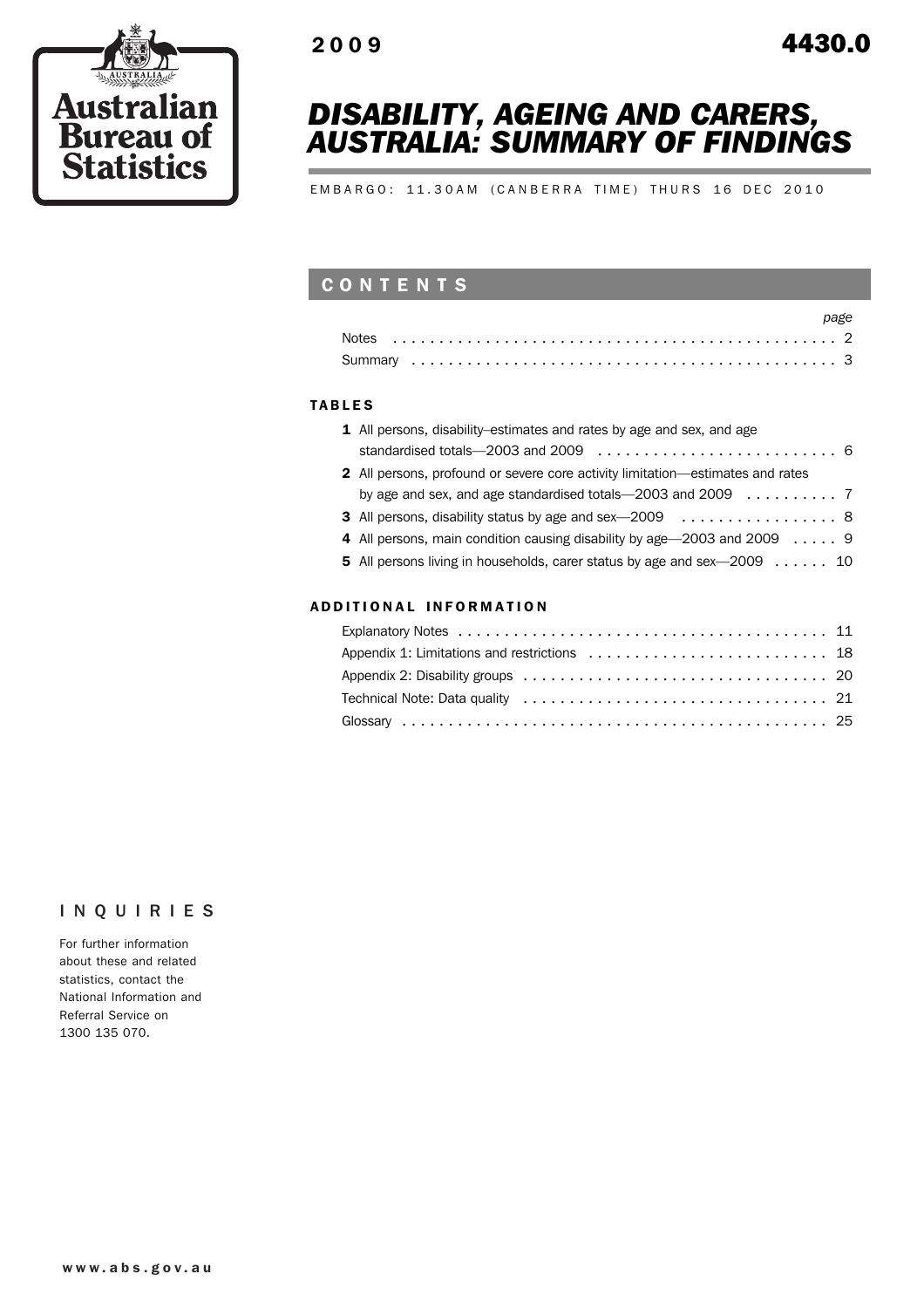## NOTES

| ABOUT THIS PUBLICATION | This publication presents a summary of results from the Survey of Disability, Ageing and<br>Carers (SDAC) conducted by the Australian Bureau of Statistics (ABS) throughout<br>Australia, from April to December 2009. The primary objective of the survey was to<br>collect information about three population groups:<br>people with a disability<br>• older people (i.e. those aged 60 years and over)<br>people who provide assistance to older people and people with disabilities.                                                            |
|------------------------|-----------------------------------------------------------------------------------------------------------------------------------------------------------------------------------------------------------------------------------------------------------------------------------------------------------------------------------------------------------------------------------------------------------------------------------------------------------------------------------------------------------------------------------------------------|
|                        | The SDAC was also conducted in 2003 and this publication presents some comparisons<br>with the 2003 survey. The 2009 SDAC was largely a repeat of the 2003 survey, with some<br>additions to content in the areas of unmet demand for assistance, social inclusion, and<br>labour force participation. Comparisons with previous disability surveys are also possible,<br>see paragraph 47 of the Explanatory Notes.                                                                                                                                |
|                        | All tables appearing in this publication are included in a Data Cube (spreadsheet format)<br>available on the ABS website $<$ <i>bttp</i> //www.abs.gov.au > and are accompanied by<br>corresponding Relative Standard Error tables. A series of staggered releases in the form<br>of Data Cubes will be appended to this product between January and April 2011. A<br>summary publication, which will be a consolidation of the progressive releases, will be<br>released on 28 April 2011.                                                        |
|                        | The differences between data items highlighted in the Summary are all statistically<br>significant, see Technical Note (paragraphs 13 to 15) for further details.                                                                                                                                                                                                                                                                                                                                                                                   |
| ROUNDING               | As estimates have been rounded, discrepancies may occur between sums of the<br>component items and totals.                                                                                                                                                                                                                                                                                                                                                                                                                                          |
| INQUIRIES              | For further information about these and related statistics, contact the National<br>Information and Referral Service on 1300 135 070.                                                                                                                                                                                                                                                                                                                                                                                                               |
| ABBREVIATIONS          | Australian Bureau of Statistics<br>ABS<br>ABSCO Australian Bureau of Statistics Classification of Qualifications<br>Australian and New Zealand Standard Classification of Occupations<br>ANZSCO<br>Australian Standard Classification of Education<br>ASCED<br>ASGC<br>Australian Standard Geographical Classification<br>ERP<br>estimated resident population<br>International Classification of Diseases 10th Revision<br>$ICD-10$<br>International Classification of Functioning, Disability and Health<br>ICF<br>relative standard error<br>RSE |
|                        | Survey of Disability, Ageing and Carers<br>SDAC<br>standard error<br>SЕ                                                                                                                                                                                                                                                                                                                                                                                                                                                                             |

Ian Ewing Acting Australian Statistician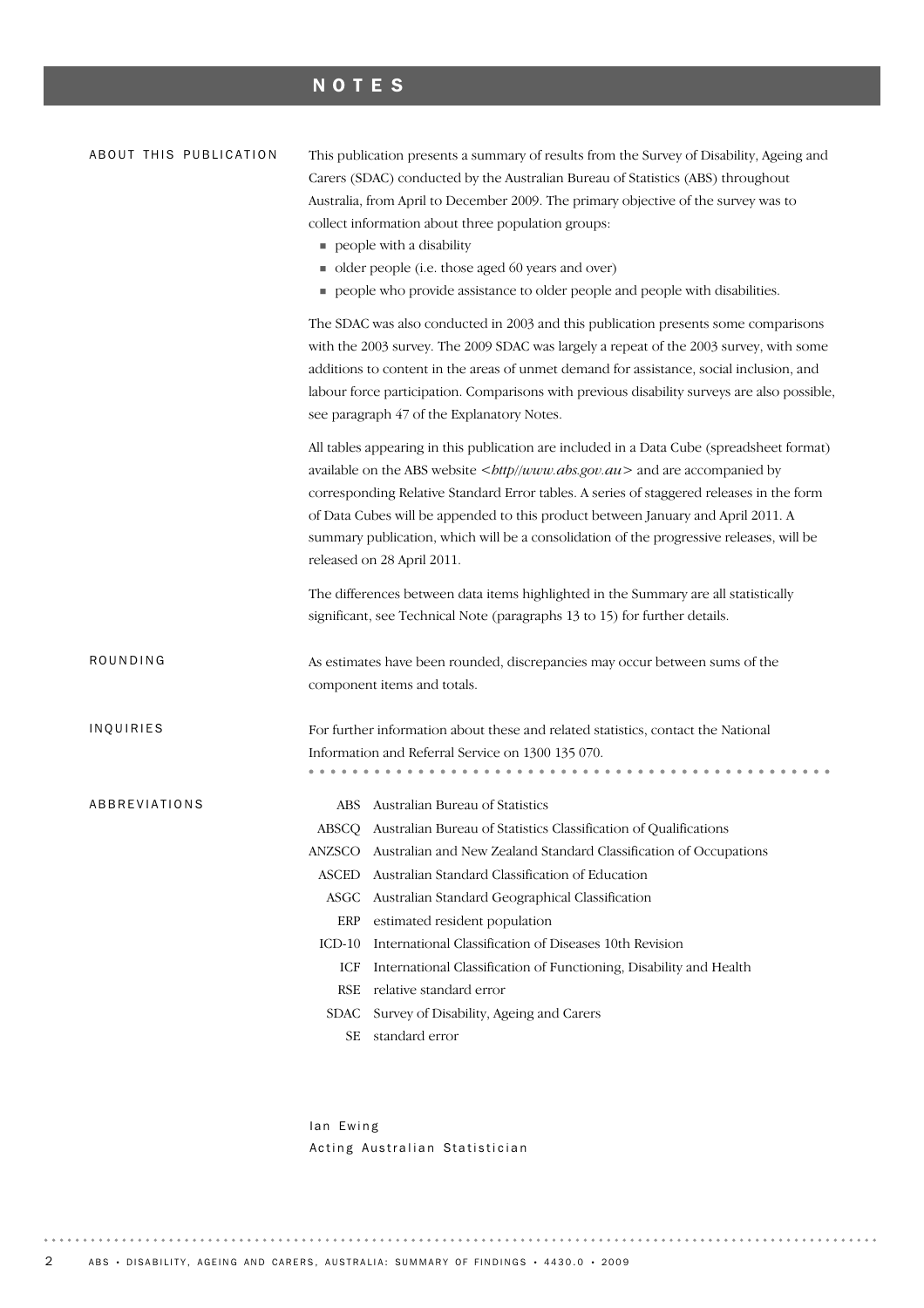## SUMMARY

| OVERVIEW<br>Disability | Four million people in Australia (18.5%) reported having a disability in 2009, according to<br>the results of the Survey of Disability, Ageing and Carers (SDAC). For the purposes of<br>SDAC, disability is defined as any limitation, restriction or impairment which restricts<br>everyday activities and has lasted or is likely to last for at least six months. Examples<br>range from loss of sight that is not corrected by glasses, to arthritis which causes<br>difficulty dressing, to advanced dementia that requires constant help and supervision.<br>Males and females were similarly affected by disability (18% and 19% respectively).<br>(Table 1)<br>The rate of disability increased with age. Almost nine in ten people aged 90 and over |
|------------------------|---------------------------------------------------------------------------------------------------------------------------------------------------------------------------------------------------------------------------------------------------------------------------------------------------------------------------------------------------------------------------------------------------------------------------------------------------------------------------------------------------------------------------------------------------------------------------------------------------------------------------------------------------------------------------------------------------------------------------------------------------------------|
|                        | (88%) had a disability, compared with 3.4% of those aged four years and under. (Table 1)<br>The prevalence of disability in Australia has fallen 1.5 percentage points since 2003. In<br>2003, 20% of Australians had a reported disability, compared with 18.5% in 2009. After<br>removing the effects of different age structures the age standardised rate also fell by 2.1<br>percentage points. (Table 1)                                                                                                                                                                                                                                                                                                                                                |
|                        | The rate of profound or severe limitation in the core activities of communication,<br>mobility and self-care declined, from 6.3% in 2003 to 5.8% in 2009. Much of the decrease<br>in the prevalence of disability between 2003 and 2009 is due to a decline in the<br>proportion of Australians disabled by physical health conditions, such as asthma and<br>heart disease. (Tables 2 and 4)                                                                                                                                                                                                                                                                                                                                                                 |
| Carers                 | In 2009, there were 2.6 million carers who provided assistance to those who needed help<br>because of disability or old age. Just under one third of these (29%) were primary carers;<br>that is, people who provided the majority of the informal help needed by a person with a<br>disability or aged 60 years and over. Over two-thirds of primary carers (68%) were<br>women. (Table 5)                                                                                                                                                                                                                                                                                                                                                                   |
| <b>DISABILITY</b>      | Just under one in five Australians (18.5%) had a reported disability in 2009. A further 21%<br>had a long-term health condition that did not restrict their everyday activities. The<br>remaining 60% of the Australian population had neither a disability nor a long term<br>health condition. Of those with a reported disability, 87% had a specific limitation or<br>restriction; that is, an impairment restricting their ability to perform communication,<br>mobility or self-care activities, or a restriction associated with schooling or employment.                                                                                                                                                                                              |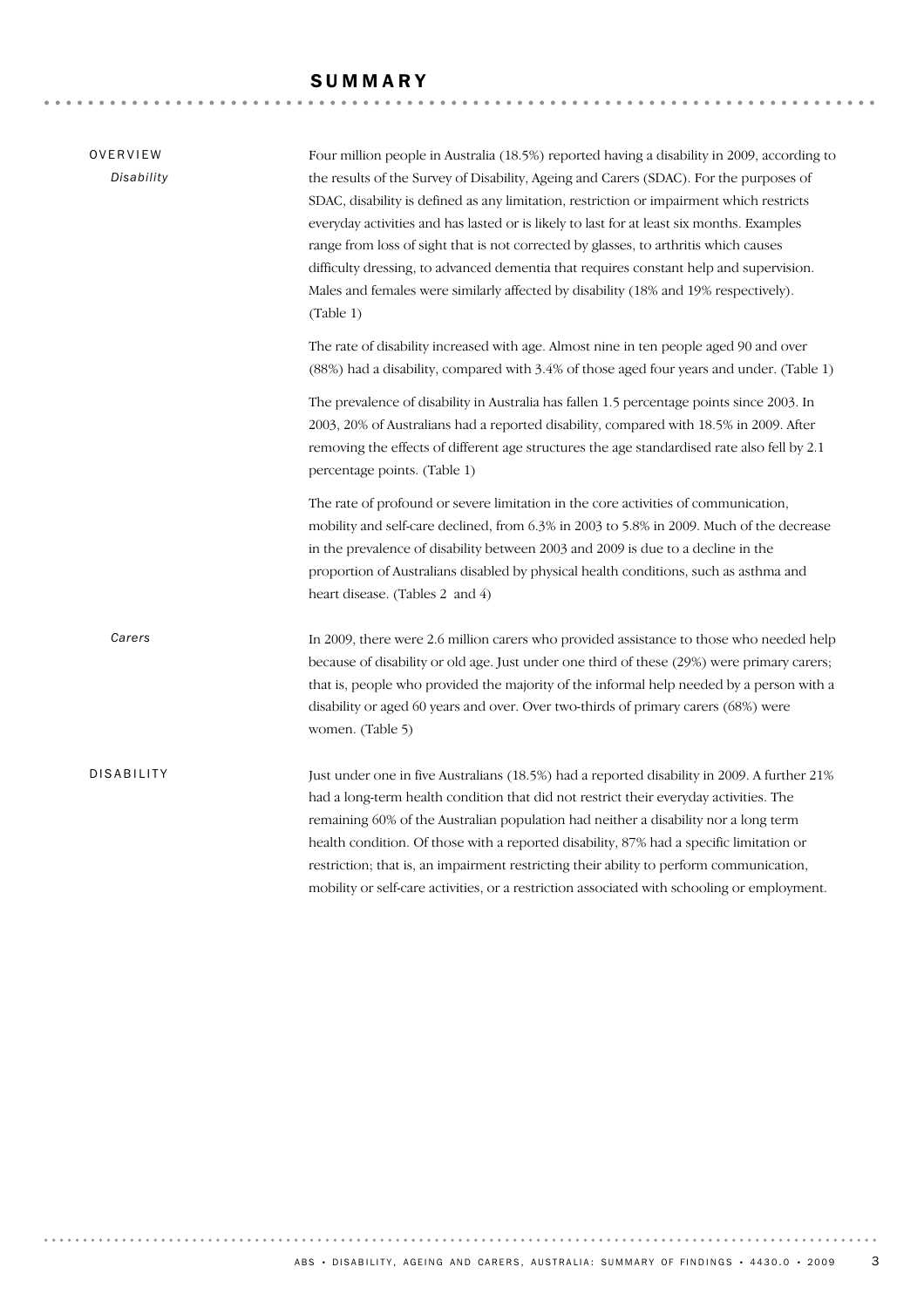

(a) Includes 1 345 542 persons with core-activity limitations and schooling or employment restrictions.

| Disability prevalence | The disability rate increases steadily with age, with younger people less likely to report a  |
|-----------------------|-----------------------------------------------------------------------------------------------|
|                       | disability than older people. Of those aged four years and under, 3.4% were affected by       |
|                       | disability, compared with 40% of those aged between 65 and 69 and 88% of those aged           |
|                       | 90 years and over. (Table 1)                                                                  |
|                       | Rates of disability and rates of profound or severe core-activity limitation for 5 to 14 year |
|                       | old males (11% and 6.6% respectively) were close to double those for females in the           |
|                       | same age group (6.1% and 3.0% respectively). In contrast, women aged 90 years and over        |
|                       | had a higher rate of profound or severe core-activity limitations (75%) than men of the       |
|                       | same age $(58%)$ . (Tables 1 and 2)                                                           |
|                       | While the prevalence of disability amongst the Australian population declined 1.5             |
|                       | percentage points, the decrease is particularly noticeable in the younger age groups.         |
|                       | From 2003 to 2009, the disability rate for 15 to 24 year olds fell from 9.0% to 6.6%. Over    |
|                       | the same period the rate of disability also decreased for those aged between 25 and 34        |
|                       | from 11% to 8.6%. Similarly, 22% of 45 to 54 year olds reported a disability in 2003,         |
|                       | compared with 18% in 2009. (Table 1)                                                          |
|                       |                                                                                               |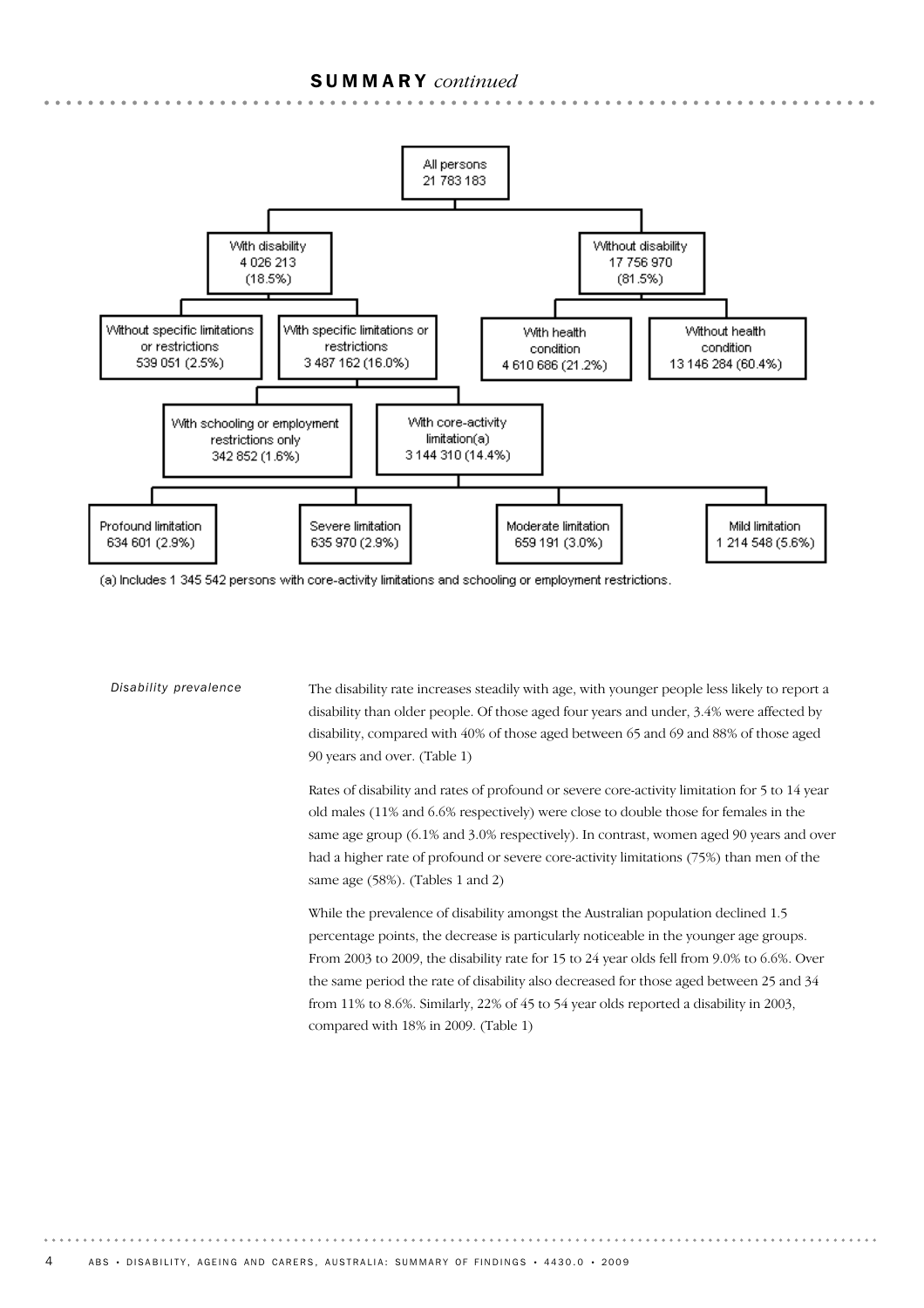*continued*

*Disability prevalence* ALL PERSONS, Disability rates by age - 2003 and 2009



*Conditions*

The incidence of disability caused by physical conditions, as opposed to mental or behavioural disorders, dropped from 17% in 2003, to 15% in 2009. For instance, in 2003, 6.8% of Australians had a disability primarily caused by musculoskeletal disorders such as arthritis and back problems, with this proportion declining to 6.5% in 2009. Likewise, the incidence of disability caused by diseases of the circulatory system dropped from 1.8% to 1.4%. In 2003, 8.8% of people aged in the 65 years and older group reported a disability due to diseases of the circulatory system, compared with 7.4% in 2009. (Table 4)

The incidence of disability caused by asthma also declined, from 0.8% in 2003 to 0.5% in 2009. Amongst younger people (0 to 17 years), the incidence of disability caused by asthma almost halved between 2003 and 2009, from 0.9% in 2003 to 0.5% in 2009. Of those aged between 18 and 44 years, the incidence of asthma-related disability also decreased, from 0.5% in 2003 to 0.3%. In addition, for this age group, the proportion of people with a disability due to back problems reduced, from 2.6% in 2003 to 1.9% in 2009. (Table 4)

The incidence of disability due to back problems also declined amongst those aged between 45 and 64 years. In this age group, 5.2% of people reported a disability as a result of back problems in 2009, compared with 6.0% in 2003. By contrast, the prevalence of disability resultant from back problems amongst those aged 65 and over has increased since 2003, from 4.9% to 6.3%. (Table 4)

CARERS

The proportion of Australians involved in caring for a person with a disability or an older person declined from 13% in 2003 to 12% in 2009, in line with the decrease in disability prevalence. In 2009, just under one in three carers (29%) were identified as a primary carer; that is, a person who provided the majority of help to a person with a disability or aged 60 years and over. In 2003, 19% of carers were identified as primary carers and much of this increase is explained by a change in the methodology to ascertain carer status in the 2009 survey (see paragraphs 48 and 49 in the Explanatory Notes for further information about the change in methodology). (Table 5)

Thirteen percent of women were involved in a caring role, compared with 11% of men. The gender difference among carers was most pronounced for those aged 45 to 54 years, 16% of men and 23% of women in this age group provided care for a person with a disability or aged 60 years and over. (Table 5)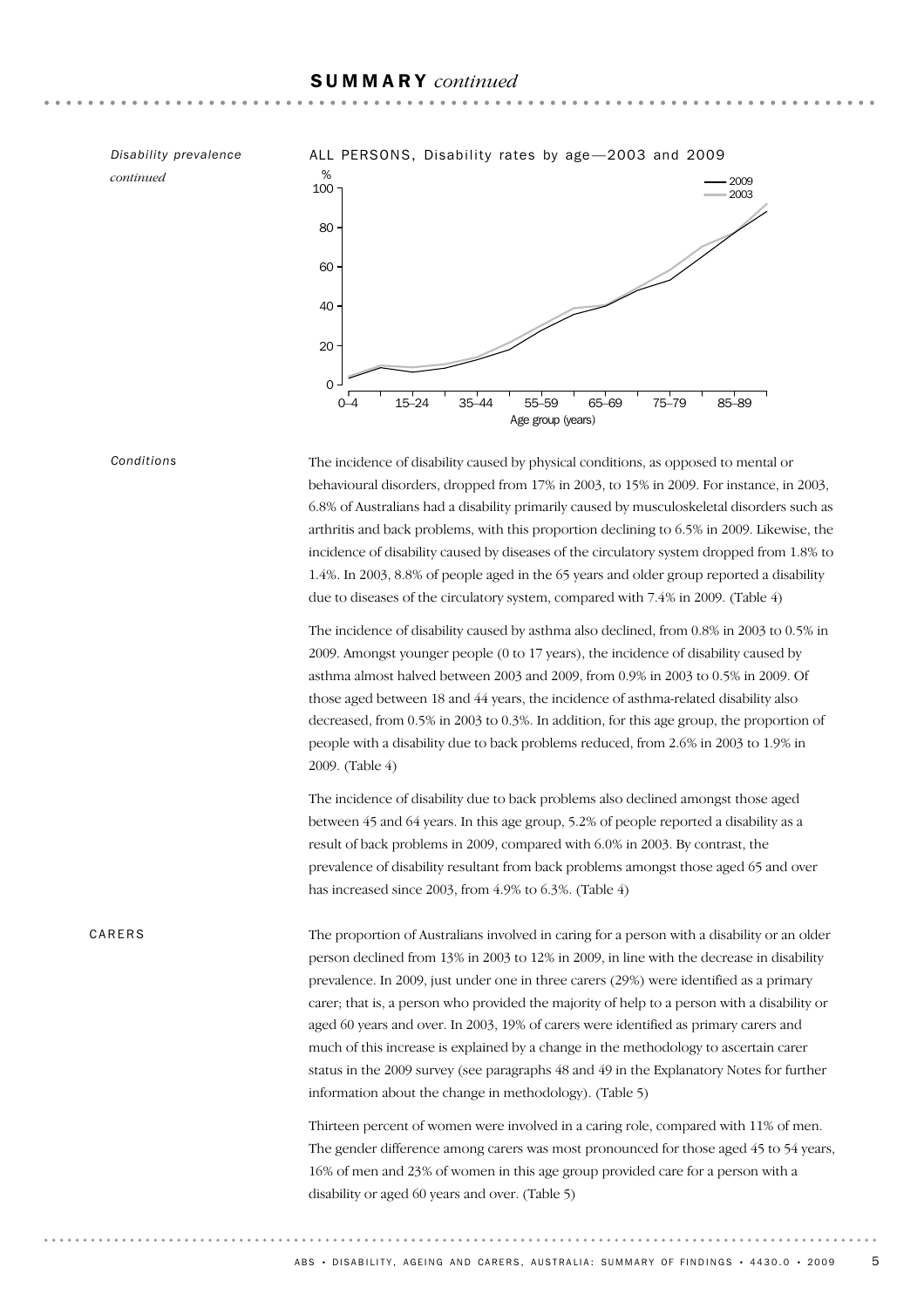

2003 2009 *'000 % '000 % Age group (years)* MALES 0–4 29.7 4.7 28.1 3.9 5–14 169.1 12.4 159.5 11.4 15–24 127.2 8.9 105.8 (a) 6.7<br>25–34 174.1 11.7 136.5 (a) 8.8 25–34 174.1 11.7 136.5 (a)8.8 35–44 214.2 14.5 197.3 12.8 45–54 291.2 21.6 253.8 (a)17.2 55–59 166.9 28.7 171.7 26.7 60–64 174.1 40.6 203.2 (a)35.0 65–69 147.2 42.6 180.4 42.2 70–74 145.9 49.5 159.6 48.5 75–79 139.6 60.1 139.8 55.2 80–84 107.4 72.9 127.2 66.6 85–89 50.3 75.0 74.2 80.4 90 and over 20.8 90.9 26.2 90.0 *Total 1 957.6 19.8 1 963.2* (a)*18.1 Total, age standardised*(b) . . *20.4* . . (a)*18.1* FEMALES 0–4 23.8 3.9 19.2 2.8 5–14 97.3 7.5 81.6 6.1 15–24 124.1 9.0 98.5 (a)6.6 25–34 142.0 9.7 129.1 8.5 35–44 206.1 13.9 202.4 12.9 45–54 290.3 21.5 284.7 (a)18.8 55–59 179.7 31.9 188.2 28.7 60–64 157.1 37.1 215.0 36.9 65–69 137.4 38.6 165.9 38.0 70–74 162.9 49.8 168.9 47.7 75–79 167.6 57.2 152.5 51.8 80–84 150.1 68.6 158.5 64.1 85–89 98.3 78.9 131.5 76.1 90 and over 64.1 92.6 67.0 87.7 *Total 2 000.7 20.1 2 063.1* (a)*18.9 Total, age standardised*(b) . . *19.1* . . (a)*17.3* PERSONS 0–4 53.5 4.3 47.3 3.4 5–14 266.4 10.0 241.0 (a)8.8 15–24 251.3 9.0 204.2 (a)6.6 25–34 316.1 10.7 265.6 (a)8.6 35–44 420.2 14.2 399.7 (a)12.8 45–54 581.5 21.6 538.5 (a)18.0 55–59 346.6 30.3 359.9 27.7 60–64 331.2 38.9 418.2 35.9 65–69 284.6 40.6 346.3 40.1 70–74 308.8 49.6 328.5 48.1 75–79 307.2 58.5 292.3 (a)53.4 80–84 257.5 70.3 285.7 (a)65.2 85–89 148.5 77.6 205.7 77.6 90 and over 84.9 92.1 93.2 88.3 Total 3958.3 20.0 4 026.2 (a) 18.5 Total, age standardised(b)  $\qquad \qquad 19.8$  . . . . (a)17.7

. . . . . . . . . . . . . . .

(a) The difference from the 2003 rate is statistically significant.

(b) Age standardised to the estimated resident population at 30 June 2001.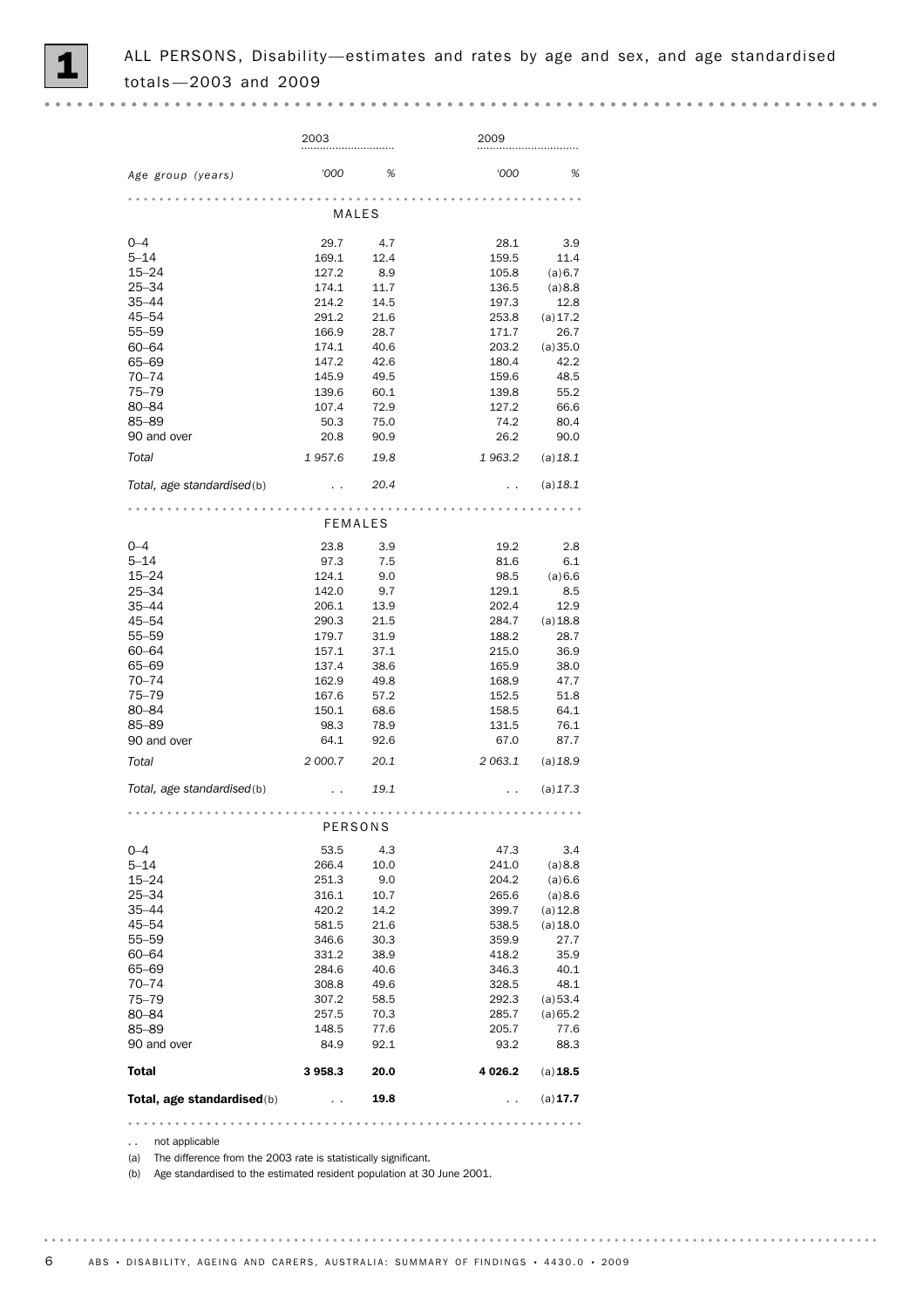

|                            | 2003                 |                | 2009                 |                 |
|----------------------------|----------------------|----------------|----------------------|-----------------|
| Age group (years)          | '000                 | %              | '000                 | %               |
|                            |                      | MALES          |                      |                 |
| $0 - 4$                    | 20.8                 | 3.3            | 20.9                 | 2.9             |
| $5 - 14$                   | 88.1                 | 6.5            | 92.2                 | 6.6             |
| $15 - 24$                  | 31.2                 | 2.2            | 30.3                 | 1.9             |
| $25 - 34$                  | 34.2                 | 2.3            | 27.4                 | 1.8             |
| $35 - 44$                  | 46.9                 | 3.2            | 35.6                 | (b) 2.3         |
| 45-54                      | 57.0                 | 4.2            | 54.1                 | 3.7             |
| 55-59                      | 37.1                 | 6.4            | 37.7                 | 5.9             |
| $60 - 64$                  | 32.5                 | 7.6            | 47.8                 | 8.2             |
| 65-69                      | 32.8                 | 9.5            | 35.7                 | 8.4             |
| $70 - 74$<br>$75 - 79$     | 34.3<br>43.5         | 11.6<br>18.7   | 42.2<br>41.0         | 12.8<br>16.2    |
| 80-84                      | 40.2                 | 27.3           | 44.9                 | 23.5            |
| 85-89                      | 26.0                 | 38.9           | 37.9                 | 41.1            |
| 90 and over                | 13.6                 | 59.4           | 16.9                 | 58.0            |
|                            |                      |                |                      |                 |
| Total                      | 538.3                | 5.5            | 564.5                | 5.2             |
| Total, age standardised(c) |                      | 5.8            |                      | 5.3             |
|                            |                      | <b>FEMALES</b> |                      |                 |
| $0 - 4$                    | 15.1                 | 2.5            | 10.6                 | 1.5             |
| $5 - 14$                   | 42.7                 | 3.3            | 39.9                 | 3.0             |
| $15 - 24$                  | 29.8                 | 2.2            | 26.0                 | 1.7             |
| $25 - 34$                  | 33.3                 | 2.3            | 33.5                 | 2.2             |
| $35 - 44$                  | 51.9                 | 3.5            | 50.9                 | 3.2             |
| 45-54                      | 74.3                 | 5.5            | 71.3                 | 4.7             |
| $55 - 59$                  | 46.3                 | 8.2            | 50.8                 | 7.7             |
| $60 - 64$                  | 41.7                 | 9.9            | 51.4                 | 8.8             |
| 65-69                      | 36.7                 | 10.3           | 40.8                 | 9.4             |
| 70–74                      | 56.8                 | 17.4           | 53.4                 | 15.1            |
| $75 - 79$<br>80-84         | 62.9<br>88.8         | 21.5<br>40.5   | 56.1<br>77.7         | 19.1            |
| 85-89                      | 71.3                 | 57.3           | 86.3                 | (b)31.4<br>49.9 |
| 90 and over                | 54.7                 | 79.0           | 57.3                 | 75.0            |
| Total                      | 706.2                | 7.1            | 706.1                | (b) 6.5         |
| Total, age standardised(c) |                      | 6.5            |                      | (b) 5.7         |
|                            |                      |                |                      |                 |
|                            |                      | PERSONS        |                      |                 |
| $0 - 4$                    | 35.9                 | 2.9            | 31.5                 | $2.2\,$         |
| $5 - 14$                   | 130.8                | 4.9            | 132.1                | 4.8             |
| $15 - 24$                  | 61.0                 | 2.2            | 56.2                 | 1.8             |
| $25 - 34$                  | 67.5                 | 2.3            | 61.0                 | 2.0             |
| $35 - 44$                  | 98.8                 | 3.3            | 86.5                 | 2.8             |
| $45 - 54$                  | 131.4                | 4.9            | 125.4                | 4.2             |
| 55-59                      | 83.4                 | 7.3            | 88.4                 | 6.8             |
| 60-64                      | 74.3                 | 8.7            | 99.2                 | 8.5             |
| 65-69                      | 69.5                 | 9.9            | 76.5                 | 8.9             |
| $70 - 74$                  | 91.1                 | 14.6           | 95.6                 | 14.0            |
| $75 - 79$<br>80-84         | 106.4<br>129.0       | 20.3<br>35.2   | 97.1<br>122.6        | 17.7<br>(b)28.0 |
| 85-89                      | 97.3                 | 50.8           | 124.3                | 46.9            |
| 90 and over                | 68.3                 | 74.2           | 74.2                 | 70.3            |
| <b>Total</b>               | 1 244.5              | 6.3            | 1 270.6              | (b) 5.8         |
| Total, age standardised(c) | $\ddot{\phantom{0}}$ | 6.2            | $\ddot{\phantom{0}}$ | (b) 5.5         |
|                            |                      |                |                      |                 |

. . not applicable

(a) Core activities comprise communication, mobility and self-care.

(b) The difference from the 2003 rate is statistically significant.

(c) Age standardised to the estimated resident population at 30 June 2001.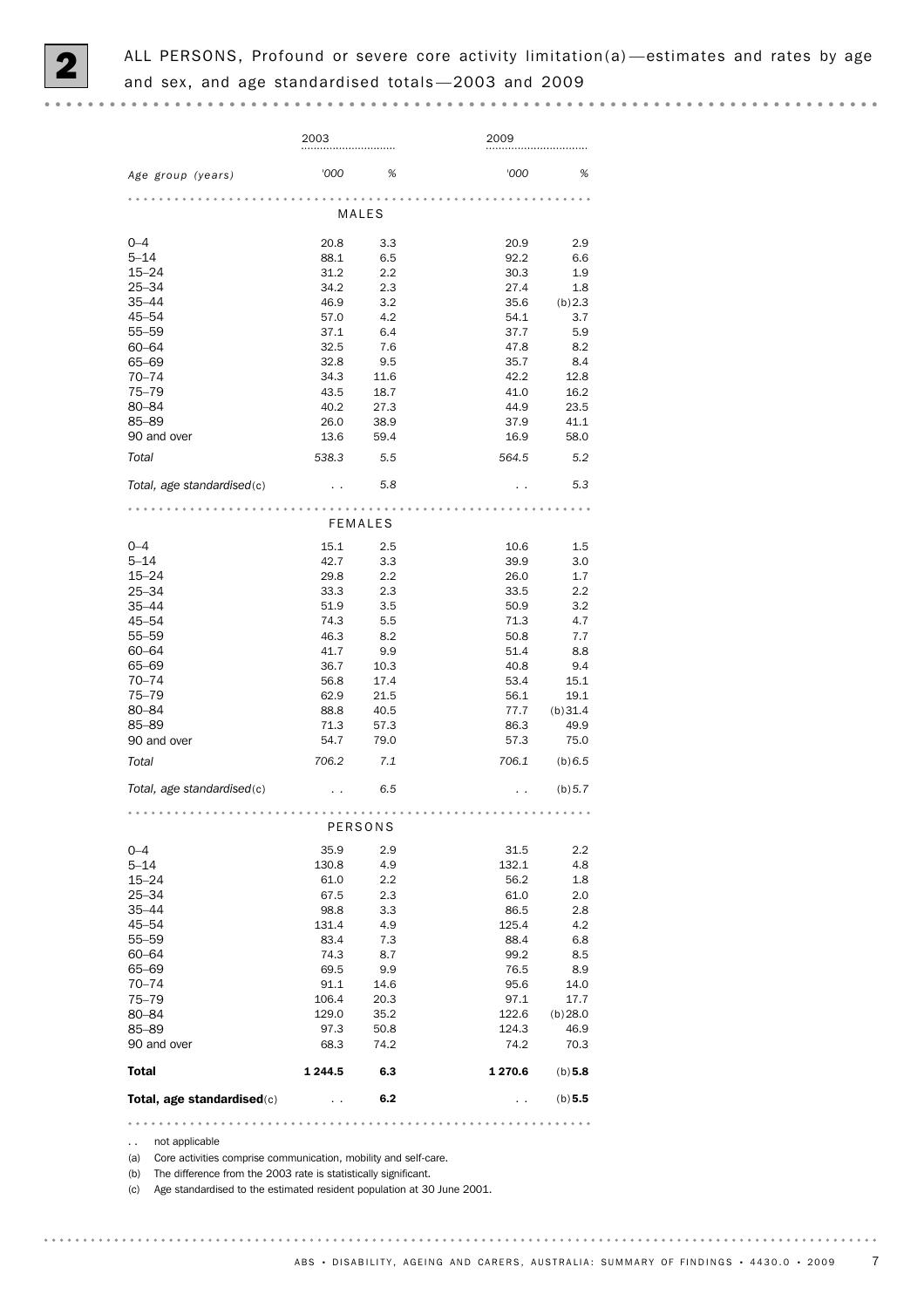

### ALL PERSONS, Disability status by age and sex-2009

|                      | Profound<br>core activity | Severe core<br>activity | Moderate<br>core activity | Mild core<br>activity    | employment          | Schooling or All with specific<br>restrictions or | All with              | No<br>reported     |               |  |  |  |
|----------------------|---------------------------|-------------------------|---------------------------|--------------------------|---------------------|---------------------------------------------------|-----------------------|--------------------|---------------|--|--|--|
| Age group<br>(years) | limitation(a)<br>'000     | limitation(a)<br>'000   | limitation(a)<br>'000     | limitation(a)<br>'000    | restriction<br>'000 | limitations(b)<br>'000                            | disability(c)<br>'000 | disability<br>'000 | Total<br>'000 |  |  |  |
|                      |                           |                         |                           |                          |                     |                                                   |                       |                    |               |  |  |  |
| <b>MALES</b>         |                           |                         |                           |                          |                     |                                                   |                       |                    |               |  |  |  |
| $0 - 4$              | 11.8                      | 9.1                     | $***1.2$                  | $\overline{\phantom{m}}$ | $\sim$ $\sim$       | 22.1                                              | 28.1                  | 696.6              | 724.7         |  |  |  |
| $5 - 14$             | 50.1                      | 42.1                    | $*3.9$                    | 23.7                     | 125.6               | 142.0                                             | 159.5                 | 1 2 4 2.4          | 1 401.9       |  |  |  |
| $15 - 24$            | 16.5                      | 13.7                    | $*5.2$                    | 26.8                     | 72.7                | 85.8                                              | 105.8                 | 1477.4             | 1583.1        |  |  |  |
| $25 - 34$            | 10.5                      | 16.9                    | 16.3                      | 32.5                     | 89.5                | 107.5                                             | 136.5                 | 1 4 2 1.7          | 1 558.2       |  |  |  |
| $35 - 44$            | 12.7                      | 22.9                    | 30.1                      | 53.8                     | 133.2               | 158.1                                             | 197.3                 | 1 3 4 9.9          | 1547.2        |  |  |  |
| $45 - 54$            | 16.3                      | 37.9                    | 49.0                      | 74.6                     | 181.8               | 214.4                                             | 253.8                 | 1 2 2 5.6          | 1479.4        |  |  |  |
| 55-59                | 11.5                      | 26.2                    | 32.4                      | 53.9                     | 117.1               | 140.9                                             | 171.7                 | 470.7              | 642.4         |  |  |  |
| $60 - 64$            | 15.6                      | 32.1                    | 41.3                      | 63.8                     | 136.3               | 172.5                                             | 203.2                 | 378.0              | 581.2         |  |  |  |
| 65-69                | 12.3                      | 23.4                    | 36.4                      | 66.5                     | $\sim$ $\sim$       | 138.6                                             | 180.4                 | 246.8              | 427.2         |  |  |  |
| $70 - 74$            | 20.0                      | 22.2                    | 28.2                      | 66.9                     | $\ddotsc$           | 137.3                                             | 159.6                 | 169.8              | 329.4         |  |  |  |
| $75 - 79$            | 25.2                      | 15.9                    | 18.8                      | 65.4                     | $\sim$ $\sim$       | 125.2                                             | 139.8                 | 113.5              | 253.3         |  |  |  |
| 80-84                | 28.0                      | 16.9                    | 20.4                      | 51.5                     | $\sim$ $\sim$       | 116.8                                             | 127.2                 | 63.7               | 190.9         |  |  |  |
| 85-89                | 22.5                      | 15.4                    | 10.6                      | 22.8                     | $\sim$ $\sim$       | 71.3                                              | 74.2                  | 18.1               | 92.3          |  |  |  |
| 90 and over          | 12.8                      | 4.1                     | $*1.7$                    | 7.6                      | $\sim$ $\sim$       | 26.2                                              | 26.2                  | $*2.9$             | 29.1          |  |  |  |
| Total                | 265.8                     | 298.7                   | 295.6                     | 609.4                    | 856.1               | 1 658.7                                           | 1963.2                | 8 877.1            | 10 840.3      |  |  |  |
|                      |                           |                         |                           |                          |                     |                                                   |                       |                    |               |  |  |  |
|                      |                           |                         |                           |                          | <b>FEMALES</b>      |                                                   |                       |                    |               |  |  |  |
| $0 - 4$              | 6.4                       | $*4.2$                  | $**0.8$                   | $\overline{\phantom{m}}$ | $\sim$ $\sim$       | 11.4                                              | 19.2                  | 667.4              | 686.6         |  |  |  |
| $5 - 14$             | 21.5                      | 18.5                    | $*4.9$                    | 15.9                     | 59.6                | 71.4                                              | 81.6                  | 1 250.5            | 1 3 3 2.1     |  |  |  |
| $15 - 24$            | 14.2                      | 11.8                    | $*6.4$                    | 27.2                     | 65.9                | 79.8                                              | 98.5                  | 1 400.1            | 1498.6        |  |  |  |
| $25 - 34$            | 10.2                      | 23.4                    | 13.8                      | 35.0                     | 89.3                | 105.1                                             | 129.1                 | 1 3 9 5.9          | 1525.0        |  |  |  |
| $35 - 44$            | 14.2                      | 36.7                    | 28.8                      | 56.2                     | 136.8               | 167.5                                             | 202.4                 | 1 3 6 9.4          | 1571.8        |  |  |  |
| 45-54                | 18.7                      | 52.7                    | 55.7                      | 81.7                     | 204.1               | 248.2                                             | 284.7                 | 1 2 2 5.7          | 1 510.3       |  |  |  |
| 55-59                | 15.8                      | 35.0                    | 46.8                      | 55.3                     | 134.8               | 169.0                                             | 188.2                 | 466.8              | 655.0         |  |  |  |
| $60 - 64$            | 17.3                      | 34.0                    | 53.7                      | 72.6                     | 141.8               | 190.5                                             | 215.0                 | 367.5              | 582.5         |  |  |  |
| 65-69                | 20.7                      | 20.1                    | 39.4                      | 61.3                     | $\ddotsc$           | 141.5                                             | 165.9                 | 270.6              | 436.6         |  |  |  |
| $70 - 74$            | 27.8                      | 25.6                    | 39.1                      | 55.6                     | $\sim$ $\sim$       | 148.1                                             | 168.9                 | 184.8              | 353.8         |  |  |  |
| $75 - 79$            | 36.3                      | 19.8                    | 32.4                      | 55.4                     | $\sim$ $\sim$       | 143.9                                             | 152.5                 | 141.8              | 294.3         |  |  |  |
| 80-84                | 49.0                      | 28.7                    | 26.5                      | 50.9                     | $\ddotsc$           | 155.2                                             | 158.5                 | 88.6               | 247.1         |  |  |  |
| 85-89                | 66.3                      | 20.0                    | 13.1                      | 31.0                     | $\ddotsc$           | 130.5                                             | 131.5                 | 41.4               | 172.9         |  |  |  |
| 90 and over          | 50.4                      | 6.9                     | $*2.3$                    | 7.0                      | $\sim$ $\sim$       | 66.6                                              | 67.0                  | 9.4                | 76.4          |  |  |  |
| Total                | 368.8                     | 337.3                   | 363.6                     | 605.1                    | 832.3               | 1828.5                                            | 2063.1                | 8879.9             | 10 942.9      |  |  |  |
|                      |                           |                         |                           |                          |                     |                                                   |                       |                    |               |  |  |  |
|                      |                           |                         |                           |                          | PERSONS             |                                                   |                       |                    |               |  |  |  |
| $0 - 4$              | 18.3                      | 13.2                    | $*2.0$                    |                          | $\sim$ $\sim$       | 33.5                                              | 47.3                  | 1 3 6 4 . 0        | 1 4 1 1.3     |  |  |  |
| $5 - 14$             | 71.6                      | 60.5                    | 8.8                       | 39.5                     | 185.2               | 213.4                                             | 241.0                 | 2 4 9 3.0          | 2 7 3 4 .0    |  |  |  |
| $15 - 24$            | 30.7                      | 25.5                    | 11.6                      | 54.0                     | 138.6               | 165.7                                             | 204.2                 | 2877.5             | 3 081.7       |  |  |  |
| $25 - 34$            | 20.7                      | 40.3                    | 30.0                      | 67.5                     | 178.8               | 212.5                                             | 265.6                 | 2817.6             | 3 0 8 3.2     |  |  |  |
| $35 - 44$            | 27.0                      | 59.6                    | 59.0                      | 109.9                    | 270.0               | 325.6                                             | 399.7                 | 2 7 1 9.3          | 3 1 1 9.0     |  |  |  |
| $45 - 54$            | 34.9                      | 90.5                    | 104.6                     | 156.2                    | 385.8               | 462.6                                             | 538.5                 | 2 4 5 1.3          | 2 9 8 9.8     |  |  |  |
| 55-59                | 27.2                      | 61.2                    | 79.2                      | 109.2                    | 251.9               | 309.9                                             | 359.9                 | 937.5              | 1 2 9 7 . 4   |  |  |  |
| $60 - 64$            | 33.0                      | 66.2                    | 95.0                      | 136.4                    | 278.2               | 363.0                                             | 418.2                 | 745.5              | 1 1 6 3 . 7   |  |  |  |
| 65-69                | 33.0                      | 43.5                    | 75.8                      | 127.7                    | $\sim$ $\sim$       | 280.0                                             | 346.3                 | 517.4              | 863.7         |  |  |  |
| $70 - 74$            | 47.8                      | 47.8                    | 67.3                      | 122.5                    | $\sim$              | 285.4                                             | 328.5                 | 354.6              | 683.2         |  |  |  |
| $75 - 79$            | 61.5                      | 35.7                    | 51.2                      | 120.7                    | . .                 | 269.0                                             | 292.3                 | 255.2              | 547.6         |  |  |  |
| 80-84                | 77.0                      | 45.6                    | 46.9                      | 102.4                    | $\sim$              | 271.9                                             | 285.7                 | 152.3              | 438.0         |  |  |  |
| 85-89                | 88.8                      | 35.4                    | 23.7                      | 53.8                     | $\ddotsc$           | 201.7                                             | 205.7                 | 59.4               | 265.2         |  |  |  |
| 90 and over          | 63.2                      | 11.0                    | $*4.0$                    | 14.6                     | $\ddotsc$           | 92.8                                              | 93.2                  | 12.4               | 105.5         |  |  |  |
| Total                | 634.6                     | 636.0                   | 659.2                     | 1 2 1 4 .5               | 1688.4              | 3 4 8 7 . 2                                       | 4 0 26.2              | 17 757.0           | 21 783.2      |  |  |  |
|                      |                           |                         |                           |                          |                     |                                                   |                       |                    |               |  |  |  |

estimate has a relative standard error of 25% to 50% and should be used with caution

(a) Core activities comprise communication, mobility and self-care.

(b) Total may be less than the sum of the components as persons may have both a core activity limitation and a schooling or employment restriction.

estimate has a relative standard error greater than 50% and is considered too unreliable for general use

(c) Includes those who do not have a specific restriction or limitation.

.. not applicable

. . . . . . . . .

— nil or rounded to zero (including null cells)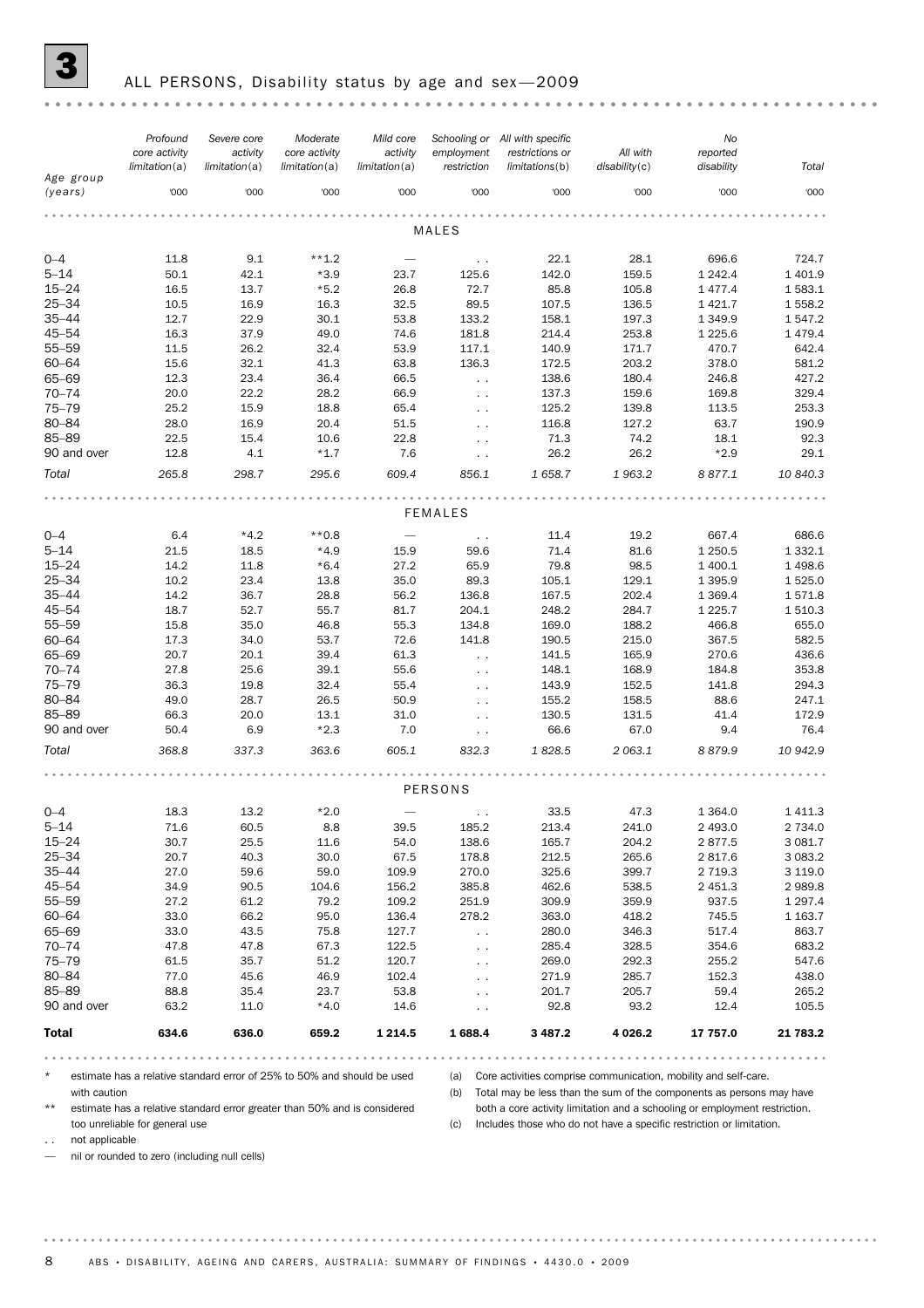### ALL PERSONS, Main condition causing disability by age-2003 and 2009

|                                                                                                            | 2003                                      |                                        |                                 |                            |                      | 2009                                                                                                                                                                                                |                          |                          |                                            |                  |
|------------------------------------------------------------------------------------------------------------|-------------------------------------------|----------------------------------------|---------------------------------|----------------------------|----------------------|-----------------------------------------------------------------------------------------------------------------------------------------------------------------------------------------------------|--------------------------|--------------------------|--------------------------------------------|------------------|
|                                                                                                            | $0 - 17$<br>years                         | 18-44<br>years                         | years                           | 45-64 65 years<br>and over | Total                | $0 - 17$<br>years                                                                                                                                                                                   | 18-44<br>years           | 45–64<br>years           | 65 years<br>and over                       | Total            |
| Main condition                                                                                             | %                                         | $\%$                                   | %                               | %                          | $\%$                 | %                                                                                                                                                                                                   | $\%$                     | %                        | %                                          | %                |
|                                                                                                            |                                           |                                        |                                 |                            |                      |                                                                                                                                                                                                     |                          |                          |                                            |                  |
| Physical conditions                                                                                        |                                           |                                        |                                 |                            |                      |                                                                                                                                                                                                     |                          |                          |                                            |                  |
| Cancer, lymphomas and leukaemias<br>Endocrine, nutritional and metabolic disorders                         | $*0.1$                                    | $*0.1$                                 | 0.6                             | 1.0                        | 0.3                  |                                                                                                                                                                                                     | $*0.1$                   | 0.6                      | 1.0                                        | 0.3              |
| <b>Diabetes</b>                                                                                            | $*0.1$                                    | $*0.1$                                 | 0.6                             | 1.8                        | 0.4                  | $*0.1$                                                                                                                                                                                              | 0.1                      | 0.5                      | 1.9                                        | 0.4              |
| Disorders of the thyroid gland                                                                             | np                                        | $*0.1$                                 | $*0.1$                          | $*0.1$                     | 0.1                  | $\overline{\phantom{m}}$                                                                                                                                                                            | $\overline{\phantom{m}}$ | $*0.1$                   | $*0.2$                                     | 0.1              |
| Other<br>Total                                                                                             | $\overbrace{\phantom{1232211}}$<br>$*0.1$ | $\overbrace{\phantom{1232211}}$<br>0.2 | $*0.1$<br>0.8                   | $*0.3$<br>2.2              | 0.1<br>0.6           | $*0.1$<br>$*0.2$                                                                                                                                                                                    | $*0.1$<br>0.2            | 0.1<br>0.8               | 0.2<br>2.3                                 | 0.1<br>0.6       |
|                                                                                                            |                                           |                                        |                                 |                            |                      |                                                                                                                                                                                                     |                          |                          |                                            | 1.3              |
| Diseases of the nervous system(a)<br>Diseases of the eye and adnexa                                        | 0.6<br>0.3                                | 1.4<br>0.2                             | 1.6<br>0.4                      | 1.8<br>1.6                 | 1.3<br>0.5           | 0.5<br>$*(b)0.1$                                                                                                                                                                                    | 1.4<br>0.2               | 1.8<br>0.4               | 1.8<br>1.6                                 | 0.4              |
| Diseases of the ear and mastoid process<br>Diseases of the circulatory system                              | 0.5                                       | 0.6                                    | 1.8                             | 4.9                        | 1.4                  | (b) 0.3                                                                                                                                                                                             | (b) 0.4                  | 1.7                      | 5.5                                        | 1.4              |
| Heart disease                                                                                              | np                                        | $*0.1$                                 | 1.1                             | 3.8                        | 0.8                  | $\overline{\phantom{0}}$                                                                                                                                                                            | $*0.1$                   | (b) 0.6                  | 3.4                                        | (b)0.6           |
| <b>Stroke</b>                                                                                              | np                                        | $*0.1$                                 | 0.2                             | 2.1                        | 0.4                  | np                                                                                                                                                                                                  | $\overline{\phantom{m}}$ | 0.3                      | (b) 1.3                                    | (b) 0.3          |
| Hypertension                                                                                               | np                                        | $\overbrace{\phantom{1232211}}$        | 0.5                             | 2.0                        | 0.4                  | $\overline{\phantom{0}}$                                                                                                                                                                            | 0.1                      | 0.5                      | 2.1                                        | 0.4              |
| Other                                                                                                      | $\overbrace{\phantom{1232211}}$           | $*0.1$                                 | 0.3                             | 0.9                        | 0.2                  | np                                                                                                                                                                                                  | $*0.1$                   | (b) 0.2                  | (b)0.6                                     | (b) 0.1          |
| Total                                                                                                      | $*0.1$                                    | 0.3                                    | 2.1                             | 8.8                        | 1.8                  | $*0.1$                                                                                                                                                                                              | 0.2                      | (b) 1.5                  | (b) 7.4                                    | (b) 1.4          |
| Diseases of the respiratory system                                                                         |                                           |                                        |                                 |                            |                      |                                                                                                                                                                                                     |                          |                          |                                            |                  |
| Asthma                                                                                                     | 0.9                                       | 0.5                                    | 0.7                             | 1.2                        | 0.8                  | (b) 0.5                                                                                                                                                                                             | (b) 0.3                  | 0.6                      | 1.1                                        | (b)0.5           |
| Other<br>Total                                                                                             | $*0.1$<br>1.1                             | $*0.1$                                 | 0.5                             | 2.2<br>3.4                 | 0.5                  | $*0.1$                                                                                                                                                                                              | $*0.1$                   | 0.5                      | 1.8<br>2.9                                 | 0.4              |
|                                                                                                            |                                           | 0.6                                    | 1.2                             |                            | 1.2                  | (b) 0.6                                                                                                                                                                                             | (b) 0.4                  | 1.0                      |                                            | (b) 0.9          |
| Diseases of the digestive system<br>Diseases of the musculoskeletal system and<br>connective tissue        |                                           | 0.2                                    | 0.4                             | 0.8                        | 0.3                  | $*0.1$                                                                                                                                                                                              | 0.2                      | 0.4                      | 0.9                                        | 0.3              |
| Arthritis and related disorders                                                                            | $\qquad \qquad$                           | 0.6                                    | 4.7                             | 11.8                       | 2.8                  | —                                                                                                                                                                                                   | 0.4                      | (b)4.0                   | 11.7                                       | 2.7              |
| Back problems                                                                                              | $*0.1$                                    | 2.6                                    | 6.0                             | 4.9                        | 3.1                  | $*0.1$                                                                                                                                                                                              | (b) 1.9                  | (b) 5.2                  | (b) 6.3                                    | 2.9              |
| Other                                                                                                      | $*0.1$                                    | 0.4                                    | 1.4                             | 3.4                        | 0.9                  | $*0.1$                                                                                                                                                                                              | 0.4                      | 1.3                      | (b) 2.7                                    | 0.8              |
| Total                                                                                                      | $*0.2$                                    | 3.5                                    | 12.1                            | 20.1                       | 6.8                  | 0.2                                                                                                                                                                                                 | (b) 2.7                  | (b) 10.5                 | 20.7                                       | (b) 6.5          |
| Congenital and perinatal disorders(c)<br>Injury, poisoning and other external causes                       | 0.6                                       | 0.2                                    | $*0.1$                          |                            | 0.2                  | (b) 0.3                                                                                                                                                                                             | 0.1                      | $*0.1$                   | $*(b)0.1$                                  | 0.2              |
| Head injury and acquired brain damage                                                                      | $*0.1$                                    | 0.2                                    | $*0.1$                          | $**0.1$                    | 0.1                  | $*0.1$                                                                                                                                                                                              | 0.2                      | 0.2                      | $*0.1$                                     | 0.2              |
| Other                                                                                                      | 0.2                                       | 0.9                                    | 1.7                             | 3.0                        | 1.2                  | $*0.1$                                                                                                                                                                                              | 0.8                      | 1.5                      | 2.4                                        | 1.0              |
| Total                                                                                                      | 0.3                                       | 1.1                                    | 1.8                             | 3.0                        | 1.3                  | (b) 0.2                                                                                                                                                                                             | 1.0                      | 1.7                      | 2.5                                        | 1.2              |
| Other physical conditions(d)                                                                               | 0.7                                       | 0.6                                    | 1.2                             | 3.1                        | 1.1                  | 0.5                                                                                                                                                                                                 | 0.5                      | 1.0                      | 2.7                                        | (b)0.9           |
| Total physical conditions                                                                                  | 4.5                                       | 8.9                                    | 24.2                            | 50.9                       | 16.8                 | (b)3.0                                                                                                                                                                                              | (b) 7.3                  | $(b)$ 21.4               | 49.2                                       | (b) 15.4         |
| Mental and behavioural disorders<br>Psychoses and mood affective disorders                                 |                                           |                                        |                                 |                            |                      |                                                                                                                                                                                                     |                          |                          |                                            |                  |
| Dementia and Alzheimer's                                                                                   | $\hspace{0.1mm}-\hspace{0.1mm}$           |                                        | $\hspace{0.1mm}-\hspace{0.1mm}$ | 2.7                        | 0.3                  |                                                                                                                                                                                                     |                          | $\overline{\phantom{0}}$ | 2.3                                        | 0.3              |
| Depression and mood affective disorders                                                                    | $*0.1$                                    | 0.7                                    | 0.8                             | 0.7                        | 0.6                  |                                                                                                                                                                                                     | 0.6                      | 1.0                      | 0.6                                        | 0.6              |
| Other<br>Total                                                                                             | $\overline{\phantom{0}}$<br>$*0.1$        | 0.2<br>0.9                             | $*0.2$<br>1.1                   | $*0.2$<br>3.5              | 0.2                  | np                                                                                                                                                                                                  | 0.3<br>0.9               | 0.2                      | 0.1<br>3.0                                 | 0.2              |
|                                                                                                            |                                           |                                        |                                 |                            | 1.1                  |                                                                                                                                                                                                     |                          | 1.3                      |                                            | 1.1              |
| Neurotic, stress-related and somatoform disorders<br>Nervous tension and stress                            |                                           |                                        |                                 |                            |                      |                                                                                                                                                                                                     |                          |                          |                                            |                  |
| Other                                                                                                      | $\overline{\phantom{m}}$<br>$*0.1$        | 0.2<br>0.2                             | 0.6<br>0.6                      | 0.6<br>$*0.2$              | 0.3<br>0.3           | $\overline{\phantom{0}}$<br>(b) 0.2                                                                                                                                                                 | 0.2<br>0.3               | 0.5<br>0.7               | (b) 0.3<br>(b) 0.5                         | (b)0.2<br>(b)0.4 |
| Total                                                                                                      | $*0.1$                                    | 0.5                                    | 1.2                             | 0.9                        | 0.6                  | (b) 0.2                                                                                                                                                                                             | 0.6                      | 1.1                      | 0.9                                        | 0.7              |
|                                                                                                            |                                           |                                        |                                 |                            |                      |                                                                                                                                                                                                     |                          |                          |                                            |                  |
| Intellectual and developmental disorders<br>Other mental and behavioural disorders                         | 2.3<br>1.5                                | 0.8                                    | 0.2                             | $*0.1$                     | 0.9                  | 2.5<br>1.2                                                                                                                                                                                          | 0.6                      | 0.2                      | 0.2                                        | 0.9              |
| Total mental and behavioural disorders                                                                     | 4.0                                       | 0.4<br>2.6                             | $*0.1$<br>2.7                   | $*0.2$<br>4.8              | 0.6<br>3.2           | 3.9                                                                                                                                                                                                 | 0.3<br>2.4               | 0.1<br>2.7               | 0.1<br>4.2                                 | (b)0.4<br>3.1    |
|                                                                                                            |                                           |                                        |                                 |                            |                      |                                                                                                                                                                                                     |                          |                          |                                            |                  |
| <b>Total</b>                                                                                               | 8.4                                       | 11.5                                   | 26.8                            | 55.7                       | 20.0                 | (b) 6.9                                                                                                                                                                                             |                          |                          | (b) $9.6$ (b) $24.2$ (b) $53.5$ (b) $18.5$ |                  |
|                                                                                                            |                                           |                                        |                                 |                            |                      |                                                                                                                                                                                                     |                          |                          |                                            |                  |
| estimate has a relative standard error of 25% to 50% and should be used with<br>caution                    |                                           |                                        | (a)                             |                            | affective disorders. | Excludes Alzheimer's disease, which is included in Psychoses and mood                                                                                                                               |                          |                          |                                            |                  |
| $***$<br>estimate has a relative standard error greater than 50% and is considered too                     |                                           |                                        | (b)                             |                            |                      | The difference from the 2003 rate is statistically significant.                                                                                                                                     |                          |                          |                                            |                  |
| unreliable for general use                                                                                 |                                           |                                        | (c)                             |                            |                      | Excludes Down syndrome, which is included in Intellectual and developmental                                                                                                                         |                          |                          |                                            |                  |
| nil or rounded to zero (including null cells)                                                              |                                           |                                        |                                 | disorders.                 |                      |                                                                                                                                                                                                     |                          |                          |                                            |                  |
| not available for publication but included in totals where applicable, unless<br>np<br>otherwise indicated |                                           |                                        | (d)                             |                            |                      | Includes infectious and parasitic diseases; diseases of the blood and<br>blood-forming organs; skin conditions; genito-urinary system diseases; and<br>symptoms and signs not elsewhere classified. |                          |                          |                                            |                  |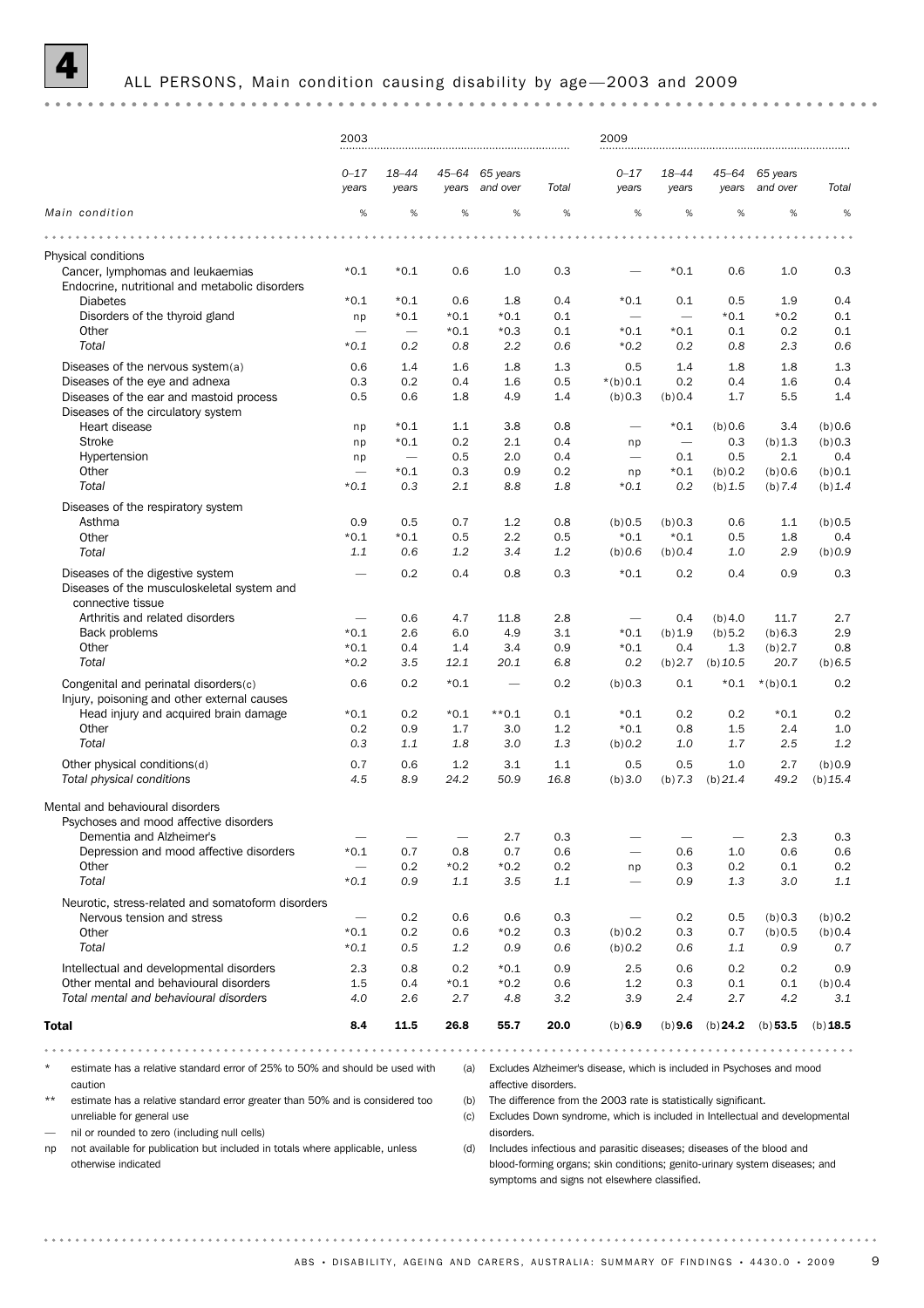### ALL PERSONS LIVING IN HOUSEHOLDS (a), Carer status by age and sex-2009

|                     | Less than<br>18 years | $18 - 24$<br>years | $25 - 34$<br>years | $35 - 44$<br>years | $45 - 54$<br>years | $55 - 64$<br>years | $65 - 74$<br>years | 75 years<br>and over | Total     |       |
|---------------------|-----------------------|--------------------|--------------------|--------------------|--------------------|--------------------|--------------------|----------------------|-----------|-------|
|                     | '000                  | '000               | '000               | '000               | '000               | '000               | '000               | '000                 | '000      | %     |
|                     |                       |                    |                    |                    |                    |                    |                    |                      |           |       |
|                     |                       |                    |                    | <b>MALES</b>       |                    |                    |                    |                      |           |       |
| Carer               |                       |                    |                    |                    |                    |                    |                    |                      |           |       |
| Primary carer(b)    | $***1.6$              | $*7.4$             | 11.4               | 30.1               | 46.9               | 61.0               | 47.2               | 42.6                 | 248.2     | 2.3   |
| Not a primary carer | 75.7                  | 70.7               | 95.9               | 142.9              | 187.2              | 167.6              | 116.1              | 75.5                 | 931.6     | 8.6   |
| Total carers        | 77.3                  | 78.0               | 107.3              | 173.1              | 234.1              | 228.5              | 163.3              | 118.1                | 1 179.8   | 10.9  |
| Not a carer         | 2 533.1               | 1 0 2 1 .0         | 1 4 5 0.2          | 1 3 7 2 . 3        | 1 2 4 3 . 2        | 990.7              | 586.1              | 411.0                | 9 607.6   | 89.1  |
| Total               | 2 610.3               | 1 0 9 9.0          | 1 557.5            | 1 545.4            | 1477.3             | 1 2 1 9 . 2        | 749.5              | 529.1                | 10 787.4  | 100.0 |
|                     |                       |                    |                    |                    |                    |                    |                    |                      |           |       |
|                     |                       |                    |                    | <b>FEMALES</b>     |                    |                    |                    |                      |           |       |
| Carer               |                       |                    |                    |                    |                    |                    |                    |                      |           |       |
| Primary carer(b)    | $*2.8$                | 11.1               | 54.1               | 109.8              | 121.0              | 118.3              | 74.2               | 32.0                 | 523.2     | 4.8   |
| Not a primary carer | 72.4                  | 63.2               | 97.4               | 152.6              | 220.7              | 189.8              | 91.3               | 41.7                 | 929.1     | 8.6   |
| Total carers        | 75.2                  | 74.3               | 151.5              | 262.4              | 341.7              | 308.1              | 165.5              | 73.6                 | 1452.3    | 13.4  |
| Not a carer         | 2 3 8 6.6             | 981.0              | 1373.1             | 1 308.6            | 1 1 66.8           | 926.3              | 617.6              | 620.0                | 9 3 8 0.0 | 86.6  |
| Total               | 2 4 6 1.8             | 1 0 5 5 . 3        | 1 5 24.6           | 1571.0             | 1 508.5            | 1 2 3 4 . 4        | 783.1              | 693.6                | 10832.3   | 100.0 |
|                     |                       |                    |                    |                    |                    |                    |                    |                      |           |       |
|                     |                       |                    |                    | PERSONS            |                    |                    |                    |                      |           |       |
| Carer               |                       |                    |                    |                    |                    |                    |                    |                      |           |       |
| Primary carer(b)    | $*4.4$                | 18.5               | 65.5               | 140.0              | 167.9              | 179.3              | 121.3              | 74.6                 | 771.4     | 3.6   |
| Not a primary carer | 148.1                 | 133.8              | 193.3              | 295.5              | 408.0              | 357.4              | 207.5              | 117.1                | 1860.7    | 8.6   |
| <b>Total carers</b> | 152.5                 | 152.3              | 258.8              | 435.5              | 575.8              | 536.7              | 328.8              | 191.7                | 2 632.1   | 12.2  |
| Not a carer         | 4 9 19.7              | 2 002.0            | 2823.3             | 2 681.0            | 2 410.0            | 1916.9             | 1 203.8            | 1 0 3 1 .0           | 18 987.6  | 87.8  |
| <b>Total</b>        | 5 0 7 2 . 2           | 2 154.3            | 3 082.1            | 3 1 1 6.4          | 2985.8             | 2 453.6            | 1532.6             | 1 2 2 2.7            | 21 619.7  | 100.0 |
|                     |                       |                    |                    |                    |                    |                    |                    |                      |           |       |

estimate has a relative standard error of 25% to 50% and should be used with caution

\*\* estimate has a relative standard error greater than 50% and is considered too unreliable for general use

(a) 'Living in households' comprises all those living in private dwellings and non-private dwellings. It excludes those living in cared-accommodation.

(b) Primary carers only include persons aged 15 years and over for whom a personal interview was conducted. Persons aged 15 to 17 were only interviewed personally if parental permission was granted.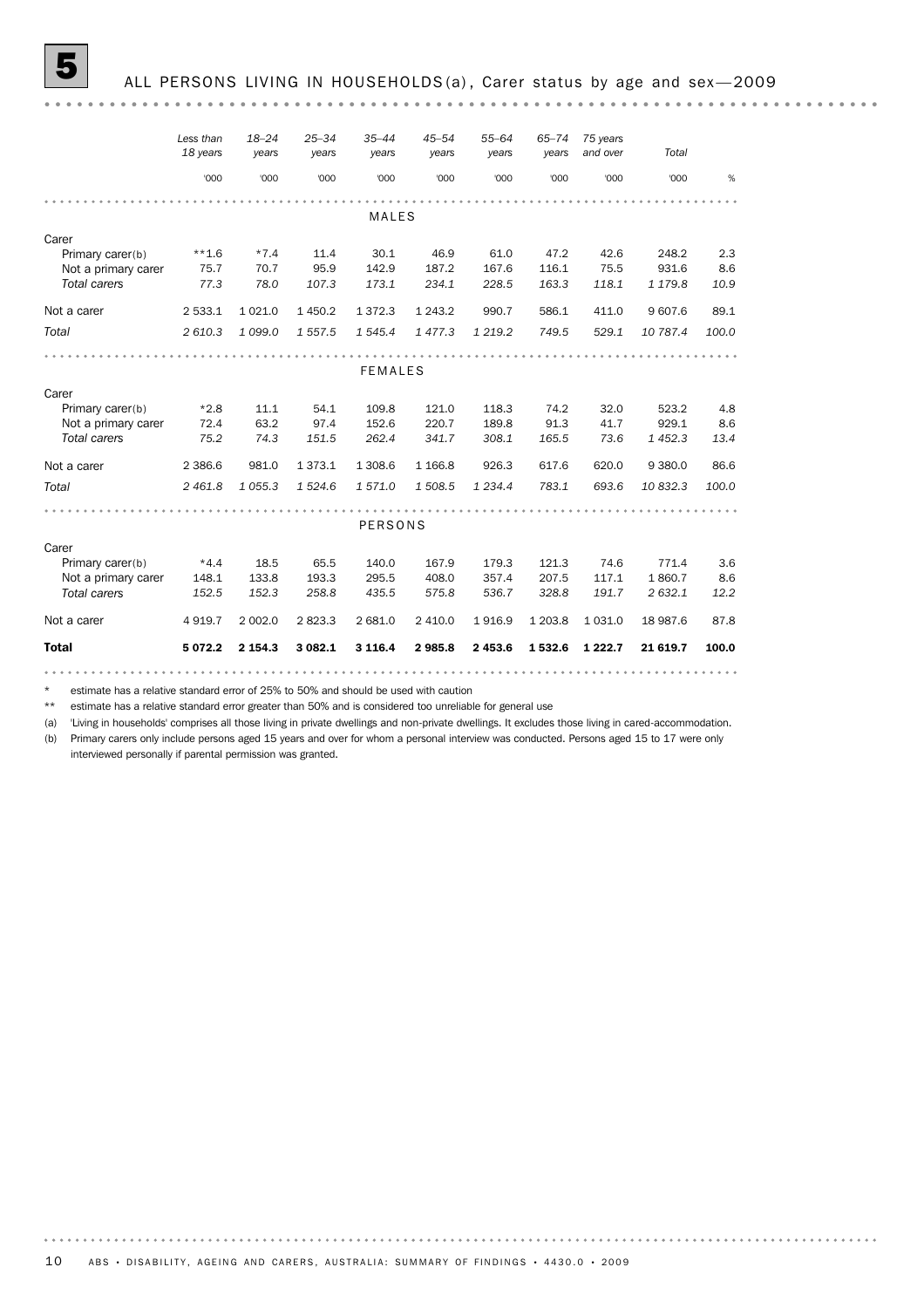## EXPLANATORY NOTES

| <b>INTRODUCTION</b> | This publication contains results from the 2009 Survey of Disability, Ageing and<br>$\mathbf{1}$<br>Carers (SDAC) conducted throughout Australia from April to December 2009.                                                                                                                                                                                                                                                                                                                                                                                                                                                                                                                                                                                                                                                                                                                                                                                                                                                                   |
|---------------------|-------------------------------------------------------------------------------------------------------------------------------------------------------------------------------------------------------------------------------------------------------------------------------------------------------------------------------------------------------------------------------------------------------------------------------------------------------------------------------------------------------------------------------------------------------------------------------------------------------------------------------------------------------------------------------------------------------------------------------------------------------------------------------------------------------------------------------------------------------------------------------------------------------------------------------------------------------------------------------------------------------------------------------------------------|
|                     | 2 The aims of the survey were to:<br>measure the prevalence of disability in Australia<br>measure the need for support of older people and those with a disability<br>provide a demographic and socio-economic profile of people with disabilities, older<br>people and carers compared with the general population<br>■ estimate the number of and provide information about people who provide care to<br>older people and people with disabilities.<br>The survey collected the following information from the three target populations:<br>3<br>people with a disability - information about their long-term health conditions, need<br>for and receipt of assistance, use of aids and equipment such as wheelchairs and<br>hearing aids, and participation in community activities<br>• older people (i.e. those aged 60 years and over) – information about their need for,<br>and receipt of assistance, and participation in community activities<br>people who care for persons with a disability and older people – information about |
|                     | the type of care they provide, the support available to them, and the characteristics<br>of carers and some of the effects that the caring role has on their lives.<br>The survey also collected a small amount of information about people not in the<br>4<br>target populations.                                                                                                                                                                                                                                                                                                                                                                                                                                                                                                                                                                                                                                                                                                                                                              |
| SCOPE               | The scope of SDAC was persons in both urban and rural areas in all states and<br>5.<br>territories, living in both private and non-private dwellings (including persons in<br>cared-accommodation), but excluding:<br>■ diplomatic personnel of overseas governments<br>persons whose usual residence was outside Australia<br>members of non-Australian defence forces (and their dependents) stationed in<br>Australia<br>persons living in very remote areas.                                                                                                                                                                                                                                                                                                                                                                                                                                                                                                                                                                                |
| COVERAGE            | The coverage of SDAC was the same as the scope except that the following (small)<br>6<br>populations were not enumerated for operational reasons:<br>persons living in Indigenous communities in non-very remote areas<br>persons living in boarding schools<br>persons living in gaols or correctional institutions.                                                                                                                                                                                                                                                                                                                                                                                                                                                                                                                                                                                                                                                                                                                           |
|                     | 7 Rules were applied to maximise the likelihood that each person in coverage was<br>associated with only one dwelling and thus had one chance of selection.                                                                                                                                                                                                                                                                                                                                                                                                                                                                                                                                                                                                                                                                                                                                                                                                                                                                                     |
|                     | 8 Usual residents of selected private dwellings and non-private dwellings (excluding<br>persons in cared-accommodation) were included in the survey unless they were away on<br>the night of enumeration and had been away or were likely to be away for seven months<br>or more. This was designed to avoid multiple selection of a person who might be<br>spending time, for instance, in a nursing home, to be eligible for selection there.                                                                                                                                                                                                                                                                                                                                                                                                                                                                                                                                                                                                 |
|                     | 9 Visitors to private dwellings were excluded from coverage as the expectation was that<br>most would have their chance of selection at their usual residence.                                                                                                                                                                                                                                                                                                                                                                                                                                                                                                                                                                                                                                                                                                                                                                                                                                                                                  |
|                     | Occupants of cared-accommodation establishments in the scope of the survey were<br>10<br>enumerated if they had been, or were expected to be, a usual resident of an<br>establishment for three months or more.                                                                                                                                                                                                                                                                                                                                                                                                                                                                                                                                                                                                                                                                                                                                                                                                                                 |
| SURVEY DESIGN       | Multi-stage sampling techniques were used to select the sample for the survey.<br>11<br>After sample loss, the household sample included approximately 27,600 private dwellings<br>and 200 non-private dwellings, while the cared-accommodation sample included                                                                                                                                                                                                                                                                                                                                                                                                                                                                                                                                                                                                                                                                                                                                                                                 |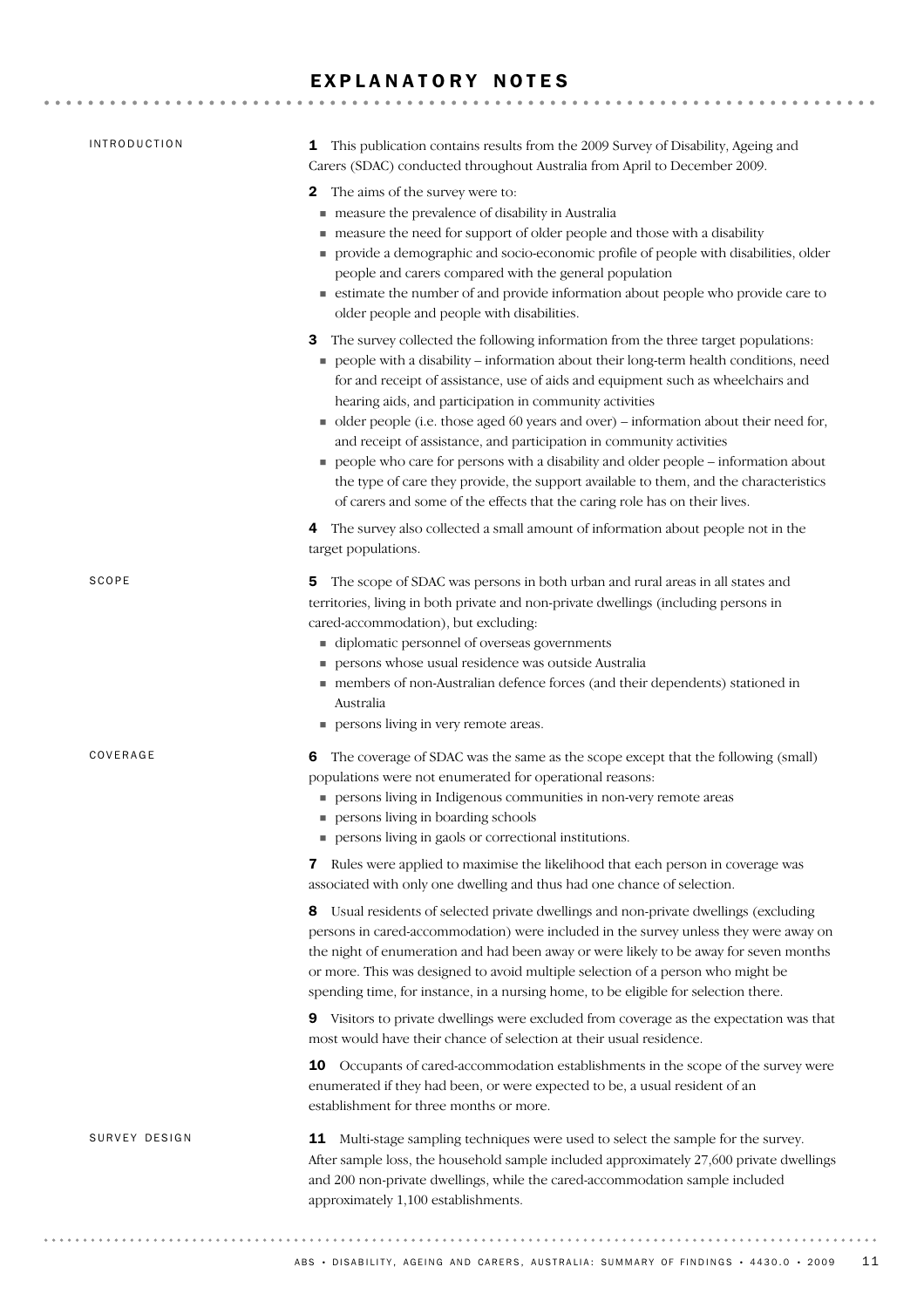| SURVEY DESIGN continued | <b>12</b> After exclusions due to scope and coverage, the final sample comprised 64,213<br>persons for the household component and 9,470 persons for the cared-accommodation<br>component.                                                                                                                                                                                                                                                                                                                                                                                                  |
|-------------------------|---------------------------------------------------------------------------------------------------------------------------------------------------------------------------------------------------------------------------------------------------------------------------------------------------------------------------------------------------------------------------------------------------------------------------------------------------------------------------------------------------------------------------------------------------------------------------------------------|
| DATA COLLECTION         | Different data collection methods were used for the household component and the<br>13<br>cared-accommodation component.                                                                                                                                                                                                                                                                                                                                                                                                                                                                     |
|                         | The household component covered persons in:<br>14<br>private dwellings such as houses, flats, home units and townhouses<br>non-private dwellings such as hotels, motels, boarding houses, short-term caravan<br>parks, and self-care components of retirement villages.                                                                                                                                                                                                                                                                                                                     |
|                         | Smaller disability homes (with fewer than six persons) were considered to be<br>15<br>private dwellings.                                                                                                                                                                                                                                                                                                                                                                                                                                                                                    |
|                         | <b>16</b> In this publication, persons in the household component of the survey are referred<br>to as 'living in households'.                                                                                                                                                                                                                                                                                                                                                                                                                                                               |
|                         | The cared-accommodation component covered residents of hospitals, nursing<br>17<br>homes, hostels and other homes such as children's homes, who had been, or were<br>expected to be, living there or in another health establishment for three months or<br>more.                                                                                                                                                                                                                                                                                                                           |
| Household component     | Data for the household component of the survey were collected by trained<br>18<br>interviewers, who conducted computer-assisted personal interviews.                                                                                                                                                                                                                                                                                                                                                                                                                                        |
|                         | A series of screening questions were asked of a responsible adult in a selected<br>19<br>household to establish whether the household included:<br>people with a disability<br>people aged 60 years and over<br>people who were carers of persons with a core-activity limitation, living either in the<br>same household or elsewhere, or who provided any care to persons living<br>elsewhere.                                                                                                                                                                                            |
|                         | <b>20</b> Where possible, a personal interview was conducted with people identified in any<br>of the above populations. Proxy interviews were conducted for:<br>children aged less than 15 years<br>those aged 15 to 17 years whose parents did not permit them to be personally<br>interviewed<br>• those with a disability that prevented them from having a personal interview.                                                                                                                                                                                                          |
|                         | People with a disability were asked questions relating to help and assistance needed<br>21<br>and received for communication, mobility, self-care, cognition or emotion, health care,<br>household chores, property maintenance, meal preparation, reading and writing tasks,<br>and transport activities. They were also asked questions relating to their computer and<br>Internet use and participation in community activities. Those aged 5 to 20 years (or their<br>proxies) were asked about schooling restrictions, and those aged 15 to 64 years about<br>employment restrictions. |
|                         | 22 People aged 60 years and over without a disability were asked questions about need<br>for, and receipt of, help for household chores, property maintenance, meal preparation,<br>reading and writing tasks, and transport activities. They were also asked questions<br>relating to computer and Internet use and participation in community activities.                                                                                                                                                                                                                                 |
|                         | 23 Persons who confirmed they were the primary carer of a person with a disability or<br>an older person were asked about the assistance they provided, the assistance they could<br>call on, and their employment experience. They were also asked to complete a<br>self-enumeration form which collected information about their attitudes to, and<br>experience of, their caring role.                                                                                                                                                                                                   |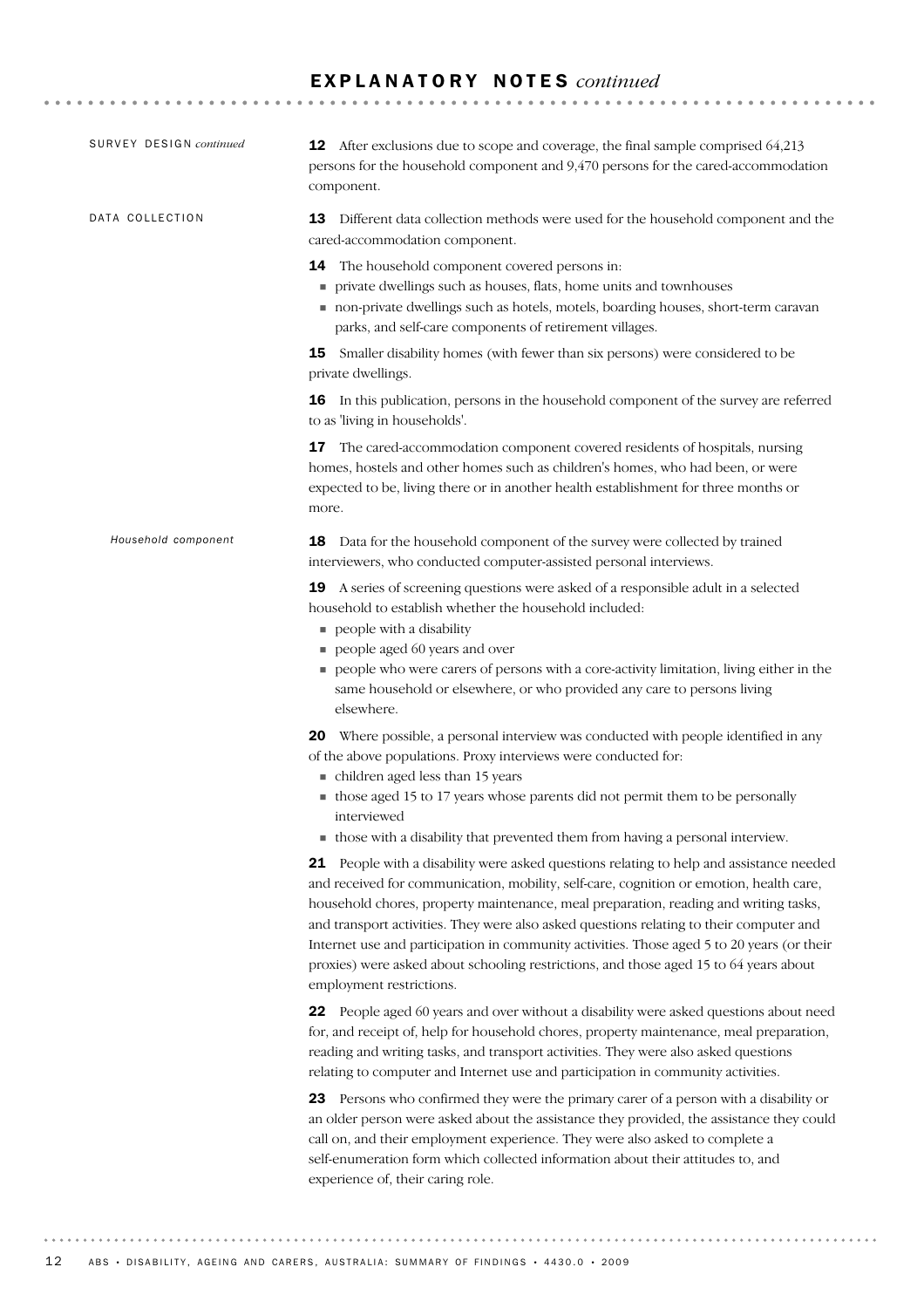| Household component<br>continued                       | <b>24</b> Basic demographic and socio-economic information was collected for all people in<br>the household. Most of this information was provided by a responsible adult in the<br>household.                                                                                                                                                                                                                                                                                                                                                                                                                                     |
|--------------------------------------------------------|------------------------------------------------------------------------------------------------------------------------------------------------------------------------------------------------------------------------------------------------------------------------------------------------------------------------------------------------------------------------------------------------------------------------------------------------------------------------------------------------------------------------------------------------------------------------------------------------------------------------------------|
| Cared-accommodation<br>component                       | The cared-accommodation component was enumerated in two stages using a<br>25<br>mail-based methodology directed to administrators of selected establishments.                                                                                                                                                                                                                                                                                                                                                                                                                                                                      |
|                                                        | The first stage required completion of a Contact Information Form to establish the<br>26<br>name of a contact officer, the current number of occupants within the establishment and<br>the type of establishment.                                                                                                                                                                                                                                                                                                                                                                                                                  |
|                                                        | 27 The second stage required the nominated contact officer to select occupants in<br>their establishment, following the instructions provided. A separate questionnaire was<br>completed for each selected occupant.                                                                                                                                                                                                                                                                                                                                                                                                               |
|                                                        | 28 The range of data collected in the cared-accommodation component was smaller<br>than in the household component as some topics were not suitable for collection<br>through a paper questionnaire or were irrelevant to those residing in<br>cared-accommodation.                                                                                                                                                                                                                                                                                                                                                                |
| WEIGHTING, BENCHMARKING<br>AND ESTIMATION<br>Weighting | 29 Weighting is the process of adjusting results from a sample survey to infer results<br>for the total population. To do this, a 'weight' is allocated to each enumerated person.<br>The weight is a value which indicates how many population units are represented by the<br>sample unit.                                                                                                                                                                                                                                                                                                                                       |
|                                                        | <b>30</b> The first step in calculating weights for each person is to assign an initial weight,<br>which is equal to the inverse of the probability of being selected in the survey. For<br>example, if the probability of a person being selected in the survey was 1 in 300, then the<br>person would have an initial weight of 300 (that is, they represent 300 people).                                                                                                                                                                                                                                                        |
|                                                        | 31 The responses from persons in the cared-accommodation component and persons<br>in the private dwelling and non-cared accommodation components of the survey were<br>weighted together in order to represent the entire in-scope population.                                                                                                                                                                                                                                                                                                                                                                                     |
| Benchmarking                                           | The weights were calibrated to align with independent estimates of the population,<br>32<br>referred to as benchmarks, in designated categories of sex by age by area of usual<br>residence. Weights calibrated against population benchmarks ensure that the survey<br>estimates conform to the independently estimated distribution of the population rather<br>than to the distribution within the sample itself. Calibration to population benchmarks<br>helps to compensate for over or under-enumeration of particular categories of persons<br>which may occur due to either the random nature of sampling or non-response. |
|                                                        | The survey was benchmarked to the estimated resident population (ERP) in each<br>33<br>state and territory, excluding those living in very remote areas of Australia, at 30 June<br>2009. The SDAC estimates do not (and are not intended to) match estimates for the total<br>Australian population obtained from other sources (which may include persons living in<br>very remote parts of Australia).                                                                                                                                                                                                                          |
| Estimation                                             | 34 Survey estimates of counts of persons are obtained by summing the weights of<br>persons with the characteristic of interest. Estimates of non-person counts (e.g. days<br>away from work) are obtained by multiplying the characteristic of interest with the<br>weight of the reporting person and aggregating.                                                                                                                                                                                                                                                                                                                |
| Age standardisation                                    | Totals presented in tables comparing rates over time are shown as age-standardised<br>35<br>percentages. Age standardisation has been undertaken using the direct method (see<br>Technical Note). An age-standardised rate removes the effects of different age structures<br>when comparing population groups or changes over time. A standard age composition is<br>used, in this case the age composition of the 30 June 2001 ERP. The standardised rate is<br>that which would have prevailed if the actual population had the standard age                                                                                    |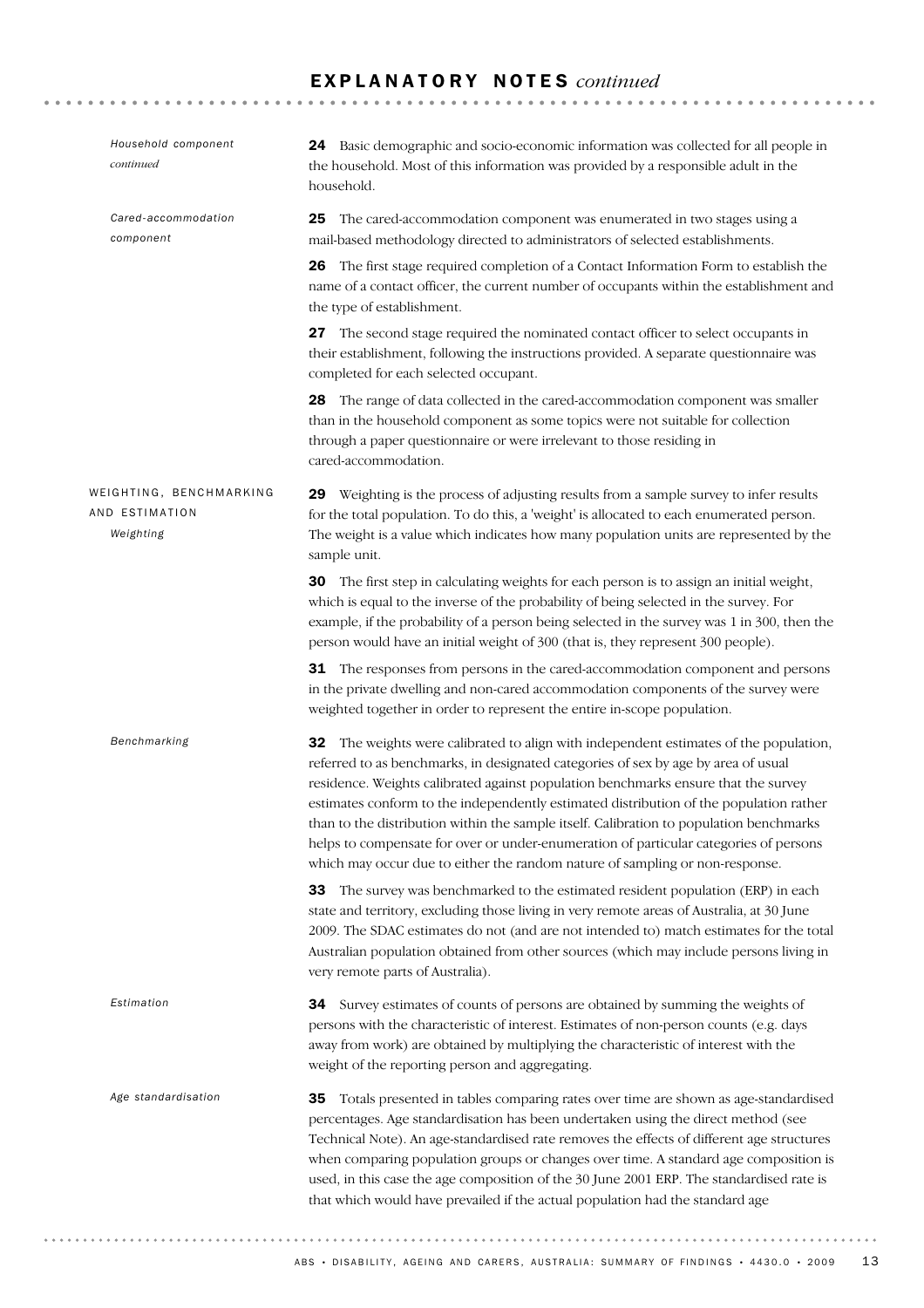| Age standardisation continued | composition. Age-specific disability rates are multiplied by the standard population for<br>each age group. The results are added and the sum calculated as a percentage of the<br>standard population total to give the age-standardised percentage rate. The standardised<br>rates should only be used to identify differences between population groups and<br>changes over time.                                                                                                                                                                                                                                                                                                                                                                                                                                                                                                                                                                                                                                                                                                                                                                                                                                                                                                                                                                                                                                                                               |
|-------------------------------|--------------------------------------------------------------------------------------------------------------------------------------------------------------------------------------------------------------------------------------------------------------------------------------------------------------------------------------------------------------------------------------------------------------------------------------------------------------------------------------------------------------------------------------------------------------------------------------------------------------------------------------------------------------------------------------------------------------------------------------------------------------------------------------------------------------------------------------------------------------------------------------------------------------------------------------------------------------------------------------------------------------------------------------------------------------------------------------------------------------------------------------------------------------------------------------------------------------------------------------------------------------------------------------------------------------------------------------------------------------------------------------------------------------------------------------------------------------------|
| RELIABILITY OF ESTIMATES      | All sample surveys are subject to error which can be broadly categorised as either:<br>36<br>■ sampling error<br>non-sampling error.                                                                                                                                                                                                                                                                                                                                                                                                                                                                                                                                                                                                                                                                                                                                                                                                                                                                                                                                                                                                                                                                                                                                                                                                                                                                                                                               |
| Sampling error                | Sampling error is the difference between the published estimates, derived from a<br>37<br>sample of persons, and the value that would have been produced if all persons in scope<br>of the survey had been included. For more information refer to the Technical Note.                                                                                                                                                                                                                                                                                                                                                                                                                                                                                                                                                                                                                                                                                                                                                                                                                                                                                                                                                                                                                                                                                                                                                                                             |
| Non-sampling error            | 38 Non-sampling error may occur in any collection, whether it is based on a sample or<br>a full count such as a census. Sources of non-sampling error include non-response,<br>errors in reporting by respondents or recording answers by interviewers, and errors in<br>coding and processing data. Every effort was made to reduce the non-sampling error by<br>careful design and testing of the questionnaire, training and supervision of interviewers,<br>follow-up of respondents, and extensive editing and quality control procedures at all<br>stages of data processing.                                                                                                                                                                                                                                                                                                                                                                                                                                                                                                                                                                                                                                                                                                                                                                                                                                                                                |
| INTERPRETATION OF RESULTS     | 39 Disability is a difficult concept to measure because it depends on a respondent's<br>perception of their ability to perform a range of activities associated with daily living.<br>Factors discussed below should also be considered when interpreting the estimates<br>contained in this publication.                                                                                                                                                                                                                                                                                                                                                                                                                                                                                                                                                                                                                                                                                                                                                                                                                                                                                                                                                                                                                                                                                                                                                          |
|                               | 40 Information in the survey was based, wherever possible, on the personal response<br>given by the respondent. However, in cases where information was provided by another<br>person, some answers may differ from those the selected person would have provided.<br>In particular, interpretation of the concepts of 'need' and 'difficulty' may be affected by<br>the proxy-interview method.                                                                                                                                                                                                                                                                                                                                                                                                                                                                                                                                                                                                                                                                                                                                                                                                                                                                                                                                                                                                                                                                   |
|                               | A number of people may not have reported certain conditions because of:<br>41<br>• the sensitive nature of the condition (e.g. alcohol and drug-related conditions,<br>schizophrenia, other mental conditions)<br>$\blacksquare$ the episodic or seasonal nature of the condition (e.g. asthma, epilepsy)<br>• a lack of awareness of the presence of the condition on the part of the person<br>reporting (e.g. mild diabetes) or a lack of knowledge or understanding of the correct<br>medical terminology for the condition<br>• the lack of comprehensive medical information kept by their cared-accommodation<br>establishment.<br>42 As certain conditions may not have been reported, data collected from the survey<br>may have underestimated the number of people with one or more disabilities.<br>43 The need for help may have been underestimated as some people may not have<br>admitted needing help because of such things as a desire to remain independent, or may<br>not have realised help was needed with a task because help had always been received<br>with that task.<br>44 The criteria by which people assessed whether they had difficulty performing tasks<br>may have varied. Comparisons may have been made with the ability of others of a similar<br>age, or with the respondent's own ability when younger.<br>The criteria used to identify disability and disability status has not changed between<br>45<br>2003 and 2009. |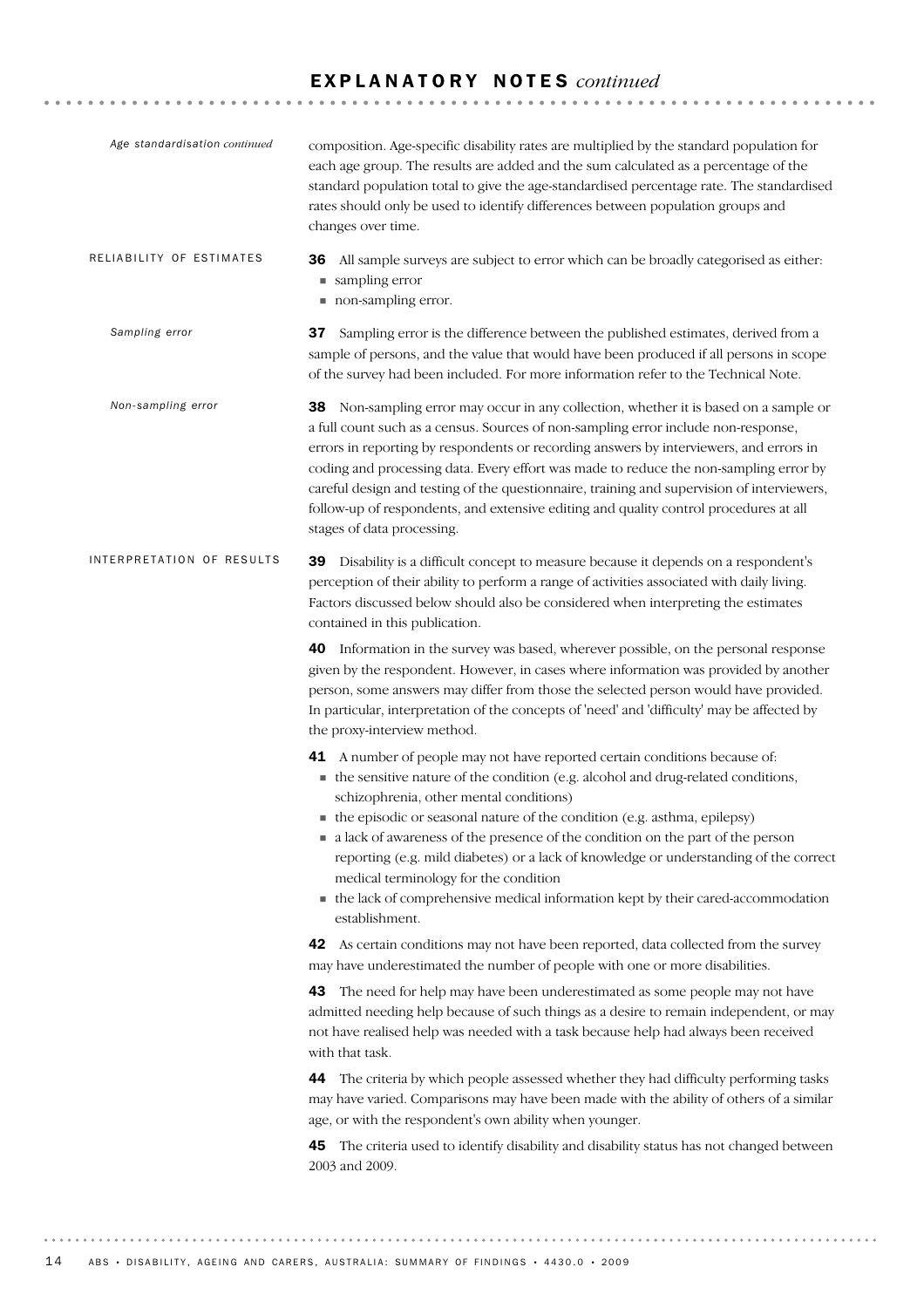**\*\*\*\*\*\*\*\*\*\*\*** 

ID ENTIFICATION OF PRIMARY CARER POPULATION 48 In 2003, primary carers were identified by asking a responsible adult to complete screening questions on behalf of the household, as to whether anyone provided assistance with communication, mobility or self-care to members of the household. The identified person was then personally interviewed and asked to confirm that the nominated recipient of that care was the person they provided the most care for. If they indicated that this was the case, they were recorded as a 'primary carer'. The person who was receiving the care did not contribute to the identification process. 49 In 2009, this identification process was expanded to include members of the household who the recipient of care identified as their main care provider. NEW ITEMS 50 The household component of the 2009 SDAC was expanded to include the following data items about: ! Main language spoken at home/proficiency in English *Disability services and services for the elderly/Unmet demand* ! Age at which assistance was first needed with core activities ! Whether any organised services have been contacted for assistance with core/non-core activities in the last 12 months ! Type of organised service contacted (Government/Private non-profit organisation/Private commercial organisation) ! How often respondent receives assistance with core/non-core activities from organised services/partner or spouse, family, friends or neighbours ! Whether respondent expects to receive assistance with core/non-core activities for 6 months or more from organised services/partner or spouse, family, friends or neighbours ! Reasons respondent is not receiving (more) help from organised services ! Whether respondent needs (more) help with core/non-core activities ! Whether respondent needs (more) help with core/non-core activities from organised services ! How often respondent needs (additional) help with core/non-core activities from organised services ! Whether respondent needs (more) help with core/non-core activities from family or friends ! How often respondent needs (additional) help with core/non-core activities from family or friends ! Whether there are any (other) aids that the respondent needs, but does not have  $\blacksquare$  Task(s) for which an aid is needed ! Travelled to activities without any assistance. *Social inclusion (for people with a disability and persons aged 60 years and over)* ! Frequency of face-to-face contact with family and friends not living with respondent *Changes between surveys* 47 Much of the content of the six disability surveys conducted by the ABS in 1981, 1988, 1993, 1998, 2003 and 2009 is comparable. There are differences, however, as later surveys have attempted to obtain better coverage of disability and of specific tasks and activities previously considered too sensitive for a population survey. MAKING COMPARISONS BETWEEN SURVEYS OVER TIME 46 The different collection methods used (personal interview for households, and administrator completed forms for cared-accommodation) may have had some effect on the reporting of need for assistance with core activities. As a result there may have been some impact on measures such as disability status. If so, this would have more impact on the older age groups because of their increased likelihood of being in aged care-accommodation. INTERPRETATION OF RESULTS *continued*

ABS • DISABILITY, AGEING AND CARERS, AUSTRALIA: SUMMARY OF FINDINGS • 4430.0 • 2009 15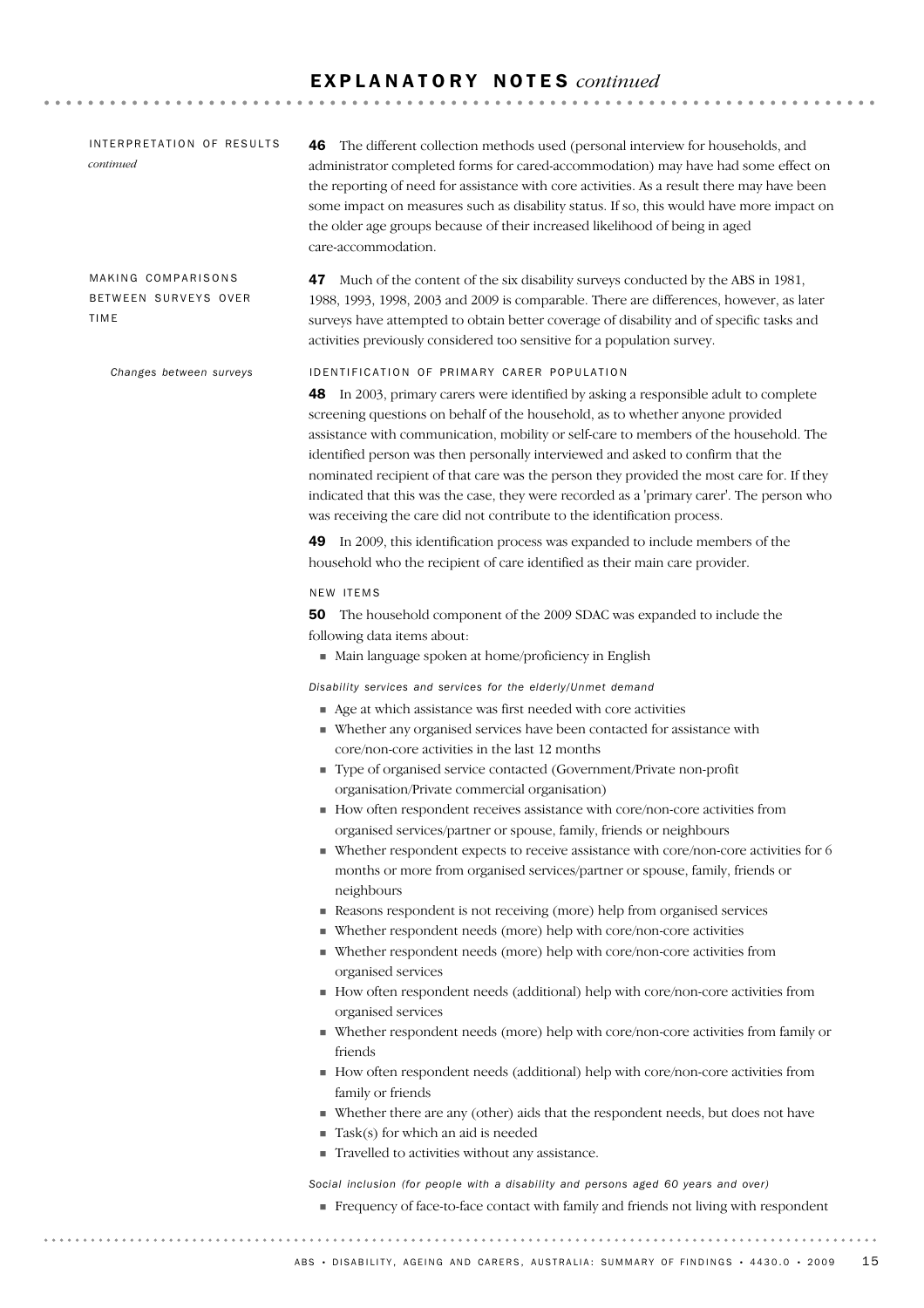*Changes between surveys continued*

- ! Frequency of other forms of contact with family and friends not living with respondent
- ! Ability to get support in a time of crisis
- ! Source of support in a time of crisis.

#### *Labour force participation*

- ! Working arrangements used to help look after someone in last 6 months
- ! Period since last worked
- ! Difficulties in finding work
- $\blacksquare$  Whether available to start work/work more hours in the next 4 weeks
- ! Reasons not available to start work/work more hours in the next 4 weeks
- ! Reasons for not wanting work/more hours
- ! Whether looked for work in the last 12 months
- ! Time since last looked for work
- ! Main activity when not in the labour force
- ! Whether wanted to work
- Preferred hours of work
- ! Arrangements required to assist primary carer to achieve a balance between work and caring arrangements
- ! Reasons primary carer could not use arrangements to achieve a balance between work and caring arrangements.

#### *Carers*

- ! An improved carer selection process which incorporates carers who are identified by the recipient as well as those identified by the 'initial household contact person'
- ! Whether carer provides continuous or episodic care to usual resident/non-usual resident recipient
- ! Whether non-usual resident recipient lives in cared-accommodation
- ! Total number of hours spent each week providing care to all usual resident and non-usual resident recipients
- ! Social and community participation of primary carer
- ! Unmet sources of support for primary carer to help in their caring role.

#### CHANGES TO CLASSIFICATIONS

51 In 2006, the *Australian and New Zealand Standard Classification of Occupations (ANZSCO)* (cat. no. 1220.0) replaced the *Australian Standard Classification of Occupations (ASCO) Second Edition, 1997* (cat. no. 1220.0) and the *New Zealand Standard Classification of Occupations (NZSCO), 1999* used in Australia and New Zealand, respectively. ANZSCO provides an integrated framework for storing, organising and reporting occupation-related information.

52 Further information about SDAC including a list of data items included in the survey will be included in *Disability, Ageing and Carers: User Guide, Australia, 2009* (cat. no. 4431.0.55.001), expected to be released on the ABS website in March 2011. DATA DISSEMINATION *Publications*

> 53 A set of tables in a spreadsheet format equivalent to those in this publication will be produced for each state and the Australian Capital Territory (subject to standard error and confidentiality constraints and excluding time series tables). These tables will be available from the ABS website  $\langle www.abs.gov.au\rangle$  from June 2011.

54 All tables in this publication are also available in a Data Cube (spreadsheet format). Additional data cubes will be appended to this product between January and April 2011. These will be of similar content to the publication *Survey of Disability, Ageing and Carers, Australia: A Summary of Findings, 2003* (cat. no. 4430.0). A summary

*Data Cubes*

*Results for states*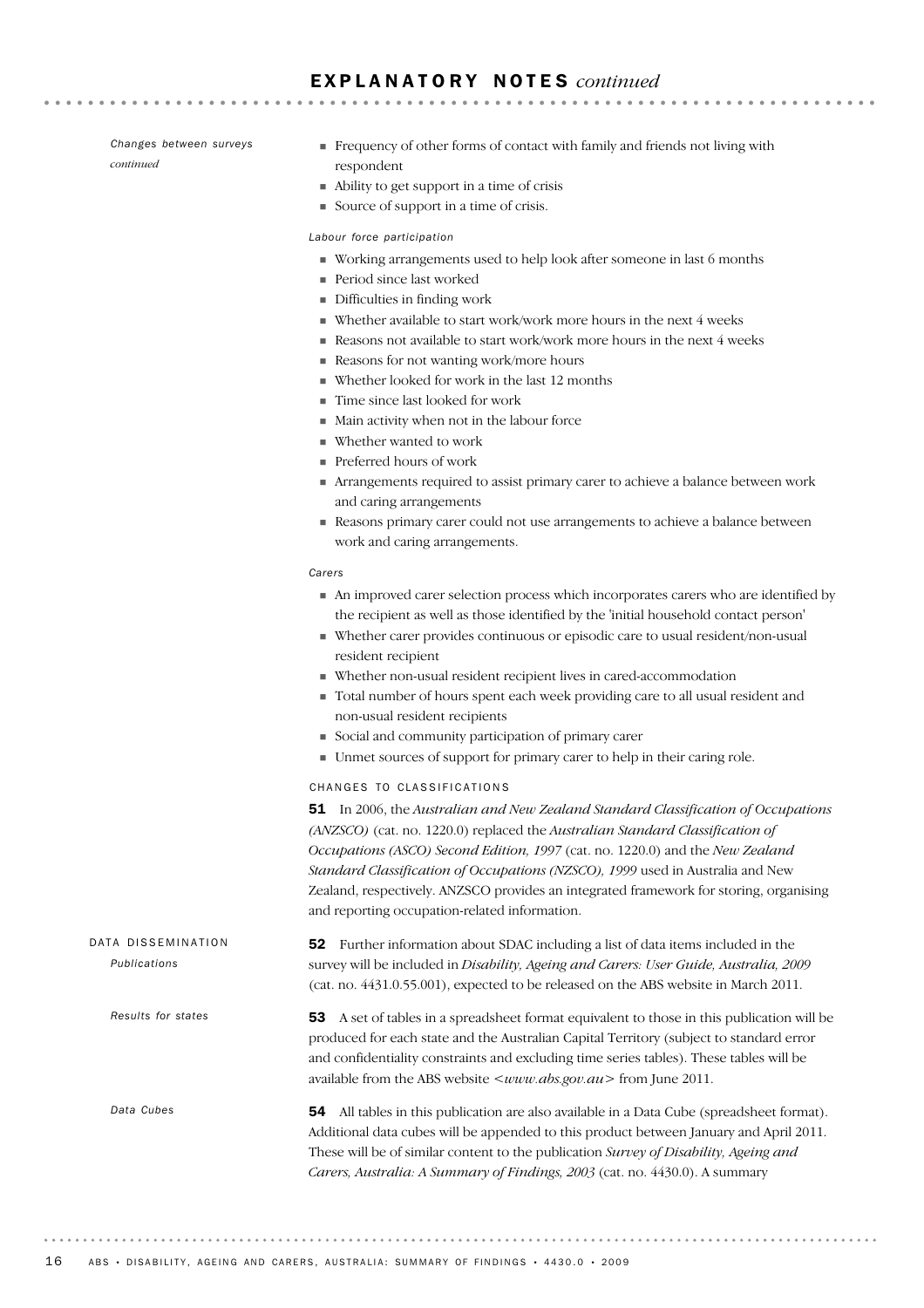| Data Cubes continued | publication, a consolidation of the progressive releases, will be released using the same<br>catalogue number (4430.0) on 28 April 2011.                                                                                                                                                                                                                                                                                                                                                                                                                                                                                                                                                                                                                                                                                                                                                                                                                                                                                                                                                                                                                                                                                                                                                                                                                                                                                                                                                                                                                                                                                                                                                                                                                                                                                                                                           |
|----------------------|------------------------------------------------------------------------------------------------------------------------------------------------------------------------------------------------------------------------------------------------------------------------------------------------------------------------------------------------------------------------------------------------------------------------------------------------------------------------------------------------------------------------------------------------------------------------------------------------------------------------------------------------------------------------------------------------------------------------------------------------------------------------------------------------------------------------------------------------------------------------------------------------------------------------------------------------------------------------------------------------------------------------------------------------------------------------------------------------------------------------------------------------------------------------------------------------------------------------------------------------------------------------------------------------------------------------------------------------------------------------------------------------------------------------------------------------------------------------------------------------------------------------------------------------------------------------------------------------------------------------------------------------------------------------------------------------------------------------------------------------------------------------------------------------------------------------------------------------------------------------------------|
| Microdata            | 55 It is expected that both a basic and an expanded confidentialised unit record file<br>(CURF) will be produced from the SDAC, subject to the approval of the Australian<br>Statistician. The expanded CURF will contain more detail than the basic CURF and will<br>only be available via the Remote Access Data Laboratory (RADL), which is a secure<br>Internet-based data query service. The basic CURF will be available via CD ROM or RADL.                                                                                                                                                                                                                                                                                                                                                                                                                                                                                                                                                                                                                                                                                                                                                                                                                                                                                                                                                                                                                                                                                                                                                                                                                                                                                                                                                                                                                                 |
| Special tabulations  | 56 As well as releasing publications and standard products, the ABS can make available<br>special tabulations. Special tabulations will not be available until the release of the<br>consolidated publication on 28 April 2011.                                                                                                                                                                                                                                                                                                                                                                                                                                                                                                                                                                                                                                                                                                                                                                                                                                                                                                                                                                                                                                                                                                                                                                                                                                                                                                                                                                                                                                                                                                                                                                                                                                                    |
| Other products       | This publication's Summary, these Explanatory Notes and the media release are<br>57<br>available free of charge on the ABS website < www.abs.gov.au >.                                                                                                                                                                                                                                                                                                                                                                                                                                                                                                                                                                                                                                                                                                                                                                                                                                                                                                                                                                                                                                                                                                                                                                                                                                                                                                                                                                                                                                                                                                                                                                                                                                                                                                                             |
| ACKNOWLEDGMENTS      | 58 ABS publications draw extensively on information provided freely by individuals,<br>businesses, governments and other organisations. Their continued cooperation is very<br>much appreciated; without it, the wide range of statistics published by the ABS would<br>not be available. Information received by the ABS is treated in strict confidence as<br>required by the Census and Statistics Act 1905.                                                                                                                                                                                                                                                                                                                                                                                                                                                                                                                                                                                                                                                                                                                                                                                                                                                                                                                                                                                                                                                                                                                                                                                                                                                                                                                                                                                                                                                                    |
| RELATED PUBLICATIONS | 59 Previous ABS publications relating to disability, ageing and carers:<br>A Profile of Carers in Australia, 2008 (cat. no. 4448.0)<br>People with a Need for Assistance - A Snapshot, 2006 (cat. no. 4445.0)<br>Disability, Ageing and Carers, Australia: Summary of Findings, 2003 (cat. no.<br>4430.0<br>Disability, Australia, 2003 (cat. no. 4446.0)<br>Disability, Ageing and Carers: User Guide, Australia, 2003 (cat. no. 4431.0.55.001)<br>Census of Population and Housing: Ageing in Australia, 2001 (cat. no. 2048.0)<br>Caring in the Community, 1998 (cat. no. 4436.0)<br>Disability and Disabling Conditions, 1998 (cat. no. 4433.0)<br>Disability, Ageing and Carers, Australia: Disability and Disabling Conditions, 1993<br>(cat. no. 4433.0)<br>Disability, Ageing and Carers, Australia: Visual Impairment, 1993 (cat. no. 4434.0)<br>Disability, Ageing and Carers, Australia: Hearing Impairment, 1993 (cat. no.<br>4435.0<br>Disability, Ageing and Carers, Australia: Brain Injury and Stroke, 1993 (cat. no.<br>4437.0).<br>Other ABS publications which may be of interest include:<br>60<br>Australian Social Trends (cat. no. 4102.0)<br>Labour Force, Australia (cat. no. 6202.0)<br>Education and Training Experience, Australia, 2009 (cat. no. 6278.0)<br>Private Hospitals, Australia, 2008-2009 (cat. no. 4390.0)<br>National Aboriginal and Torres Strait Islander Social Survey, 2008 (cat. no. 4714.0)<br>Household Income and Income Distribution, Australia, 2007-08 (cat. no. 6523.0)<br>National Health Survey: Summary of Results, 2007–08 (cat. no. 4364.0)<br>General Social Survey: Summary Results, Australia, 2006 (cat. no. 4159.0)<br>How Australians Use Their Time, 2006 (cat. no. 4153.0)<br>Older People, Australia: A Social Report, 1999 (cat. no. 4109.0)<br>Children, Australia: A Social Report, 1999 (cat. no. 4119.0). |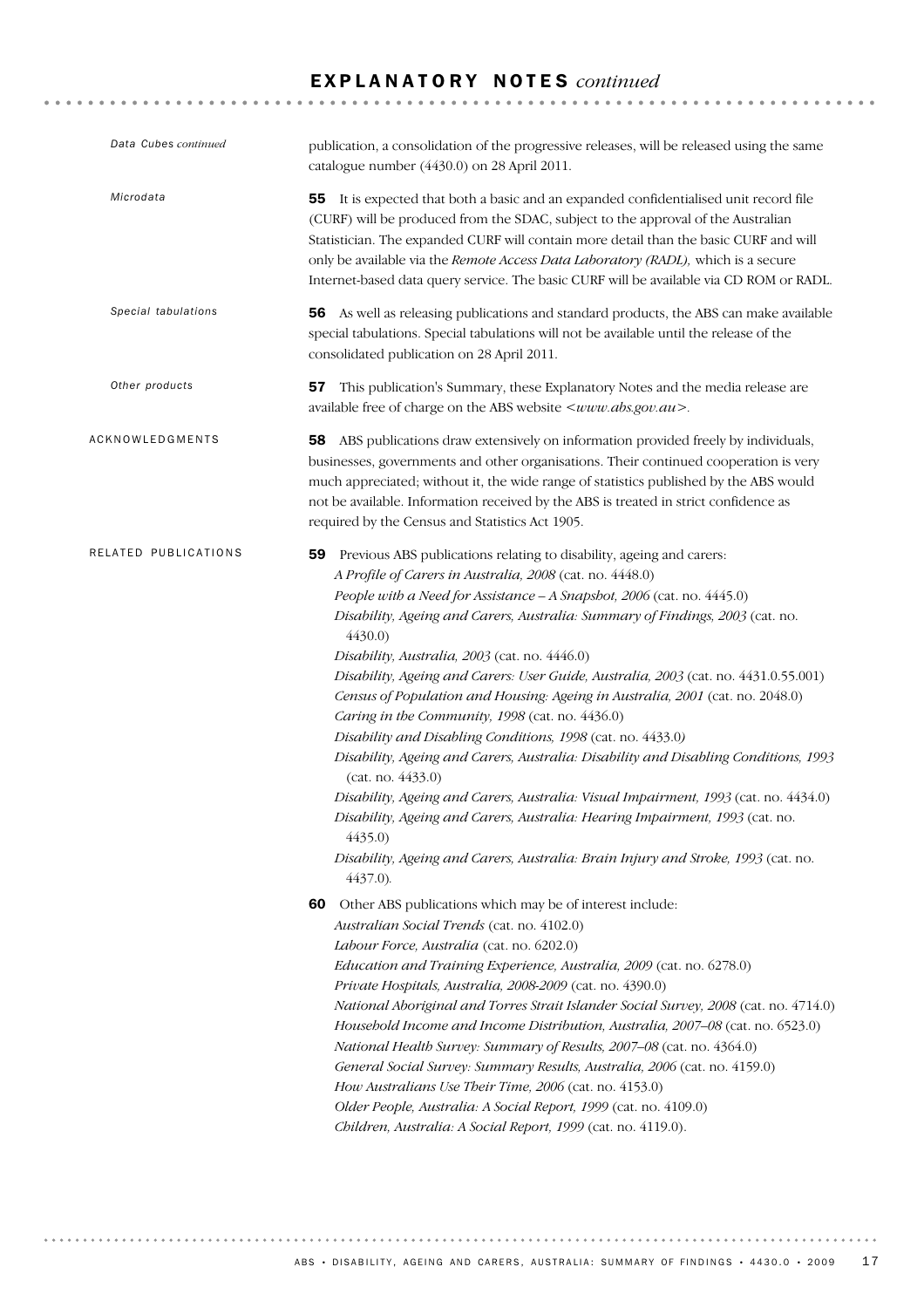## APPENDIX 1 LIMITATIONS AND RESTRICTIONS

TABLE OF LIMITATIONS, RESTRICTIONS, ACTIVITIES AND TASKS

To identify whether a person has a particular type of limitation or restriction, the SDAC collects information on need for assistance, difficulty experienced, or use of aids or equipment to perform selected tasks. The following table shows the tasks associated with each type of limitation and restriction.



| LIMITATION OR RESTRICTION<br>Specific limitation or restriction | <b>ACTIVITY</b> | <b>TASKS</b>                                                       |
|-----------------------------------------------------------------|-----------------|--------------------------------------------------------------------|
| Core activity limitations                                       | Communication   | Understanding family or friends                                    |
|                                                                 |                 | Being understood by family or friends                              |
|                                                                 |                 | Understanding strangers                                            |
|                                                                 |                 | Being understood by strangers                                      |
|                                                                 | Mobility        | Getting into or out of a bed or chair                              |
|                                                                 |                 | Moving about usual place of residence                              |
|                                                                 |                 | Moving about a place away from usual residence                     |
|                                                                 |                 | Walking 200 metres                                                 |
|                                                                 |                 | Walking up and down stairs without a handrail                      |
|                                                                 |                 | Bending and picking up an object from the floor                    |
|                                                                 |                 | Using public transport                                             |
|                                                                 | Self-care       | Showering or bathing                                               |
|                                                                 |                 | Dressing                                                           |
|                                                                 |                 | Eating                                                             |
|                                                                 |                 | Toileting                                                          |
|                                                                 |                 | Bladder or bowel control                                           |
| Schooling or employment restrictions Schooling                  |                 | Unable to attend school                                            |
|                                                                 |                 | Attends a special school                                           |
|                                                                 |                 | Attends special classes at an ordinary school                      |
|                                                                 |                 | Needs at least one day a week off school on average                |
|                                                                 |                 | Has difficulty at school                                           |
|                                                                 | Employment      | Permanently unable to work                                         |
|                                                                 |                 | Restricted in the type of work they can or could do                |
|                                                                 |                 | Need, or would need, at least one day a week off work on average   |
|                                                                 |                 | Restricted in the number of hours they can, or could, work         |
|                                                                 |                 | Requires special equipment or modified work environment            |
|                                                                 |                 | Needs ongoing assistance or supervision                            |
|                                                                 |                 | Would find it difficult to change jobs or get a preferred job      |
|                                                                 |                 | Needs assistance from a disability job placement program or agency |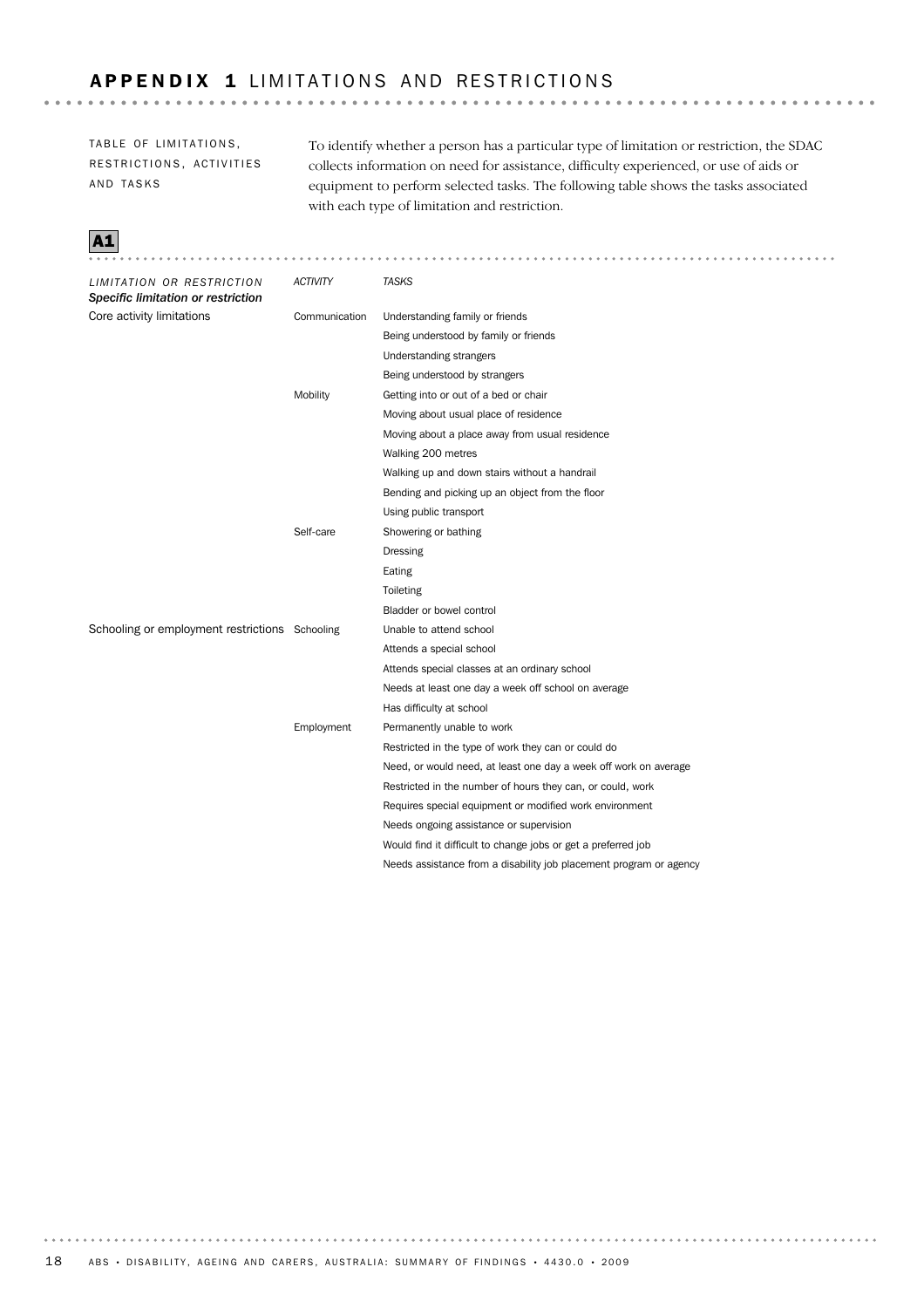## A P P E N D I X 1 L I M I T A T I O N S A N D RE S T R I C T I O N S *continued*

A2

| LIMITATION OR RESTRICTION<br>Without specific limitation or restriction | <b>ACTIVITY</b>      | <b>TASKS</b>                                                             |
|-------------------------------------------------------------------------|----------------------|--------------------------------------------------------------------------|
| Other activities                                                        | Health care          | Foot care                                                                |
|                                                                         |                      | Taking medications or administering injections                           |
|                                                                         |                      | Dressing wounds                                                          |
|                                                                         |                      | Using medical machinery                                                  |
|                                                                         |                      | Manipulating muscles or limbs                                            |
|                                                                         | Reading or writing   | Checking bills or bank statements                                        |
|                                                                         |                      | <b>Writing letters</b>                                                   |
|                                                                         |                      | Filling in forms                                                         |
|                                                                         | Transport            | Going to places away from the usual place of residence                   |
|                                                                         | Household chores     | Washing                                                                  |
|                                                                         |                      | Vacuuming                                                                |
|                                                                         |                      | <b>Dusting</b>                                                           |
|                                                                         | Property maintenance | Changing light bulbs, taps, washers or car registration stickers         |
|                                                                         |                      | Making minor home repairs                                                |
|                                                                         |                      | Mowing lawns, watering, pruning shrubs, light weeding or planting        |
|                                                                         |                      | Removing rubbish                                                         |
|                                                                         | Meal preparation     | Preparing ingredients                                                    |
|                                                                         |                      | Cooking food                                                             |
|                                                                         | Cognition or emotion | Making friendships, interacting with others or maintaining relationships |
|                                                                         |                      | Coping with feelings or emotions                                         |
|                                                                         |                      | Decision making or thinking through problems                             |
| .<br>$-$                                                                | .                    |                                                                          |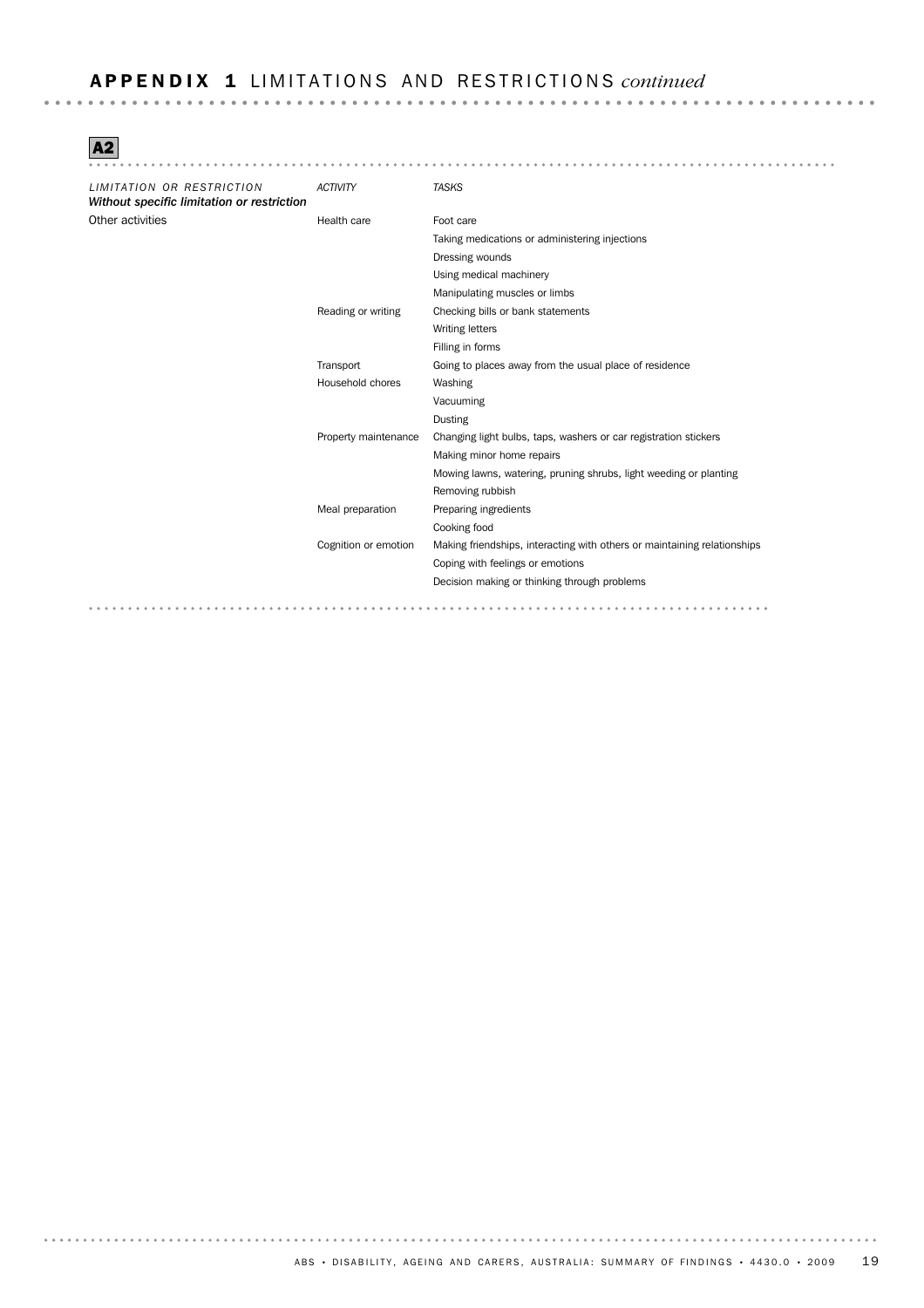## APPENDIX 2 DISABILITY GROUPS

### DISABILITY GROUPS

1 Disabilities can be broadly grouped depending on whether they relate to functioning of the mind or the senses, or to anatomy or physiology. Each disability group may refer to a single disability or be composed of a number of broadly similar disabilities. The SDAC module relating to disability groups was designed to identify four separate groups based on the particular type of disability identified.

- 2 These groups are:
- Sensory
	- ! loss of sight (not corrected by glasses or contact lenses)
	- ! loss of hearing where communication is restricted, or an aid used
	- ! speech difficulties, including loss.
- ! Intellectual
	- ! difficulty learning or understanding things.
- **Physical** 
	- ! shortness of breath or breathing difficulties that restrict everyday activities
	- ! blackouts, fits or loss of consciousness
	- ! chronic or recurrent pain or discomfort that restricts everyday activities
	- ! incomplete use of arms or fingers
	- ! difficulty gripping or holding things
	- $\blacksquare$  incomplete use of feet or legs
	- ! restriction in physical activities or in doing physical work
	- ! disfigurement or deformity.
- ! Psychological
	- ! nervous or emotional condition that restricts everyday activities
	- ! mental illness or condition requiring help or supervision
	- ! head injury, stroke or other brain damage, with long-term effects that restrict everyday activities.

**3** The following categories were not included in any of the four groups above, but were included in the total:

- ! receiving treatment or medication for any other long-term conditions or ailments and still restricted in everyday activities
- ! any other long-term conditions resulting in a restriction in everyday activities.

4 In the disability groups module people could be counted more than once if they had multiple disabilities which belonged to more than one disability group. For example, a person with a hearing loss and speech difficulties would be counted once in the sensory disability group. However, a person with a hearing loss and a physical deformity would be counted once in the sensory disability group and once in the physical disability group. As a result, the sum of the components of data from the disability groups module does not add to the total persons with disabilities.

5 Data are not included in this publication by disability group; however, this information is provided to assist users to understand data from other products from the SDAC.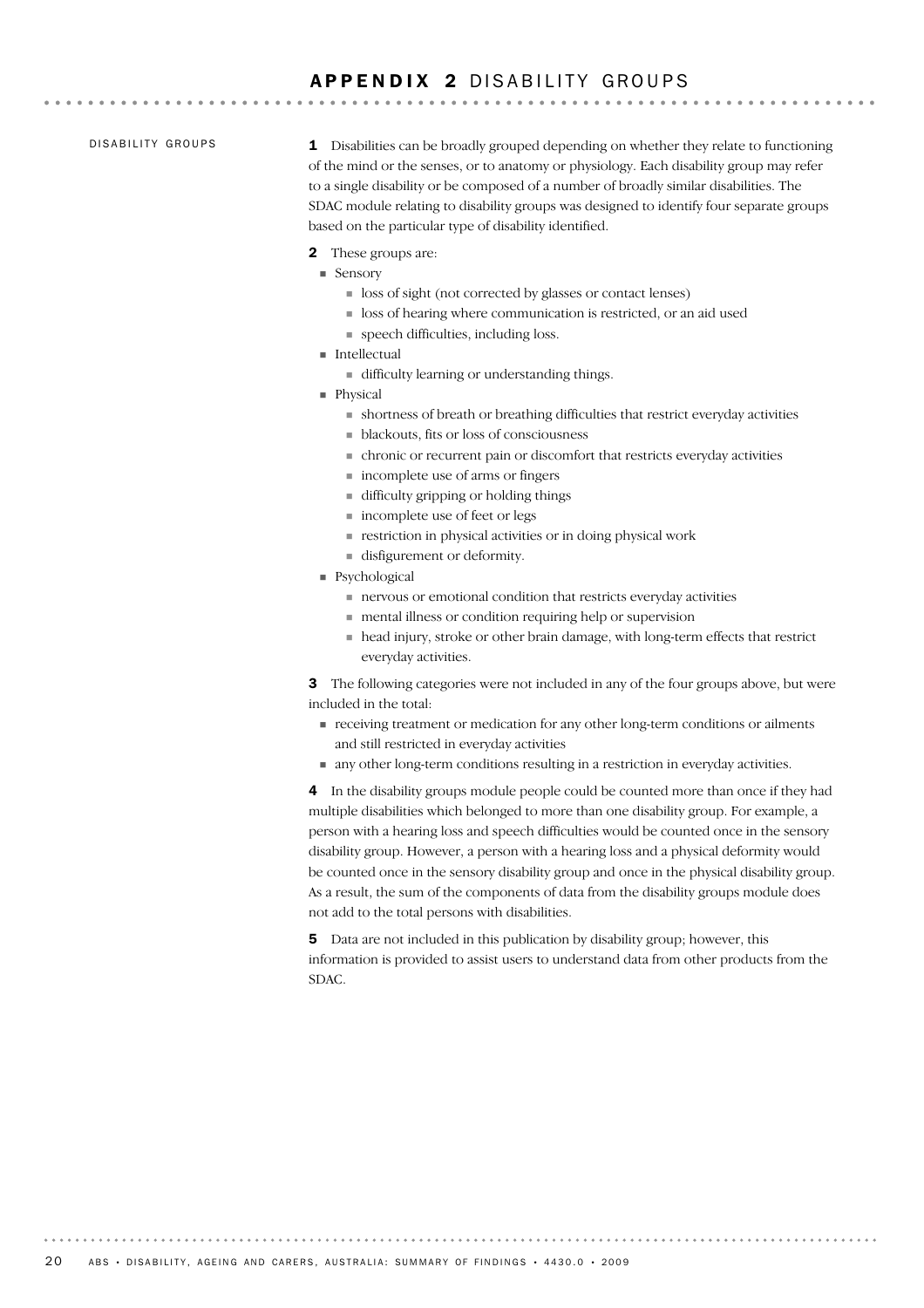RELIABILITY OF THE ESTIMATES

1 Since the estimates in this publication are based on information obtained from occupants of a sample of dwellings, they are subject to sampling variability. That is, they may differ from those estimates that would have been produced if all dwellings had been included in the survey. One measure of the likely difference is given by the standard error (SE), which indicates the extent to which an estimate may have varied by chance because only a sample of dwellings was included. There are about two chances in three (67%) that a sample estimate will differ by less than one SE from the number that would have been obtained if all dwellings had been included, and about 19 chances in 20 (95%) that the difference will be less than two SEs.

2 Another measure of the likely difference is the relative standard error (RSE), which is obtained by expressing the SE as a percentage of the estimate.

$$
RSE\% = \left(\frac{SE}{estimate}\right) \times 100
$$

3 RSEs for estimates from the 2009 SDAC were calculated using the Jackknife method of variance estimation. This involves the calculation of 60 'replicate' estimates based on 60 different sub-samples of the original sample. The variability of estimates obtained from these sub-samples is used to estimate the sample variability surrounding the main estimate.

4 Tables 1, 2 and 4 contain time series estimates from the 2009 SDAC and 2003 SDAC. The spreadsheet datacubes associated with the current edition of *Disability, Ageing and Carers, Australia: Summary of Findings* (cat. no. 4430.0) contain directly calculated RSEs for the 2009 estimates. However, the RSEs for the 2003 estimates were calculated using a previous statistical SE model. This is detailed in *Disability, Ageing and Carers, Australia: Summary of Findings, 2003* (cat. no. 4430.0) which is available on the ABS website  $\langle$ *www.abs.gov.au* $>$ . While the direct method is more accurate, the difference between the two is usually not significant for most estimates.

5 Estimates (numbers and percentages) with RSEs less than 25% are considered sufficiently reliable for most purposes. However, estimates with larger RSEs are included and preceded by an asterisk (e.g. \*3.9) to indicate they are subject to high SEs and should be used with caution. Estimates with RSEs greater than 50% are preceded by a double asterisk (e.g. \*\*1.2) to indicate that they are considered too unreliable for general use.

6 Standard errors can be calculated using the estimates and the corresponding RSEs. For example, Table 1 shows the estimated number of females in 2009 who had a disability was 2,063,100. The RSE Table corresponding to the estimates in Table 1 (see Relative Standard Errors for Table 1 in the 'Relative Standard Error' section at the end of these Technical Notes) shows the RSE for this estimate is 1.2%. The SE is calculated by: CALCULATION OF STANDARD ERRORS

*SE of estimate*

$$
= \left[\frac{RSE}{100}\right] \times estimate
$$

$$
= \left[\frac{1.2}{100}\right] \times 2,063,100
$$

$$
= 0.012 \times 2,063,100
$$

= 24, 800 (*rounded to the nearest* 100)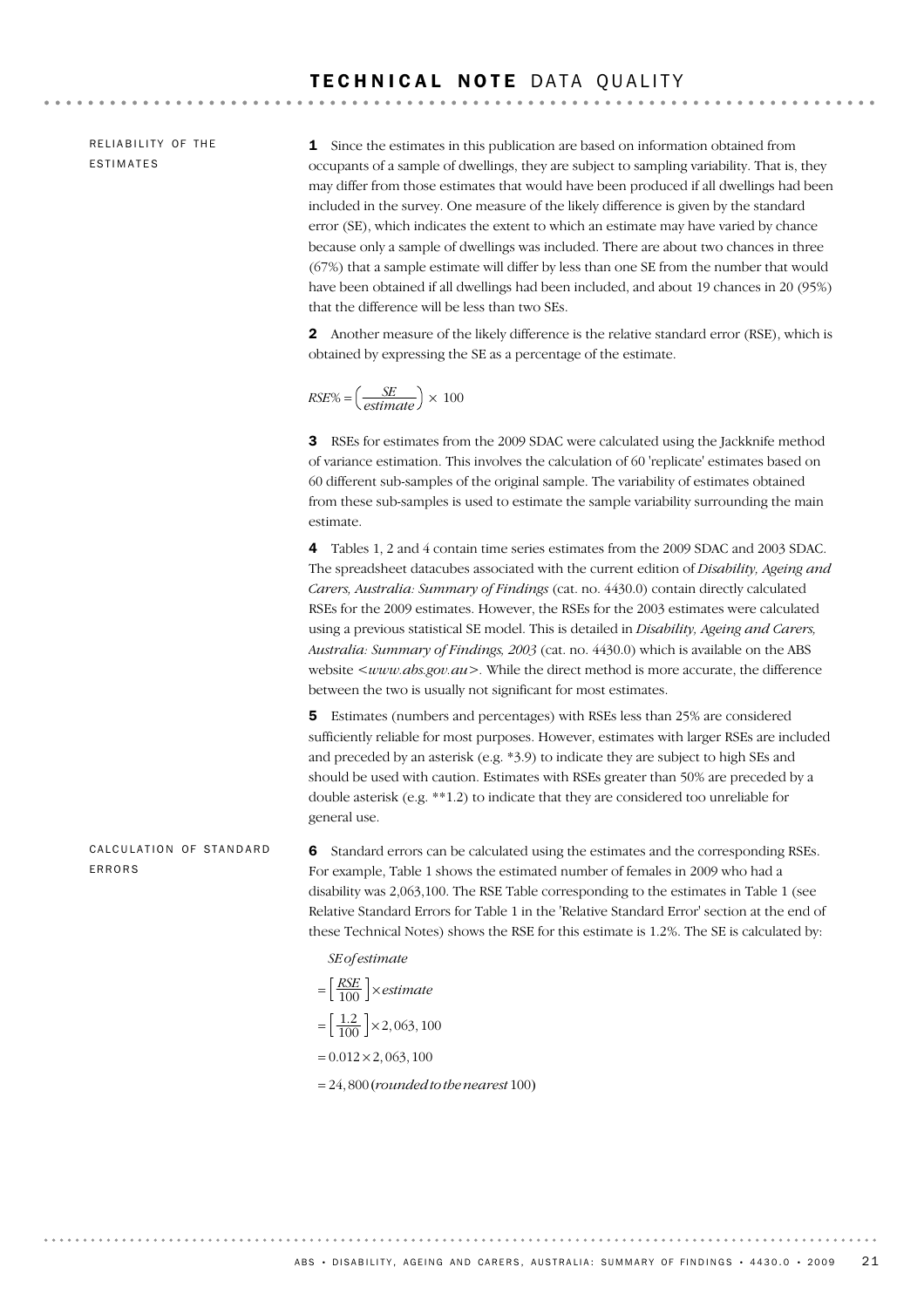### CALCULATION OF STANDARD ERRORS *continued*

**7** Therefore, there are about two chances in three that the value that would have been produced if all dwellings had been included in the survey will fall within the range 2,038,300 to 2,087,900 and about 19 chances in 20 that the value will fall within the range 2,013,500 to 2,112,700. This example is illustrated in the diagram below.



PROPORTIONS AND PERCENTAGES

8 Proportions and percentages formed from the ratio of two estimates are also subject to sampling error. The size of the error depends on the accuracy of both the numerator and the denominator. A formula to approximate the RSE of a proportion is given below. The formula is only valid when the numerator is a subset of the denominator:

$$
RSE(\frac{x}{y}) = \sqrt{[RSE(x)]^2 - [RSE(y)]^2}
$$

9 As an example, using the 2009 estimates from Table 1, of the 4,026,200 persons who had a disability, 2,063,100 are females or 51.2%. The RSE for 2,063,100 is 1.2% and the RSE for 4,026,200 is 1.0% (see Relative Standard Errors for Table 1 in the 'Relative Standard Error' section at the end of these Technical Notes). Applying the above formula, the RSE for the proportion of females who had a disability is:

$$
RSE(\frac{x}{y}) = \sqrt{[RSE(x)]^2 - [RSE(y)]^2}
$$

$$
RSE(\frac{x}{y}) = \sqrt{[1.2]^2 - [1.0]^2} = 0.7\%
$$

**10** Therefore, the SE for the proportion of persons who had a disability and were female, is  $0.4$  percentage points  $(=0.7/100 \times 51.2)$ . Hence, there are about two chances in three that the proportion of females who had a disability is between 50.8% and 51.6%, and 19 chances in 20 that the proportion is between 50.4% and 52.0%.

#### DIFFERENCES

11 Published estimates may also be used to calculate the difference between two survey estimates (of numbers or percentages). Such an estimate is subject to sampling error. The sampling error of the difference between two estimates depends on their SEs and the relationship (correlation) between them. An approximate SE of the difference between two estimates (x-y) may be calculated by the following formula:

 $SE(x - y) = \sqrt{[SE(x)]^2 + [SE(y)]^2}$ 

12 While this formula will only be exact for differences between separate and uncorrelated characteristics or sub-populations, it is expected to provide a good approximation for all differences likely to be of interest in this publication.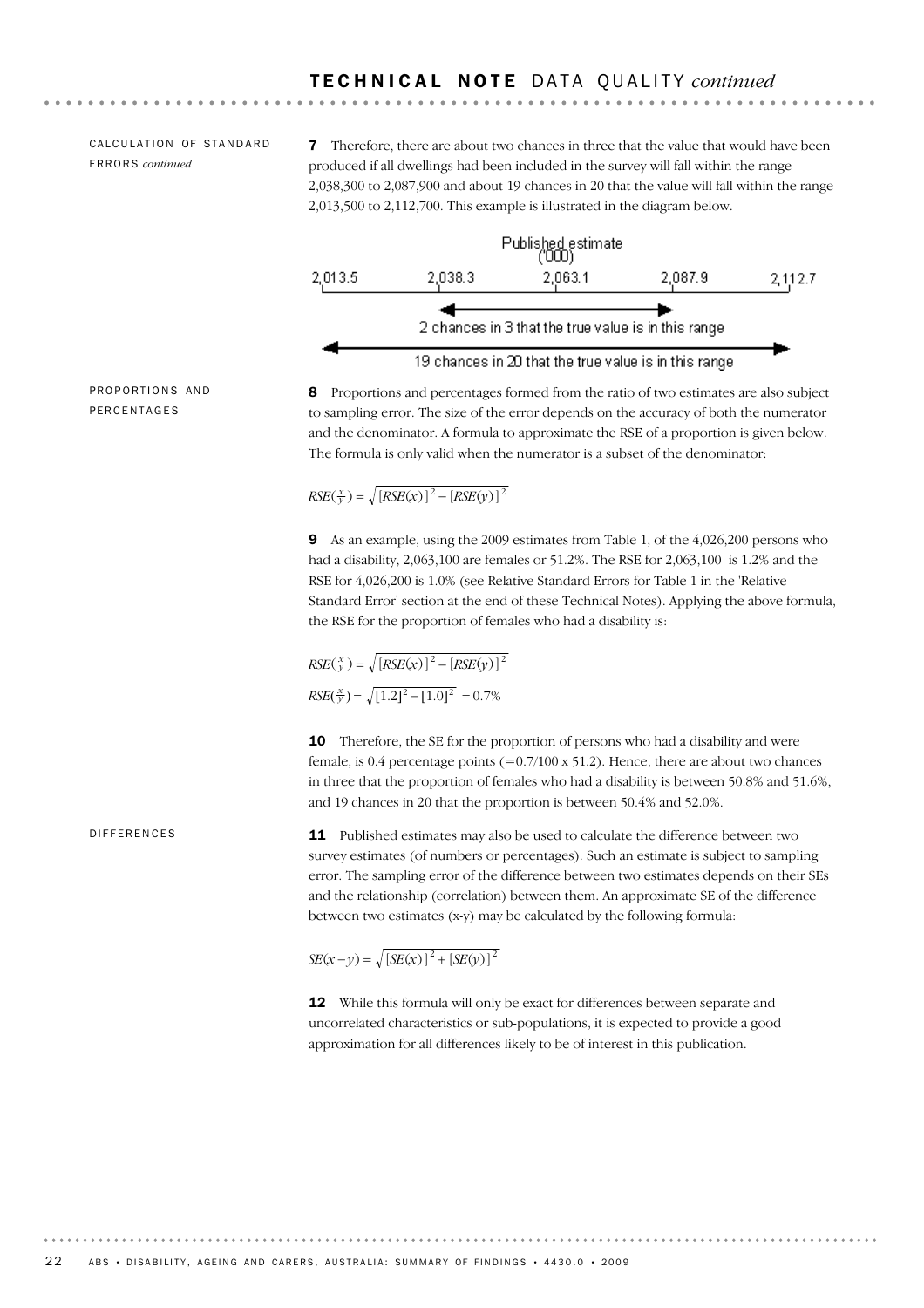. . . . . . . . . . . . . . . . . . . .

### SIGNIFICANCE TESTING

13 A statistical significance test for any of the comparisons between estimates can be performed to determine whether it is likely that there is a difference between the corresponding population characteristics. The standard error of the difference between two corresponding estimates (x and y) can be calculated using the formula in paragraph 11. This standard error is then used to calculate the following test statistic:

$$
\left(\frac{\mid x-y\mid}{SE(x-y)}\right)
$$

**14** If the value of this test statistic is greater than 1.96 then there is evidence of a statistically significant difference (at the 5% level) in the two estimates with respect to that characteristic. This statistic corresponds to a 95% confidence interval of the difference. Otherwise, it cannot be stated with confidence that there is a real difference between the population with respect to that characteristic.

**15** The selected tables in this publication that show the results of significance testing are annotated to indicate where the estimates are significantly different from each other. In all other tables which do not show the results of significance testing, users should take account of RSEs when comparing estimates for different populations.

#### AGE STANDARDISATION

16 For this publication the direct age standardisation method was used. The standard population used was the 30 June 2001 Estimated Resident Population. Estimates of age-standardised rates were calculated using the following formula:

$$
C_{direct} = \sum_{a=1}^{n} (C_a \times P_{sa})
$$

where:

publication.

n = number of age categories

 $C<sub>direct</sub>$  = the age-standardised rate for the population of interest

 $a =$  the age categories that have been used in the age standardisation

 $C_a$  = the estimated rate for the population being standardised in age category a

 $P_{sa}$  = the proportion of the standard population in age category a.

**17** The age categories used in the standardisation for this publication were 0 to 4 years, 5 to 14 years, 15 to 24 years, 25 to 34 years, 35 to 44 years, 45 to 54 years, then five-year groups to 90 years and over.

18 Limited publication space does not allow for the separate indication of the SEs and/or RSEs of all the estimates in this publication, and as a result only RSEs for Table 1 are included. However, RSEs for all tables are available free-of-charge on the ABS website *<www.abs.gov.au>*, released in spreadsheet format as an attachment to this RELATIVE STANDARD ERROR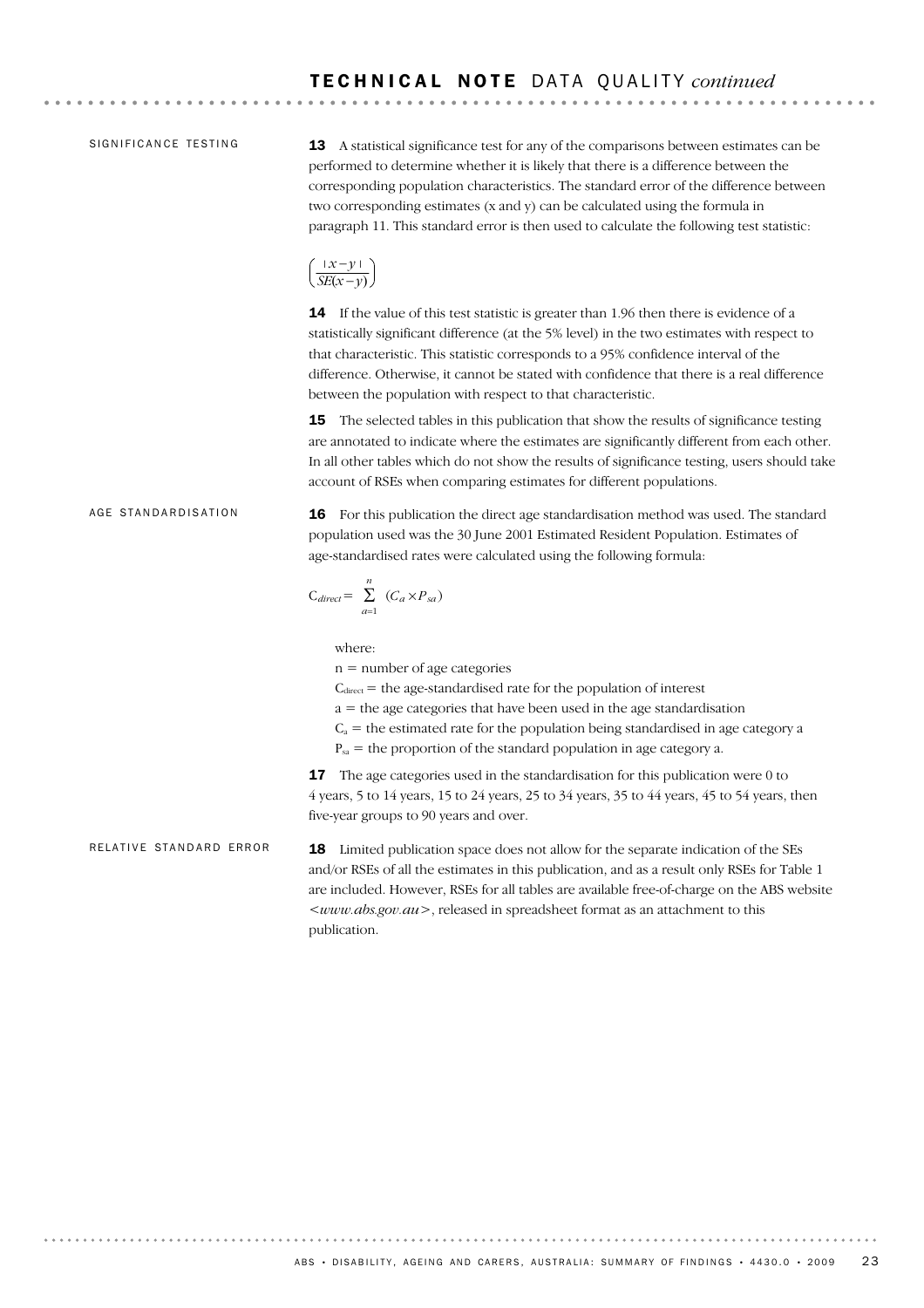# T E C H N I C A L N O T E DA T A QU A L I T Y *continued*

### RELATIVE STANDARD ERRORS FOR TABLE 1

#### . . . . . . . . . . . . . . . . . . . .

|                            | 2003                 |                                                                          | 2009                                                                      |                   |
|----------------------------|----------------------|--------------------------------------------------------------------------|---------------------------------------------------------------------------|-------------------|
|                            | RSE of estimate      | RSE of proportion                                                        | RSE of estimate                                                           | RSE of proportion |
| Age group (years)          | %                    | %                                                                        | %                                                                         | %                 |
|                            |                      | <b>MALES</b>                                                             |                                                                           |                   |
| $0 - 4$                    | 15.3                 | 14.9                                                                     | 10.6                                                                      | 10.6              |
| $5 - 14$                   | 6.4                  | 6.1                                                                      | 5.0                                                                       | 5.0               |
| $15 - 24$                  | 7.4                  | 7.1                                                                      | 6.9                                                                       | 6.9               |
| 25-34                      | 6.3                  | 6.0                                                                      | 5.2                                                                       | 5.3               |
| $35 - 44$                  | 5.7                  | 5.3                                                                      | 4.3                                                                       | 4.3               |
| 45-54                      | 4.8                  | 4.3                                                                      | 3.5                                                                       | 3.5               |
| $55 - 59$                  | 6.5                  | 5.5                                                                      | 3.8                                                                       | 3.8               |
| $60 - 64$                  | 6.3                  | 4.9                                                                      | 3.8                                                                       | 3.8               |
| 65-69                      | 6.9                  | 5.3                                                                      | 3.6                                                                       | 3.6               |
| $70 - 74$                  | 6.9                  | 5.0                                                                      | 3.2                                                                       | 3.2               |
| $75 - 79$                  | 7.1                  | 4.5                                                                      | 3.3                                                                       | 3.3               |
| 80-84                      | 8.1                  | 4.3                                                                      | 3.2                                                                       | 3.0               |
| 85-89                      | 11.8                 | 5.9                                                                      | 4.9                                                                       | 3.4               |
| 90 and over                | 18.1                 | 5.3                                                                      | 11.1                                                                      | 4.2               |
| Total                      | 1.7                  | 1.6                                                                      | 1.2                                                                       | 1.2               |
| Total, age standardised(a) | $\ddot{\phantom{0}}$ | 1.6                                                                      |                                                                           | 1.2               |
|                            |                      | $-0.00000$                                                               |                                                                           |                   |
| $0 - 4$                    | 17.0                 | <b>FEMALES</b><br>16.6                                                   | 12.6                                                                      | 12.6              |
| $5 - 14$                   | 8.5                  | 8.2                                                                      | 6.2                                                                       | 6.2               |
| $15 - 24$                  | 7.5                  | 7.2                                                                      | 6.4                                                                       | 6.4               |
| $25 - 34$                  | 7.0                  | 6.7                                                                      | 4.8                                                                       | 4.8               |
| $35 - 44$                  | 5.8                  | 5.4                                                                      | 4.2                                                                       | 4.2               |
| 45-54                      | 4.8                  | 4.4                                                                      | 3.6                                                                       | 3.6               |
| $55 - 59$                  | 6.2                  | 5.2                                                                      | 3.7                                                                       | 3.7               |
| 60-64                      | 6.7                  | 5.4                                                                      | 3.5                                                                       | 3.5               |
| 65-69                      | 7.1                  | 5.7                                                                      | 4.3                                                                       | 4.3               |
| $70 - 74$                  | 6.5                  | 4.7                                                                      | 3.8                                                                       | 3.8               |
| $75 - 79$                  | 6.4                  | 4.3                                                                      | 3.2                                                                       | 3.2               |
| 80-84                      | 6.8                  | 3.9                                                                      | 3.1                                                                       | 3.1               |
| 85-89                      | 8.5                  | 3.9                                                                      | 3.4                                                                       | 2.1               |
| 90 and over                | 10.5                 | 2.9                                                                      | 5.4                                                                       | 2.2               |
|                            |                      |                                                                          |                                                                           |                   |
| Total                      | 1.7                  | 1.5                                                                      | 1.2                                                                       | 1.2<br>1.2        |
| Total, age standardised(a) | $\sim$ $\sim$<br>.   | 1.5<br>$\begin{array}{cccccccccccccc} 0 & 0 & 0 & 0 & 0 & 0 \end{array}$ |                                                                           |                   |
|                            |                      | PERSONS                                                                  |                                                                           |                   |
| $0 - 4$                    | 11.5                 | 11.3                                                                     | 8.3                                                                       | 8.3               |
| $5 - 14$                   | 5.1                  | 4.9                                                                      | 4.0                                                                       | 4.0               |
| $15 - 24$                  | 5.2                  | 5.0                                                                      | 5.3                                                                       | 5.3               |
| $25 - 34$                  | 4.6                  | 4.4                                                                      | 3.8                                                                       | 3.8               |
| $35 - 44$                  | 4.0                  | 3.7                                                                      | 3.5                                                                       | 3.5               |
| 45-54                      | 3.3                  | 3.0                                                                      | 2.7                                                                       | 2.7               |
| $55 - 59$                  | 4.4                  | 3.8                                                                      | 2.8                                                                       | 2.8               |
| $60 - 64$                  | 4.5                  | 3.6                                                                      | 2.7                                                                       | 2.7               |
| 65-69                      | 4.9                  | 3.9                                                                      | 2.7                                                                       | 2.7               |
| $70 - 74$                  | 4.7                  | 3.4                                                                      | 2.5                                                                       | 2.5               |
| $75 - 79$                  | 4.7                  | 3.1                                                                      | 2.3                                                                       | 2.3               |
| 80-84                      | 5.1                  | 2.9                                                                      | 2.4                                                                       | 2.3               |
| 85-89                      | 6.9                  | 3.3                                                                      | 2.9                                                                       | 1.9               |
| 90 and over                | 9.1                  | 2.6                                                                      | 5.3                                                                       | $2.2\,$           |
| <b>Total</b>               | 1.1                  | 1.0                                                                      | 1.0                                                                       | 1.0               |
| Total, age standardised(a) | $\ddot{\phantom{0}}$ | 1.0                                                                      | $\ddot{\phantom{0}}$                                                      | 1.0               |
| 0.00000                    | $- - - - - -$        |                                                                          | .                                                                         |                   |
| not applicable             |                      | (a)                                                                      | Age standardised to the estimated resident population<br>at 30 June 2001. |                   |
|                            |                      |                                                                          |                                                                           |                   |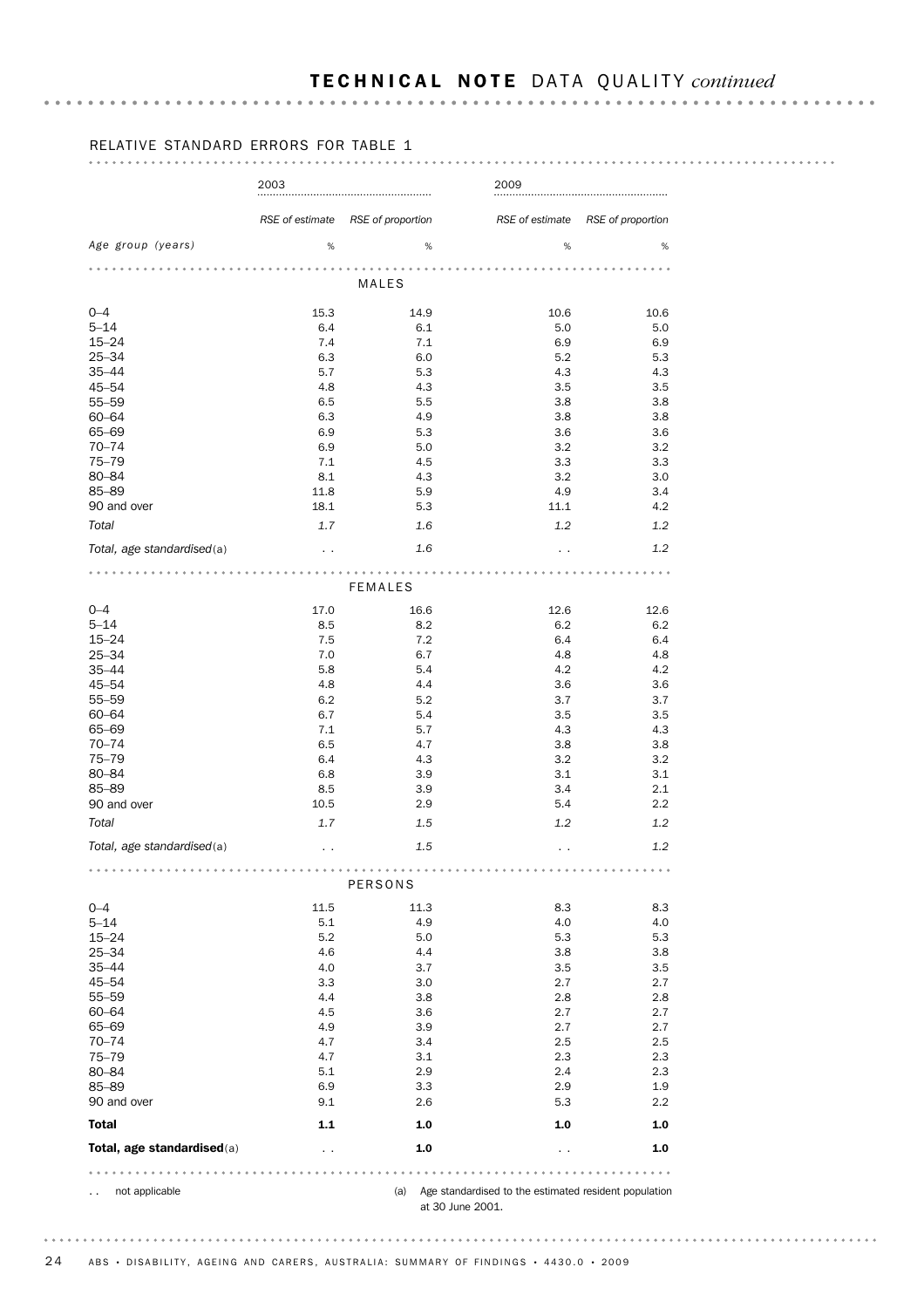### GLOSSARY

| Ability to get support in a time<br>of crisis                        | Refers to whether there is someone outside the person's household that could be asked<br>for support in a time of crisis. Support could be in the form of emotional, physical or<br>financial help. Potential sources of support could be family members, friends,<br>neighbours, work colleagues and various community, government and professional<br>organisations.                                                                                                                                                                                                                                                                                  |
|----------------------------------------------------------------------|---------------------------------------------------------------------------------------------------------------------------------------------------------------------------------------------------------------------------------------------------------------------------------------------------------------------------------------------------------------------------------------------------------------------------------------------------------------------------------------------------------------------------------------------------------------------------------------------------------------------------------------------------------|
| Activity                                                             | An activity comprises one or more tasks. See Appendix 1 for a summary table of<br>restrictions, activities and tasks. In this survey, tasks have been grouped into the<br>following ten activities:<br>cognition or emotion<br>communication<br>• health care<br>• household chores<br>meal preparation<br>mobility<br>property maintenance<br>■ reading or writing<br>■ self-care<br>■ transport.                                                                                                                                                                                                                                                      |
| Age standardised disability rate                                     | An age standardised rate is calculated to remove the effects of different age structures<br>when comparing populations over time. A standard age composition is used, in this case<br>the age composition of the estimated resident population of Australia at 30 June 2001.<br>An age standardised rate is that which would have prevailed if the actual population had<br>the standard age composition. Age-specific disability rates are multiplied by the standard<br>population for each age group. The results are added and the sum calculated as a<br>percentage of the standard population total to give the age standardised percentage rate. |
| Aids and equipment                                                   | Any device used by persons with one or more disabilities to assist them with performing<br>tasks, but does not include help provided by another person or an organisation.                                                                                                                                                                                                                                                                                                                                                                                                                                                                              |
| Australian Standard<br><b>Classification of Education</b><br>(ASCED) | The ASCED is a national standard classification which includes all sectors of the<br>Australian education system, that is, schools, vocational education and training, and<br>higher education. From 2001, ASCED replaced a number of classifications used in<br>administrative and statistical systems, including the ABS Classification of Qualifications<br>(ABSCQ). The ASCED comprises two classifications: Level of education and Field of<br>education. See Australian Standard Classification of Education (ASCED), 2001 (cat. no.<br>$1272.0$ ).                                                                                               |
| <b>Braces</b>                                                        | Braces are applied to legs for extra support. This extra support may allow people to walk<br>who otherwise are not able to. Braces can also be applied to other joints to provide extra<br>support after injury.                                                                                                                                                                                                                                                                                                                                                                                                                                        |
| Calipers                                                             | A specific type of brace that is applied to legs. It is constructed of side bars, with spurs<br>fitting into a tube in the heel of an adapted shoe and straps around the leg to hold the<br>splint in position.                                                                                                                                                                                                                                                                                                                                                                                                                                         |
| Capital city/Balance of state                                        | Capital city refers to the capital city Statistical Division for each state or territory. All other<br>regions within each state are classified as Balance of state.                                                                                                                                                                                                                                                                                                                                                                                                                                                                                    |
| Cared-accommodation                                                  | Hospitals, homes for the aged such as nursing homes and aged care hostels, cared<br>components of retirement villages, and other 'homes', such as children's homes.                                                                                                                                                                                                                                                                                                                                                                                                                                                                                     |
| Carer                                                                | A person of any age who provides any informal assistance, in terms of help or<br>supervision, to persons with disabilities or long-term conditions or persons who are<br>elderly (i.e. aged 60 years and over). This assistance has to be ongoing, or likely to be<br>ongoing, for at least six months. Assistance to a person in a different household relates to<br>'everyday types of activities', without specific information on the activities. Where the<br>care recipient lives in the same household, the assistance is for one or more of the<br>following activities:                                                                        |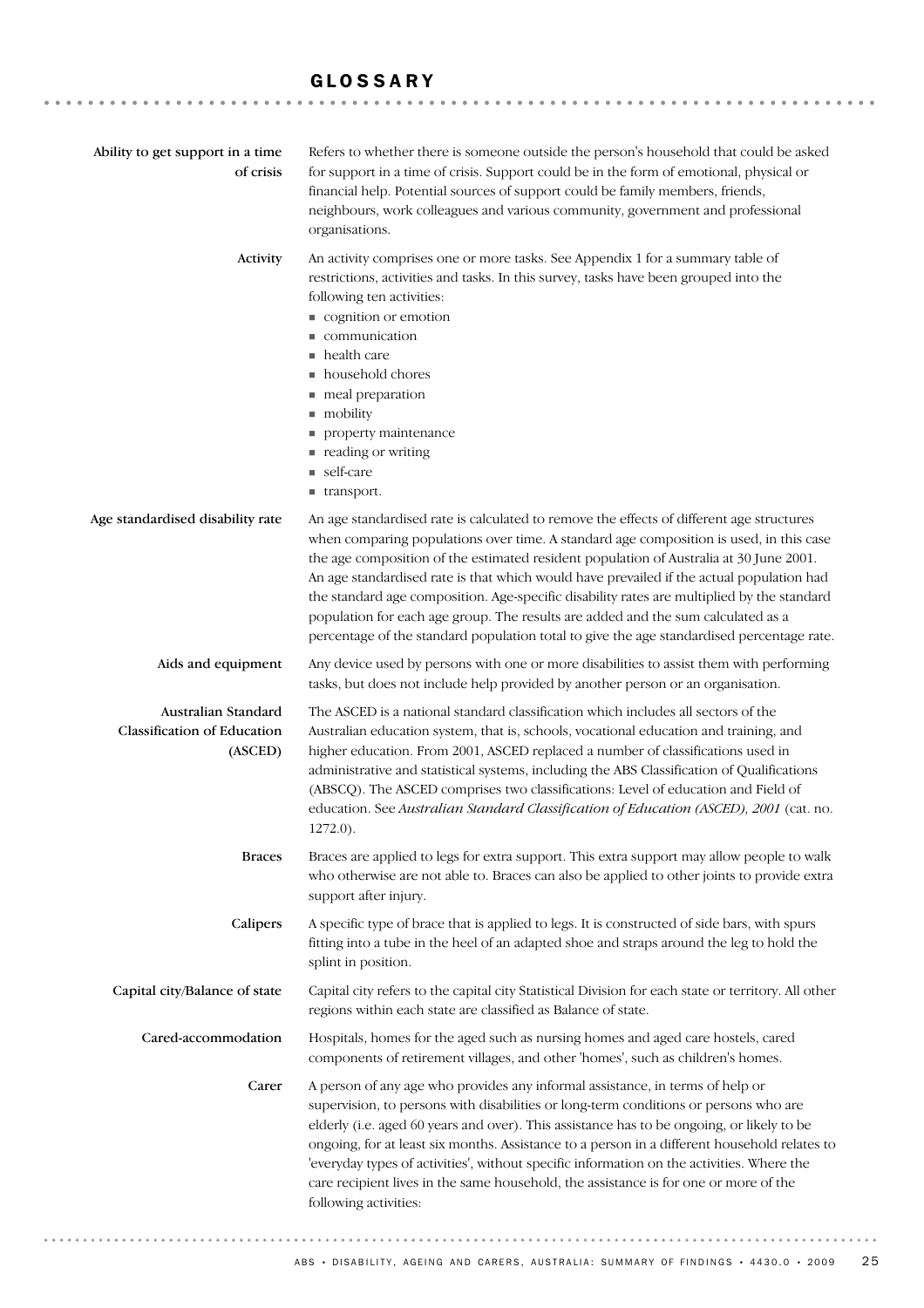| Carer continued            | cognition or emotion                                                                                                                                                                                                                                                                                                                                 |
|----------------------------|------------------------------------------------------------------------------------------------------------------------------------------------------------------------------------------------------------------------------------------------------------------------------------------------------------------------------------------------------|
|                            | communication<br>health care                                                                                                                                                                                                                                                                                                                         |
|                            | household chores                                                                                                                                                                                                                                                                                                                                     |
|                            | meal preparation                                                                                                                                                                                                                                                                                                                                     |
|                            | mobility                                                                                                                                                                                                                                                                                                                                             |
|                            | property maintenance                                                                                                                                                                                                                                                                                                                                 |
|                            | ■ reading or writing                                                                                                                                                                                                                                                                                                                                 |
|                            | ■ self-care<br>■ transport.                                                                                                                                                                                                                                                                                                                          |
| Child                      | A person of any age who is a natural, step or foster son or daughter of a couple or lone                                                                                                                                                                                                                                                             |
|                            | parent, usually resident in the same household, and who does not have a child or<br>partner of his/her own usually resident in the household.                                                                                                                                                                                                        |
| Cognition or emotion       | This activity comprises the following tasks:                                                                                                                                                                                                                                                                                                         |
|                            | making friendships, maintaining relationships, or interacting with others                                                                                                                                                                                                                                                                            |
|                            | coping with feelings or emotions                                                                                                                                                                                                                                                                                                                     |
|                            | • decision making or thinking through problems.                                                                                                                                                                                                                                                                                                      |
|                            | Cognition or emotion was termed 'guidance' in earlier SDAC surveys.                                                                                                                                                                                                                                                                                  |
| Communication              | This activity comprises the following tasks:                                                                                                                                                                                                                                                                                                         |
|                            | understanding family or friends<br>• being understood by family or friends                                                                                                                                                                                                                                                                           |
|                            | understanding strangers                                                                                                                                                                                                                                                                                                                              |
|                            | • being understood by strangers.                                                                                                                                                                                                                                                                                                                     |
| Continuous care            | Refers to care that is on-going, or likely to be on-going, for at least six months.                                                                                                                                                                                                                                                                  |
| Contributing family worker | A person who works without pay in an economic enterprise operated by a relative.                                                                                                                                                                                                                                                                     |
| Core activities            | Core activities are communication, mobility and self-care.                                                                                                                                                                                                                                                                                           |
| Core activity limitation   | Four levels of core activity limitation are determined based on whether a person needs<br>help, has difficulty, or uses aids or equipment with any of the core activities<br>(communication, mobility or self-care). A person's overall level of core activity limitation<br>is determined by their highest level of limitation in these activities. |
|                            | The four levels of limitation are:                                                                                                                                                                                                                                                                                                                   |
|                            | • profound - the person is unable to do, or always needs help with, a core activity task.                                                                                                                                                                                                                                                            |
|                            | $\blacksquare$ severe – the person:                                                                                                                                                                                                                                                                                                                  |
|                            | sometimes needs help with a core activity task<br>• has difficulty understanding or being understood by family or friends                                                                                                                                                                                                                            |
|                            | • can communicate more easily using sign language or other non-spoken forms of<br>communication.                                                                                                                                                                                                                                                     |
|                            | moderate – the person needs no help, but has difficulty with a core activity task.                                                                                                                                                                                                                                                                   |
|                            | ■ mild – the person needs no help and has no difficulty with any of the core activity<br>tasks, but:                                                                                                                                                                                                                                                 |
|                            | uses aids and equipment                                                                                                                                                                                                                                                                                                                              |
|                            | cannot easily walk 200 metres                                                                                                                                                                                                                                                                                                                        |
|                            | ■ cannot walk up and down stairs without a handrail                                                                                                                                                                                                                                                                                                  |
|                            | ■ cannot easily bend to pick up an object from the floor<br>cannot use public transport                                                                                                                                                                                                                                                              |
|                            | • can use public transport, but needs help or supervision                                                                                                                                                                                                                                                                                            |
|                            | needs no help or supervision, but has difficulty using public transport.                                                                                                                                                                                                                                                                             |
|                            |                                                                                                                                                                                                                                                                                                                                                      |
|                            |                                                                                                                                                                                                                                                                                                                                                      |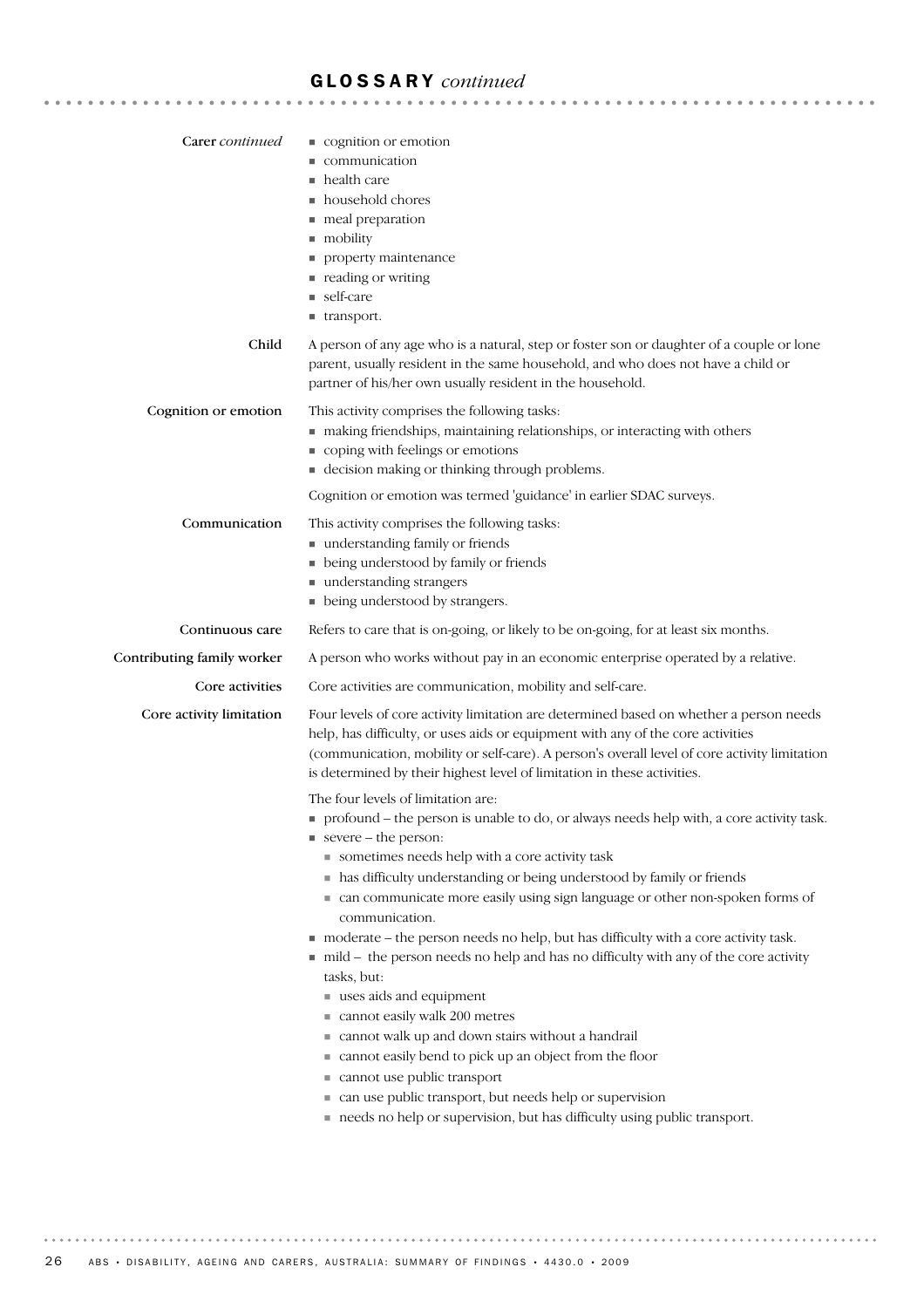| Disability      | In the context of health experience, the International Classification of Functioning,<br>Disability and Health (ICF) defines disability as an umbrella term for impairments,<br>activity limitations and participation restrictions. It denotes the negative aspects of the<br>interaction between an individual (with a health condition) and that individual's<br>contextual factors (environment and personal factors).                                                                                                                                                                                                                                                                                                                                                                                                                                                                                                                                                                                                                                                                                                                                                                                                                                                                     |
|-----------------|------------------------------------------------------------------------------------------------------------------------------------------------------------------------------------------------------------------------------------------------------------------------------------------------------------------------------------------------------------------------------------------------------------------------------------------------------------------------------------------------------------------------------------------------------------------------------------------------------------------------------------------------------------------------------------------------------------------------------------------------------------------------------------------------------------------------------------------------------------------------------------------------------------------------------------------------------------------------------------------------------------------------------------------------------------------------------------------------------------------------------------------------------------------------------------------------------------------------------------------------------------------------------------------------|
|                 | In this survey, a person has a disability if they report they have a limitation, restriction or<br>impairment, which has lasted, or is likely to last, for at least six months and restricts<br>everyday activities. This includes:<br>loss of sight (not corrected by glasses or contact lenses)<br>■ loss of hearing where communication is restricted, or an aid to assist with, or<br>substitute for, hearing is used<br>speech difficulties<br>• shortness of breath or breathing difficulties causing restriction<br>• chronic or recurrent pain or discomfort causing restriction<br>• blackouts, fits, or loss of consciousness<br>difficulty learning or understanding<br>■ incomplete use of arms or fingers<br>difficulty gripping or holding things<br>n incomplete use of feet or legs<br>nervous or emotional condition causing restriction<br>restriction in physical activities or in doing physical work<br>disfigurement or deformity<br>mental illness or condition requiring help or supervision<br>• long-term effects of head injury, stroke or other brain damage causing restriction<br>receiving treatment or medication for any other long-term conditions or ailments and<br>still being restricted<br>• any other long-term conditions resulting in a restriction. |
|                 | For more information about group of disabilities see Appendix 2.                                                                                                                                                                                                                                                                                                                                                                                                                                                                                                                                                                                                                                                                                                                                                                                                                                                                                                                                                                                                                                                                                                                                                                                                                               |
| Disability rate | The proportion of people with a reported disability, in any given population or<br>sub-population (e.g. age group).                                                                                                                                                                                                                                                                                                                                                                                                                                                                                                                                                                                                                                                                                                                                                                                                                                                                                                                                                                                                                                                                                                                                                                            |
| Dressing        | Dressing includes physical assistance for dressing or undressing activities, such as doing<br>up buttons or zips, putting on socks and shoes, tying shoe laces, etc. It also includes<br>advising on appropriate clothing.                                                                                                                                                                                                                                                                                                                                                                                                                                                                                                                                                                                                                                                                                                                                                                                                                                                                                                                                                                                                                                                                     |
| Dressing aids   | Includes aids that are used to assist in the dressing process such as zip pullers, button<br>hooks and tongs for pulling on clothes.                                                                                                                                                                                                                                                                                                                                                                                                                                                                                                                                                                                                                                                                                                                                                                                                                                                                                                                                                                                                                                                                                                                                                           |
| Eating          | This includes the physical aspects of eating, as well as supervising to ensure the food is<br>eaten and nothing harmful is placed in the mouth (e.g. bones) and any washing or<br>clothing adjustments that are needed after eating or feeding. The physical aspects of<br>eating include being seated at the table, serving food, cutting food into pieces and<br>feeding.                                                                                                                                                                                                                                                                                                                                                                                                                                                                                                                                                                                                                                                                                                                                                                                                                                                                                                                    |
| Eating aids     | Eating aids include any special crockery or cutlery that facilitate eating.                                                                                                                                                                                                                                                                                                                                                                                                                                                                                                                                                                                                                                                                                                                                                                                                                                                                                                                                                                                                                                                                                                                                                                                                                    |
| Ejector chair   | A chair that mechanically 'lifts' the person into a standing position.                                                                                                                                                                                                                                                                                                                                                                                                                                                                                                                                                                                                                                                                                                                                                                                                                                                                                                                                                                                                                                                                                                                                                                                                                         |
| Employed        | People who reported that they had worked in a job, business or farm during the<br>reference week (the full week prior to the date of interview); or that they had a job in<br>the reference week, but were not at work.                                                                                                                                                                                                                                                                                                                                                                                                                                                                                                                                                                                                                                                                                                                                                                                                                                                                                                                                                                                                                                                                        |
| Employee        | A person who works for a public or private employer and receives remuneration in<br>wages, salary, a retainer fee from their employer while working on a commission basis,<br>tips, piece rates, or payment in kind, or a person who operates their own incorporated<br>enterprise with or without hiring employees. In this publication, employee relates to<br>his/her main job.                                                                                                                                                                                                                                                                                                                                                                                                                                                                                                                                                                                                                                                                                                                                                                                                                                                                                                             |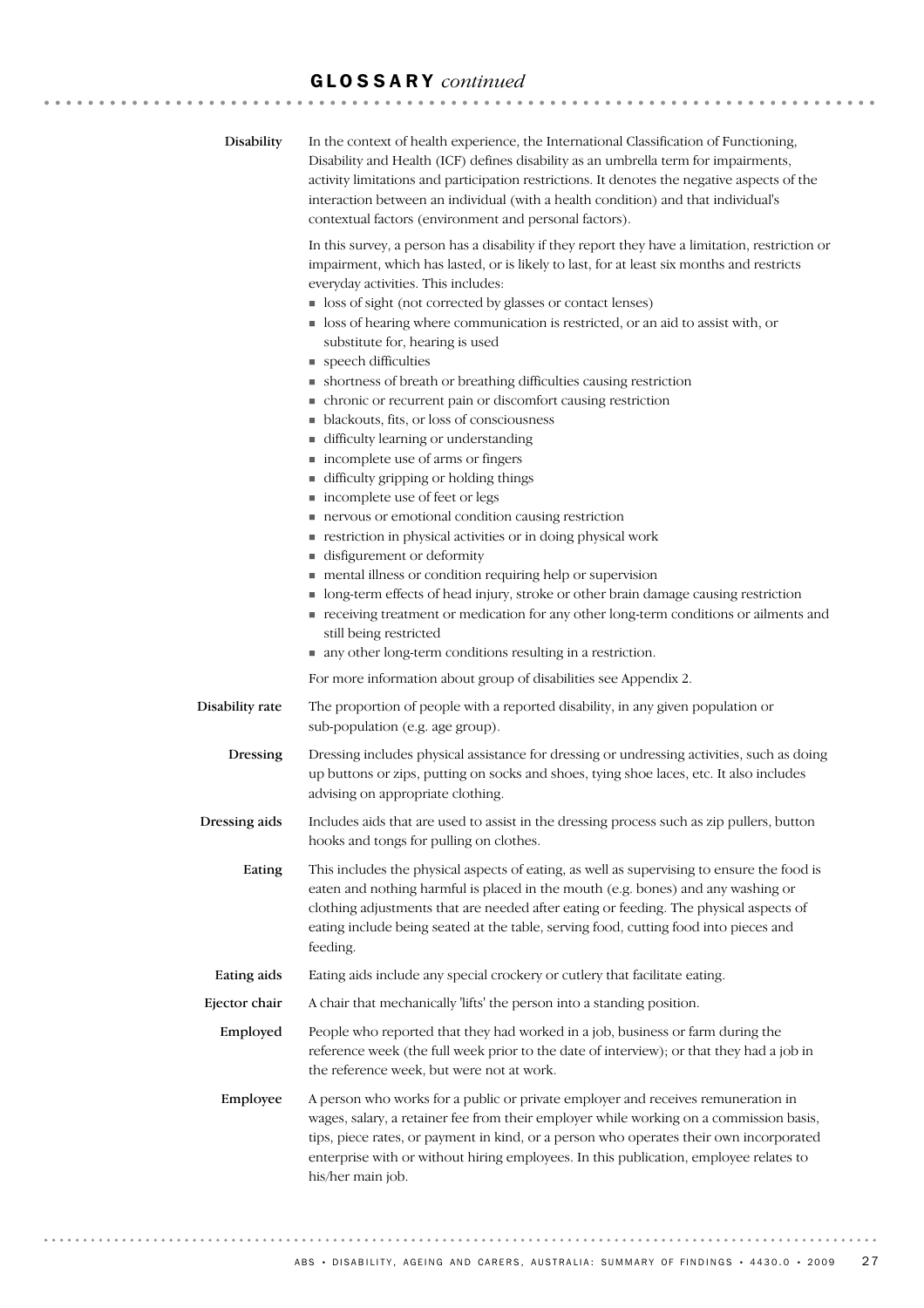| Employer                      | A person who operates his or her own unincorporated economic enterprise or engages<br>independently in a profession or trade, and hires one or more employees.                                                                                                                                                                                                                                                                                                                                                                                                                                                                                                                                                                                                                                                                                                                                                                                                                                                                                                                               |
|-------------------------------|----------------------------------------------------------------------------------------------------------------------------------------------------------------------------------------------------------------------------------------------------------------------------------------------------------------------------------------------------------------------------------------------------------------------------------------------------------------------------------------------------------------------------------------------------------------------------------------------------------------------------------------------------------------------------------------------------------------------------------------------------------------------------------------------------------------------------------------------------------------------------------------------------------------------------------------------------------------------------------------------------------------------------------------------------------------------------------------------|
| <b>Employment restriction</b> | An employment restriction is determined for persons with one or more disabilities if,<br>because of their disability, they:<br>• are permanently unable to work<br>• are restricted in the type of work they can or could do<br>need or would need at least one day a week off work on average<br>• are restricted in the number of hours they can or could work<br>require or would require an employer to provide special equipment, modify the work<br>environment or make special arrangements<br>requires assistance from a disability job placement program or agency<br>need or would need to be given ongoing assistance or supervision<br>vould find it difficult to change jobs or get a better job.                                                                                                                                                                                                                                                                                                                                                                               |
|                               | This information was collected for persons aged 15 to 64 years with one or more<br>disabilities, living in households.                                                                                                                                                                                                                                                                                                                                                                                                                                                                                                                                                                                                                                                                                                                                                                                                                                                                                                                                                                       |
| Episodic care                 | Refers to care that is only provided during episodes where the condition of the<br>main/only recipient deteriorates, that is, for conditions where the main/only recipient<br>suffers attacks or relapses at intervals (e.g. episodes of schizophrenia, epilepsy, etc.).<br>During these episodes the care provided might be continuous; however, the type of care<br>is classified as episodic as it is not provided for an ongoing condition.                                                                                                                                                                                                                                                                                                                                                                                                                                                                                                                                                                                                                                              |
| Equivalised household income  | Equivalising adjusts actual income to take into account the different needs of households<br>of different size and composition. There are economic advantages associated with living<br>with others, because household resources, especially housing, can be shared. The<br>equivalence scale used to obtain equivalised income is that used in studies by the<br>Organisation for Economic Co-operation and Development (OECD) and is referred to as<br>the 'modified OECD scale'. The scale gives a weight of 1.0 to the first adult in the<br>household, a weight of 0.5 for each additional adult (persons aged 15 years and over),<br>and a weight of 0.3 for each child. For each household, the weights for household<br>members are added together to form the household weight. Total household income is<br>then divided by the household weight to give an income that a lone person household<br>would need for a similar standard of living. Equivalised household income can be viewed<br>as an indicator of the economic resources available to each member of the household. |
| Establishment                 | See Cared-accommodation.                                                                                                                                                                                                                                                                                                                                                                                                                                                                                                                                                                                                                                                                                                                                                                                                                                                                                                                                                                                                                                                                     |
| Fall-back carer               | A person identified by the primary carer as being able to take responsibility for the care<br>of the main/only recipient should the primary carer become unavailable. A fall-back carer<br>cannot be a formal provider.                                                                                                                                                                                                                                                                                                                                                                                                                                                                                                                                                                                                                                                                                                                                                                                                                                                                      |
| Financial management          | This includes activities such as keeping track of expenses and paying bills.                                                                                                                                                                                                                                                                                                                                                                                                                                                                                                                                                                                                                                                                                                                                                                                                                                                                                                                                                                                                                 |
| Formal assistance/providers   | Help provided to persons with one or more disabilities by:<br>organisations or individuals representing organisations (whether profit making or<br>non-profit making, government or private); or<br>• other persons (excluding family, friends or neighbours as described in Informal<br>assistance/providers) who provide assistance on a regular, paid basis and who were<br>not associated with any organisation.                                                                                                                                                                                                                                                                                                                                                                                                                                                                                                                                                                                                                                                                         |
| Full time workers             | Employed persons who usually worked 35 hours or more a week (in all jobs) and those<br>who, although usually working less than 35 hours a week, worked 35 hours or more<br>during the reference week.                                                                                                                                                                                                                                                                                                                                                                                                                                                                                                                                                                                                                                                                                                                                                                                                                                                                                        |
| Health care                   | This activity comprises two tasks:<br>■ foot care; and<br>other tasks, such as:<br>• taking medication or administering injections<br>$\blacksquare$ dressing wounds                                                                                                                                                                                                                                                                                                                                                                                                                                                                                                                                                                                                                                                                                                                                                                                                                                                                                                                         |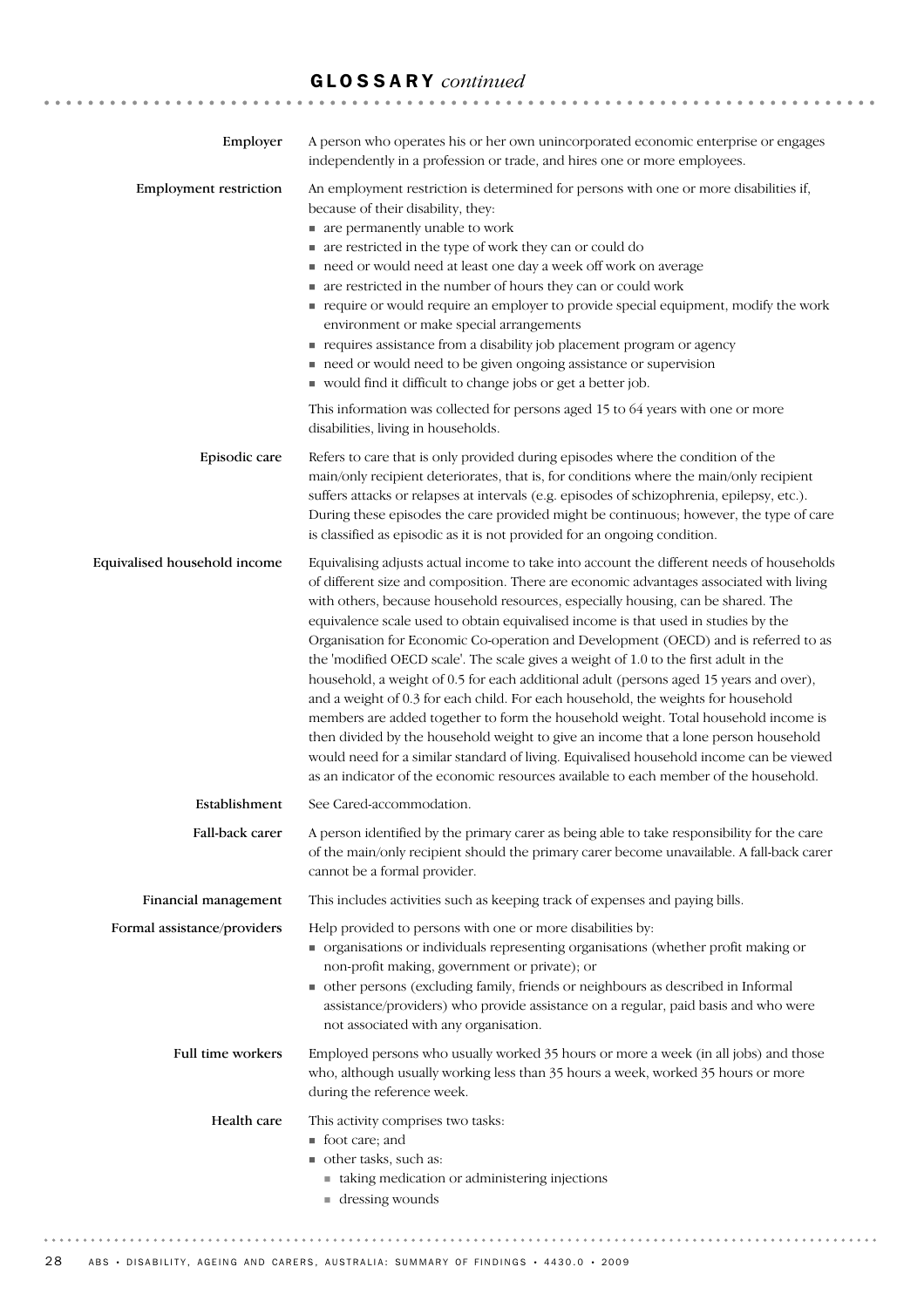| Health care continued                      | using medical machinery<br>manipulating muscles or limbs.                                                                                                                                                                                                                                                                                                                                                                                                                                                                                                                                                                                    |
|--------------------------------------------|----------------------------------------------------------------------------------------------------------------------------------------------------------------------------------------------------------------------------------------------------------------------------------------------------------------------------------------------------------------------------------------------------------------------------------------------------------------------------------------------------------------------------------------------------------------------------------------------------------------------------------------------|
| High technology aids for<br>speaking       | This includes aids such as digitised or synthesised speech output systems.                                                                                                                                                                                                                                                                                                                                                                                                                                                                                                                                                                   |
| High technology reading or<br>writing aids | This includes aids such as audio tapes, talking word processors, specialised computer<br>software and printout systems.                                                                                                                                                                                                                                                                                                                                                                                                                                                                                                                      |
| Highest educational<br>attainment          | Highest educational attainment identifies the highest achievement a person has attained<br>in any area of study. It is a ranking of qualifications and other educational attainments<br>regardless of the particular area of study or the type of institution at which the study was<br>undertaken. Highest educational attainment is based on the Australian Standard<br>Classification of Education (ASCED), 2001 (cat. no. 1272.0).                                                                                                                                                                                                       |
| Hours worked                               | Hours worked was only collected for people who were employed during the reference<br>period. It refers to the number of hours usually worked in all jobs.                                                                                                                                                                                                                                                                                                                                                                                                                                                                                    |
| Household                                  | A group of two or more related or unrelated people who usually reside in the same<br>dwelling and who make common provision for food and other essentials for living; or a<br>person living in a dwelling who makes provision for his or her own food and other<br>essentials for living without combining with any other person. Thus a household may<br>consist of:<br>one person<br>• one family<br>$\blacksquare$ one family and related individual(s)<br>$\blacksquare$ related families with or without unrelated individual(s)<br>$\blacksquare$ unrelated families with or without unrelated individual(s)<br>unrelated individuals. |
| Housework                                  | This activity comprises a single task 'household chores', examples of which are:<br>■ washing<br>vacuuming<br>$\blacksquare$ dusting.                                                                                                                                                                                                                                                                                                                                                                                                                                                                                                        |
| Impairment                                 | In the context of health experience, an impairment is defined by the International<br>Classification of Functioning, Disability and Health (ICF) as a loss or abnormality in body<br>structure or physiological function (including mental functions). Abnormality is used to<br>refer to a significant variation from established statistical norms.<br>Examples of an impairment are loss of sight or of a limb, disfigurement or deformity,<br>impairment of mood or emotion, impairments of speech, hallucinations, loss of<br>consciousness and any other lack of function of body organs.                                              |
| Income                                     | Gross current usual (weekly equivalent) cash receipts that are of a regular and recurring<br>nature, and accrue to individual household members at annual or more frequent<br>intervals, from employment, own business, the lending of assets and transfers from<br>Government, private organisations and other households.                                                                                                                                                                                                                                                                                                                  |
| Income unit                                | An income unit is one person or a group of related persons within a household, whose<br>command over income is assumed to be shared. Income sharing is assumed to take<br>place within married (registered or de facto) couples, and between parents and<br>dependent children.                                                                                                                                                                                                                                                                                                                                                              |
| Incontinence aids                          | Incontinence aids include items such as incontinence pads, urinary appliances,<br>incontinence briefs, waterproof pants and specialised bed linen.                                                                                                                                                                                                                                                                                                                                                                                                                                                                                           |
| Industry                                   | Industry has been classified according to the Australian and New Zealand Standard<br>Industrial Classification (ANZSIC), 2006 (cat. no. 1292.0).                                                                                                                                                                                                                                                                                                                                                                                                                                                                                             |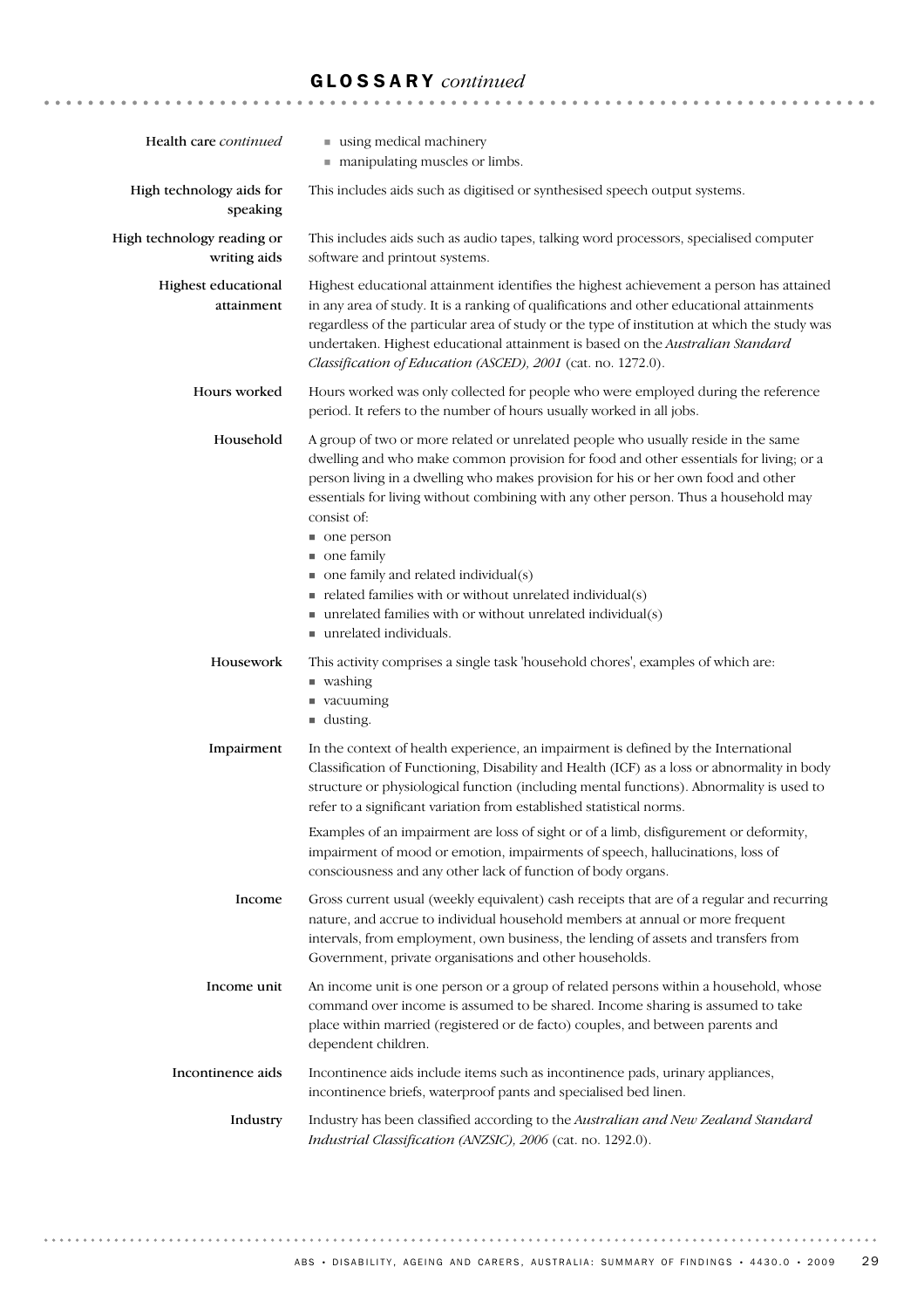| Informal assistance/providers                  | Informal assistance is unpaid help or supervision that is provided to persons with one or<br>more disabilities or persons aged 60 years and over living in households. It only includes<br>assistance that is provided because of a person's disability or because they are older.<br>Informal assistance may be provided by family, friends or neighbours. For this survey,<br>any assistance received from family or friends living in the same household was<br>considered to be informal assistance regardless of whether or not the provider was paid.<br>It does not include providers whose care is privately organised (see Formal<br>assistance/providers).                                                                                                                                                                                                                                                                      |
|------------------------------------------------|-------------------------------------------------------------------------------------------------------------------------------------------------------------------------------------------------------------------------------------------------------------------------------------------------------------------------------------------------------------------------------------------------------------------------------------------------------------------------------------------------------------------------------------------------------------------------------------------------------------------------------------------------------------------------------------------------------------------------------------------------------------------------------------------------------------------------------------------------------------------------------------------------------------------------------------------|
| Informal care in formal care<br>establishments | Care or assistance with activities provided on a regular, unpaid informal basis to people<br>who live in a cared-accommodation facility (e.g. nursing homes).                                                                                                                                                                                                                                                                                                                                                                                                                                                                                                                                                                                                                                                                                                                                                                             |
| Labour force status                            | A classification of the population aged 15 years or over into employed, unemployed or<br>not in the labour force.                                                                                                                                                                                                                                                                                                                                                                                                                                                                                                                                                                                                                                                                                                                                                                                                                         |
| Level of communication<br>restrictions         | Four levels of communication restrictions are determined based on whether a person<br>needs help, has difficulty, or uses aids or equipment in communicating with others. A<br>person's overall level of communication restriction is determined by their highest level of<br>limitation in these activities.                                                                                                                                                                                                                                                                                                                                                                                                                                                                                                                                                                                                                             |
|                                                | The four levels of limitation are:<br>profound - the person cannot understand or be understood at all. They always need<br>help when communicating with family or friends and people they don't know.<br>$\blacksquare$ severe – the person:<br>communicates more easily with sign language or other non-spoken communication<br>sometimes needs help understanding or being understood by someone they don't<br>know<br>• sometimes needs help understanding or being understood by family or friends<br>• has difficulty understanding or being understood by family or friends.<br>moderate - the person has difficulty understanding or being understood by someone<br>they don't know, or the interview was conducted in English with difficulty because of<br>communication problems.<br>■ mild – the person has no difficulty understanding or being understood by someone<br>else, but uses a communication aid.                  |
| Level of mobility restrictions                 | Four levels of mobility restrictions are determined based on whether a person needs<br>help, has difficulty, or uses aids or equipment in moving around. A person's overall level<br>of mobility restriction is determined by their highest level of limitation in these activities.                                                                                                                                                                                                                                                                                                                                                                                                                                                                                                                                                                                                                                                      |
|                                                | The four levels of limitation are:<br>$\blacksquare$ profound – the person:<br>does not get out of bed<br>does not move around the residence<br>■ does not leave home because of their condition<br>always needs help or supervision with:<br>• moving around places away from their place of residence<br>• moving about their place of residence<br>• getting into or out of a bed or chair.<br>severe - the person sometimes need help or supervision with:<br>moving around places away from their place of residence<br>moving about their place of residence<br>getting into or out of a bed or chair.<br>moderate - the person has difficulty, but doesn't need help with:<br>moving around places away from their place of residence<br>moving about their place of residence<br>getting into or out of a bed or chair.<br>in mild - the person doesn't need any help and doesn't have any difficulty with moving<br>around, but: |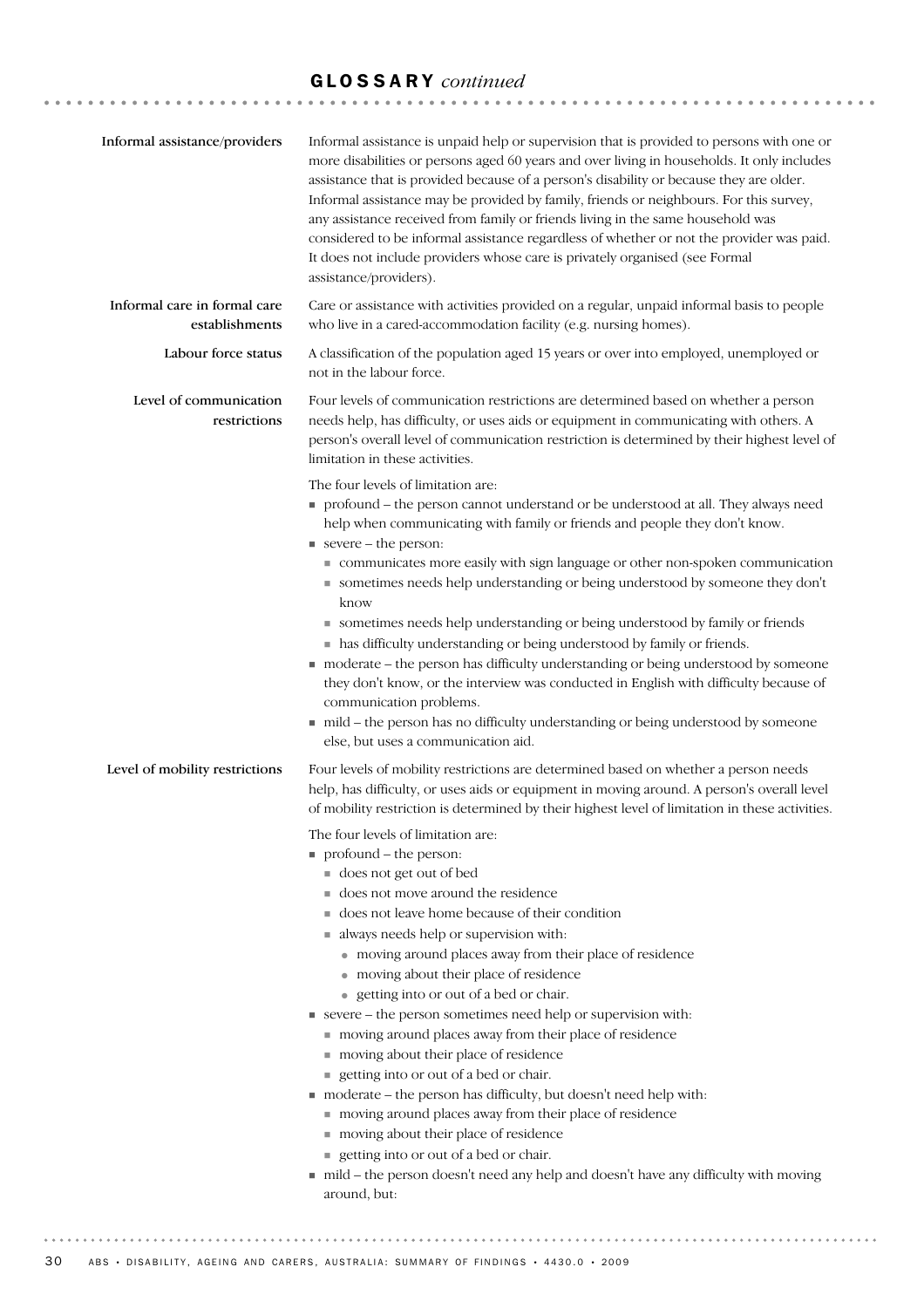| Level of mobility restrictions<br>continued    | uses a mobility aid<br>■ cannot easily walk 200 metres or takes longer to do so than most people their age<br>cannot walk up or down stairs without using a handrail<br>ш<br>cannot easily bend to pick something off the floor<br>• cannot use all forms of public transport without experiencing some difficulty.                                                                                                                                                                                                                                                                                                                                                                                                                                                                                                                                            |
|------------------------------------------------|----------------------------------------------------------------------------------------------------------------------------------------------------------------------------------------------------------------------------------------------------------------------------------------------------------------------------------------------------------------------------------------------------------------------------------------------------------------------------------------------------------------------------------------------------------------------------------------------------------------------------------------------------------------------------------------------------------------------------------------------------------------------------------------------------------------------------------------------------------------|
| Level of non-school<br>educational restriction | Three levels of non-school educational restrictions are determined based on whether a<br>person needs help, has difficulty, or uses aids or equipment in their education. A<br>person's overall level of non-school educational restriction is determined by their highest<br>level of limitation in these activities.                                                                                                                                                                                                                                                                                                                                                                                                                                                                                                                                         |
|                                                | The three levels of limitation are:<br>severe - the person:<br>receives personal assistance<br>• has a signing interpreter<br>receives special tuition<br>receives assistance from a counsellor/disability support person.<br>$\blacksquare$ moderate – the person:<br>• often needs time off from school/institution<br>$\blacksquare$ has difficulty at school/institution because of their condition(s)<br>• has special assessment procedures.<br>mild - the person needs:<br>a special computer or other special equipment<br>special transport arrangements<br>• special access arrangements                                                                                                                                                                                                                                                             |
| Level of schooling restrictions                | ther special arrangements or support services.<br>Four levels of schooling restrictions are determined based on whether a person needs<br>help, has difficulty, or uses aids or equipment in their education. A person's overall level                                                                                                                                                                                                                                                                                                                                                                                                                                                                                                                                                                                                                         |
|                                                | of schooling restriction is determined by their highest level of limitation in these<br>activities.<br>The four levels of limitation are:<br>• profound – the person's condition prevents them from attending school.<br>severe – the person:<br>attends a special school or special classes<br>receives personal assistance<br>• has a signing interpreter<br>receives special tuition<br>receives assistance from a counsellor/disability support person.<br>$\blacksquare$ moderate – the person:<br>to often needs time off from school<br>$\blacksquare$ has difficulty at school because of their condition(s)<br>• has special assessment procedures.<br>mild – the person needs:<br>a special computer or other special equipment<br>• special transport arrangements<br>special access arrangements<br>ther special arrangements or support services. |
| Level of self-care restrictions                | Four levels of self-care restrictions are determined based on whether a person needs<br>help, has difficulty, or uses aids or equipment in looking after themselves. A person's<br>overall level of self-care restriction is determined by their highest level of limitation in<br>these activities.                                                                                                                                                                                                                                                                                                                                                                                                                                                                                                                                                           |
|                                                | The four levels of limitation are:<br>• profound – the person always needs help or supervision with:<br>• bathing or showering                                                                                                                                                                                                                                                                                                                                                                                                                                                                                                                                                                                                                                                                                                                                 |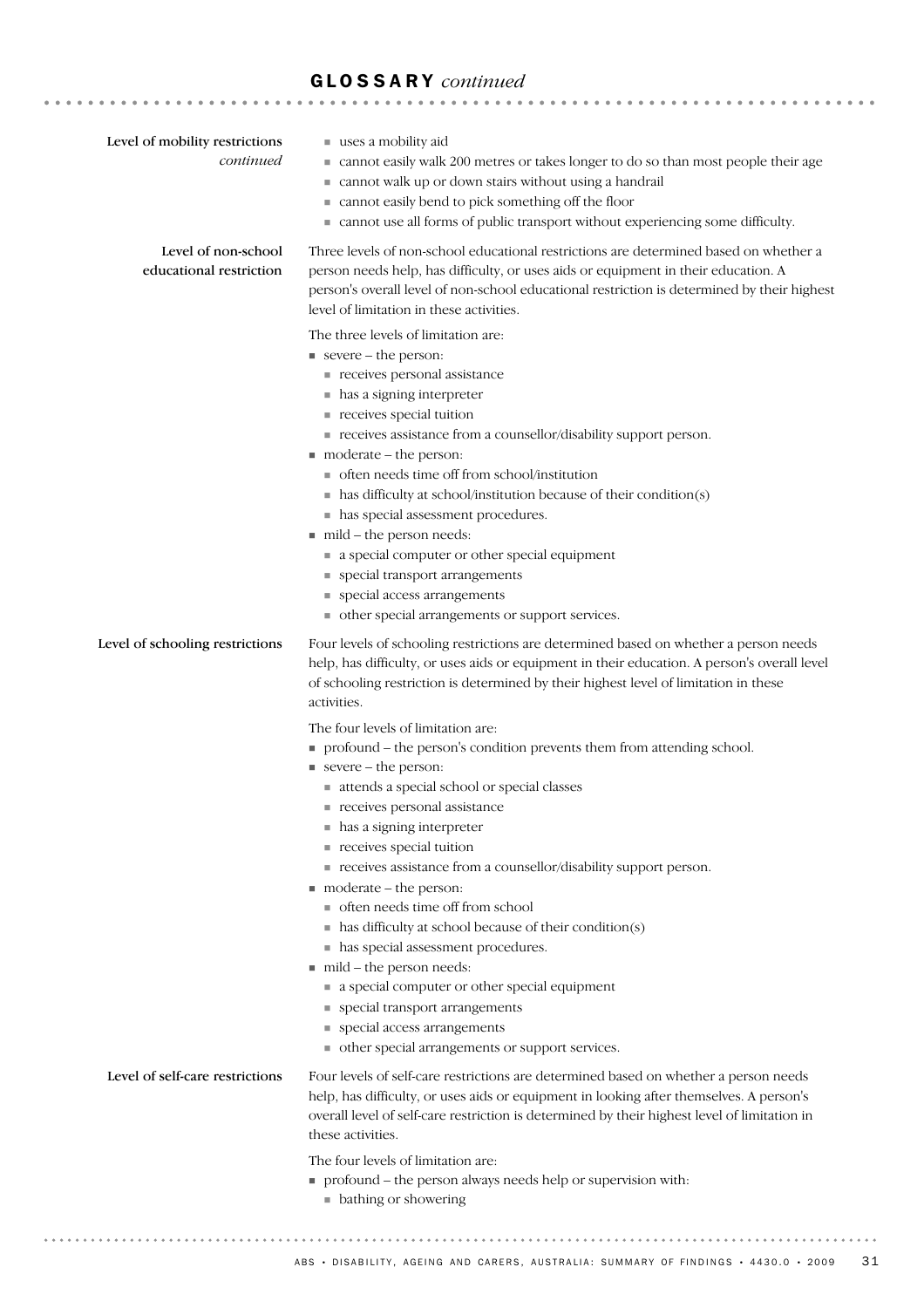| Level of self-care restrictions<br>continued | $\blacksquare$ dressing<br>$\equiv$ eating<br>$\blacksquare$ toileting<br>managing bladder or bowel control.<br>severe – the person sometimes need help or supervision with:<br>• bathing or showering<br>$\blacksquare$ dressing<br>$\equiv$ eating<br>$\blacksquare$ toileting<br>managing bladder or bowel control.<br>■ moderate – the person has difficulty, but doesn't need help with:<br>• bathing or showering<br>$\blacksquare$ dressing<br>$\equiv$ eating<br>$\blacksquare$ toileting<br>managing bladder or bowel control.<br>$\blacksquare$ mild – the person:<br>doesn't need any help and doesn't have any difficulty with self-care, but uses an aid<br>does not use the toilet, but does not have difficulty controlling their bladder or<br>bowel. |
|----------------------------------------------|-----------------------------------------------------------------------------------------------------------------------------------------------------------------------------------------------------------------------------------------------------------------------------------------------------------------------------------------------------------------------------------------------------------------------------------------------------------------------------------------------------------------------------------------------------------------------------------------------------------------------------------------------------------------------------------------------------------------------------------------------------------------------|
| Limitation                                   | A person has a limitation if they have difficulty doing a particular activity, need assistance<br>from another person or use an aid. See Appendix 1 for more detail.                                                                                                                                                                                                                                                                                                                                                                                                                                                                                                                                                                                                  |
| Living arrangements                          | Living arrangements refer to:<br>• whether a person lives alone, with other family members or with other unrelated<br>individuals<br>• whether a person lives in a private dwelling, cared-accommodation or other<br>non-private dwelling.<br>Relationship in household was not determined for people in cared-accommodation or<br>other non-private dwellings.                                                                                                                                                                                                                                                                                                                                                                                                       |
| Long-term condition                          | A disease or disorder which has lasted or is likely to last for at least six months; or a<br>disease, disorder or event (e.g. stroke, poisoning, accident etc.) which produces an<br>impairment or restriction which has lasted or is likely to last for at least six months.<br>Long-term conditions have been coded to a classification based on the World Health<br>Organisation's International Classification of Diseases, version 10 (ICD-10).                                                                                                                                                                                                                                                                                                                  |
| Low technology reading or<br>writing aids    | Non-electronic aids such as picture boards, symbol boards or large print books.                                                                                                                                                                                                                                                                                                                                                                                                                                                                                                                                                                                                                                                                                       |
| Low technology speaking aids                 | Non-electronic aids such as picture boards, symbol boards or letter/word boards.                                                                                                                                                                                                                                                                                                                                                                                                                                                                                                                                                                                                                                                                                      |
| Main condition                               | A long-term condition identified by a person as the one causing the most problems.<br>Where only one long-term condition is reported, this is recorded as the main long-term<br>condition.                                                                                                                                                                                                                                                                                                                                                                                                                                                                                                                                                                            |
| Main job                                     | The job in which a person usually works the most hours.                                                                                                                                                                                                                                                                                                                                                                                                                                                                                                                                                                                                                                                                                                               |
| Main language spoken at home                 | The main language spoken by a person in his/her home, on a regular basis, to<br>communicate with other residents of the home and regular visitors to the home.                                                                                                                                                                                                                                                                                                                                                                                                                                                                                                                                                                                                        |
| Main recipient of care                       | Where a primary carer is caring for more than one person, the main recipient of care is<br>the one receiving the most help or supervision. A sole recipient is also classed as a main<br>recipient. The assistance has to be ongoing, or likely to be ongoing, for at least six<br>months and be provided for one or more of the core activities of communication,<br>mobility and self-care.                                                                                                                                                                                                                                                                                                                                                                         |
| Meal preparation                             | Includes preparing ingredients and cooking food.                                                                                                                                                                                                                                                                                                                                                                                                                                                                                                                                                                                                                                                                                                                      |
| Meal preparation aids                        | Includes items such as cutting aids, opening aids and cooking aids.                                                                                                                                                                                                                                                                                                                                                                                                                                                                                                                                                                                                                                                                                                   |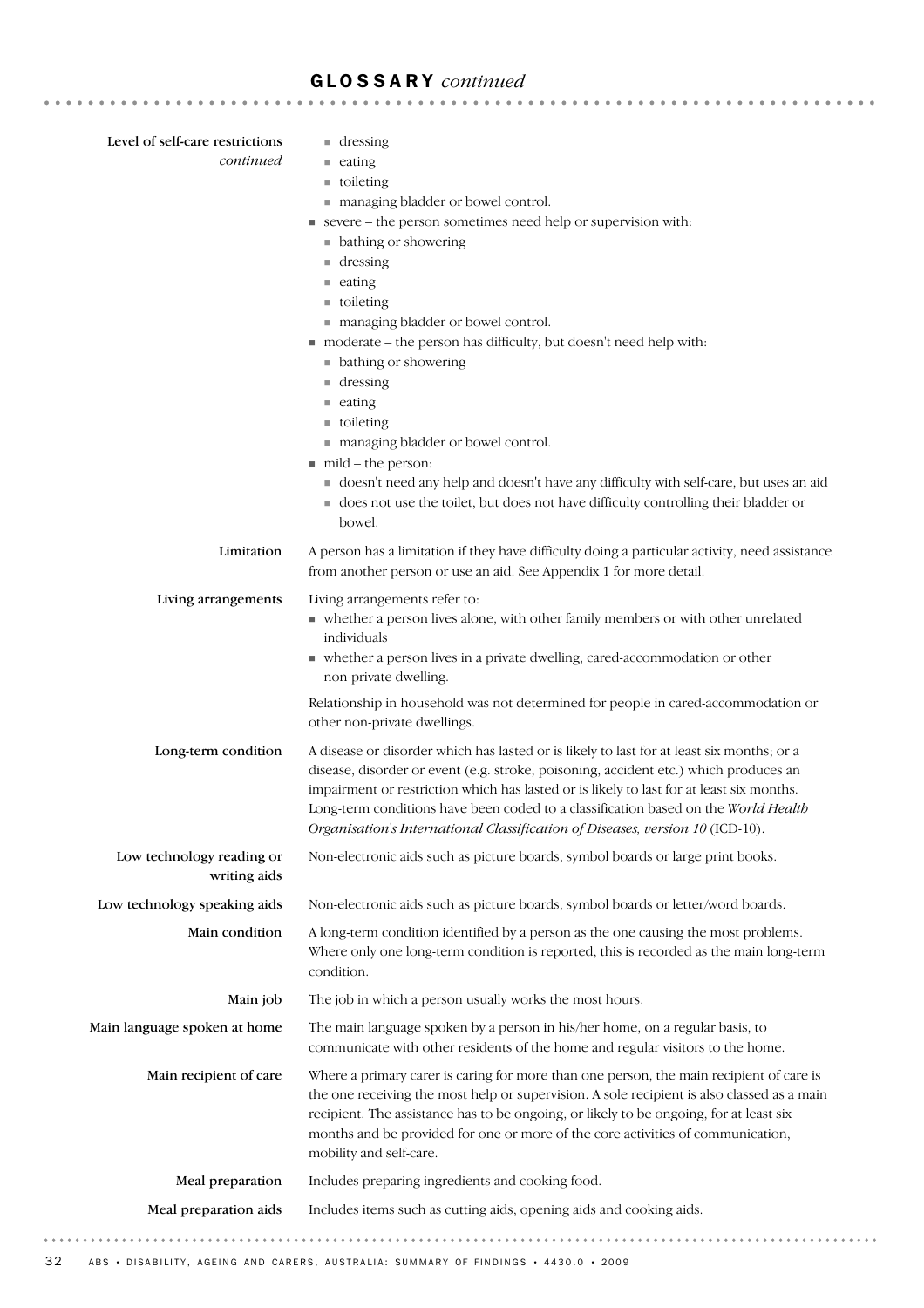| Median                               | The median value is that value which divides the population into two equal parts, one<br>half having values lower than the median, and one half having values higher than it.                                                                                                                                                                                                                                                                                                                                                                                      |
|--------------------------------------|--------------------------------------------------------------------------------------------------------------------------------------------------------------------------------------------------------------------------------------------------------------------------------------------------------------------------------------------------------------------------------------------------------------------------------------------------------------------------------------------------------------------------------------------------------------------|
| Medical aids                         | This includes items such as nebulisers, dialysis machines, feeding pumps, pacemakers,<br>oxygen concentrators or cylinders, ventilators, medical dressings, surgical stockings or<br>pain management aids.                                                                                                                                                                                                                                                                                                                                                         |
| Mild core activity limitation        | See Core activity limitation.                                                                                                                                                                                                                                                                                                                                                                                                                                                                                                                                      |
| Mobility                             | Mobility comprises the following tasks:<br>getting into or out of a bed or chair<br>moving about the usual place of residence<br>going to or getting around a place away from the usual residence<br>u walking 200 metres<br>walking up and down stairs without a handrail<br>٠<br>bending and picking up an object from the floor<br>using public transport.                                                                                                                                                                                                      |
| Moderate core activity<br>limitation | See Core activity limitation.                                                                                                                                                                                                                                                                                                                                                                                                                                                                                                                                      |
| Need for assistance                  | A person with one or more disabilities, or aged 60 years and over, is identified as having<br>a need for assistance with an activity if, because of their disability or age, they report that<br>they need help or supervision with at least one of the specified tasks constituting that<br>activity. Need is not identified if the help or supervision is required because the person<br>has not learned, or has not been accustomed to performing that activity. The person is<br>considered to need assistance whether or not assistance is actually received. |
| Non-core restriction                 | A restriction in employment and/or schooling.                                                                                                                                                                                                                                                                                                                                                                                                                                                                                                                      |
| Non-personal assistance              | This includes meal preparation, reading or writing, household chores, property<br>maintenance and transport.                                                                                                                                                                                                                                                                                                                                                                                                                                                       |
| Non-private dwelling                 | In this survey, comprises Cared-accommodation and Other non-private dwellings.                                                                                                                                                                                                                                                                                                                                                                                                                                                                                     |
| Non-school qualification             | Non-school qualifications are awarded for educational attainments other than those of<br>pre-primary, primary or secondary education. They include qualifications at the Post<br>Graduate Degree level, Master Degree level, Graduate Diploma and Graduate Certificate<br>level, Bachelor Degree level, Advanced Diploma and Diploma level, and Certificates I, II,<br>III and IV levels. Non-school qualifications may be attained concurrently with school<br>qualifications.                                                                                    |
| Not in the labour force              | Persons who were not employed or unemployed.                                                                                                                                                                                                                                                                                                                                                                                                                                                                                                                       |
| Occupation                           | Classified according to the Australian and New Zealand Standard Classification of<br>Occupations (ANZSCO), First Edition, 2006 (cat. no. 1220.0).                                                                                                                                                                                                                                                                                                                                                                                                                  |
| Older person                         | In this survey, older person refers to a person aged 60 years and over. Information on<br>need for and receipt of assistance for household chores, meal preparation, reading or<br>writing, property maintenance and transport, and on community participation, is<br>available from the survey for persons aged 60 years and over, regardless of whether they<br>have a disability or not.                                                                                                                                                                        |
| Other hearing aid(s)                 | This includes aids such as hearing dogs, light signals, or a Teletypewriter (TTY) phone or<br>loop.                                                                                                                                                                                                                                                                                                                                                                                                                                                                |
| Other non-private dwelling           | Non-private dwellings other than cared-accommodation are defined in this survey as<br>hostels for the homeless, hotels, motels, educational and religious institutions,<br>construction camps, boarding houses, staff quarters, guest houses, short-stay caravan<br>parks, youth camps and camping grounds, and self-care units in a retirement village<br>which may have cared-accommodation on-site.                                                                                                                                                             |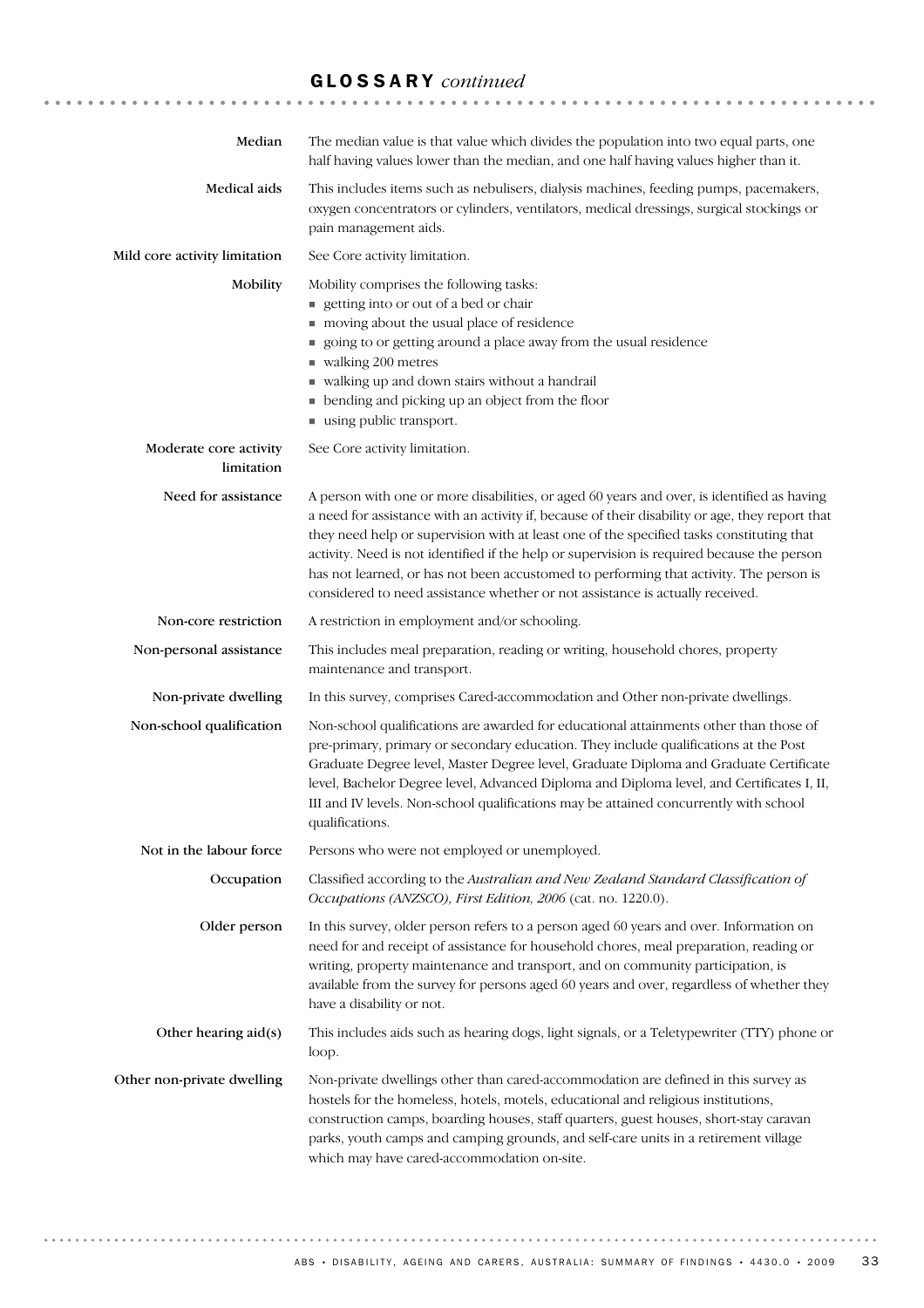| Own account worker                     | An own account worker is a person who operates his or her own unincorporated<br>economic enterprise or engages independently in a profession or trade and hires no<br>employees.                                                                                                                                                                                                                                                                                                                                                                                                                           |
|----------------------------------------|------------------------------------------------------------------------------------------------------------------------------------------------------------------------------------------------------------------------------------------------------------------------------------------------------------------------------------------------------------------------------------------------------------------------------------------------------------------------------------------------------------------------------------------------------------------------------------------------------------|
| Part time workers                      | Employed persons who usually worked less than 35 hours a week (in all jobs) and either<br>did so during the reference week, or were not at work during the reference week.                                                                                                                                                                                                                                                                                                                                                                                                                                 |
| Participation rate                     | In the context of labour force statistics, the participation rate for any group is the<br>number of persons in the labour force (i.e. employed persons plus unemployed persons)<br>expressed as a percentage of the population aged 15 years and over in the same group.<br>In this publication, the population is restricted to persons aged 15 to 64 years.                                                                                                                                                                                                                                              |
| Partner                                | A person in a couple relationship with another person usually resident in the same<br>household. The couple relationship may be in either a registered or de facto marriage,<br>and includes same-sex couples.                                                                                                                                                                                                                                                                                                                                                                                             |
| Personal activities                    | These include communication, mobility, self-care, health care and cognition or emotion.                                                                                                                                                                                                                                                                                                                                                                                                                                                                                                                    |
| Primary carer                          | A primary carer is a person who provides the most informal assistance, in terms of help<br>or supervision, to a person with one or more disabilities or aged 60 years and over. The<br>assistance has to be ongoing, or likely to be ongoing, for at least six months and be<br>provided for one or more of the core activities (communication, mobility and self-care).<br>In this survey, primary carers only include persons aged 15 years and over for whom a<br>personal interview was conducted. Persons aged 15 to 17 years were only interviewed<br>personally if parental permission was granted. |
| Principal carer                        | This term is not used in the 2009 SDAC, as there has been a change in the way primary<br>carers were identified compared with previous surveys. In previous surveys, a principal<br>carer was a person who was not identified by the initially responding responsible adult as<br>being the person who provided the most care to a recipient, but who was identified as<br>such by the recipient of care. These carers were not asked to confirm their carer status.<br>In 2009, such persons were subsequently personally interviewed to ascertain whether<br>they were a primary carer or not.           |
| Principal source of personal<br>income | Refers to that source from which the greatest amount of cash income is received.                                                                                                                                                                                                                                                                                                                                                                                                                                                                                                                           |
| Private dwellings                      | Houses, flats, home units, garages, tents and other structures used as private places of<br>residence at the time of the survey.                                                                                                                                                                                                                                                                                                                                                                                                                                                                           |
| Profound core activity<br>limitation   | See Core activity limitation.                                                                                                                                                                                                                                                                                                                                                                                                                                                                                                                                                                              |
| Property maintenance                   | This includes light maintenance and gardening tasks, such as:<br>• changing light bulbs, tap washers, car registration stickers<br>making minor home repairs<br>mowing lawns, watering, pruning shrubs, light weeding, planting<br>removing rubbish.                                                                                                                                                                                                                                                                                                                                                       |
| Qualification                          | Formal certification, issued by a relevant approved body, in recognition that a person has<br>achieved learning outcomes or competencies relevant to identified individual,<br>professional, industry or community needs. Statements of attainment awarded for partial<br>completion of a course of study at a particular level are excluded.                                                                                                                                                                                                                                                              |
| Quintiles                              | Groupings that result from ranking all households or people in the population in<br>ascending order according to some characteristic such as their household income and<br>then dividing the population into five equal groups, each comprising 20% of the<br>estimated population. The same dollar values for household income can therefore<br>appear in separate quintiles.                                                                                                                                                                                                                             |
| Reading or writing                     | This includes tasks such as:<br>• checking bills or bank statements<br>■ writing letters                                                                                                                                                                                                                                                                                                                                                                                                                                                                                                                   |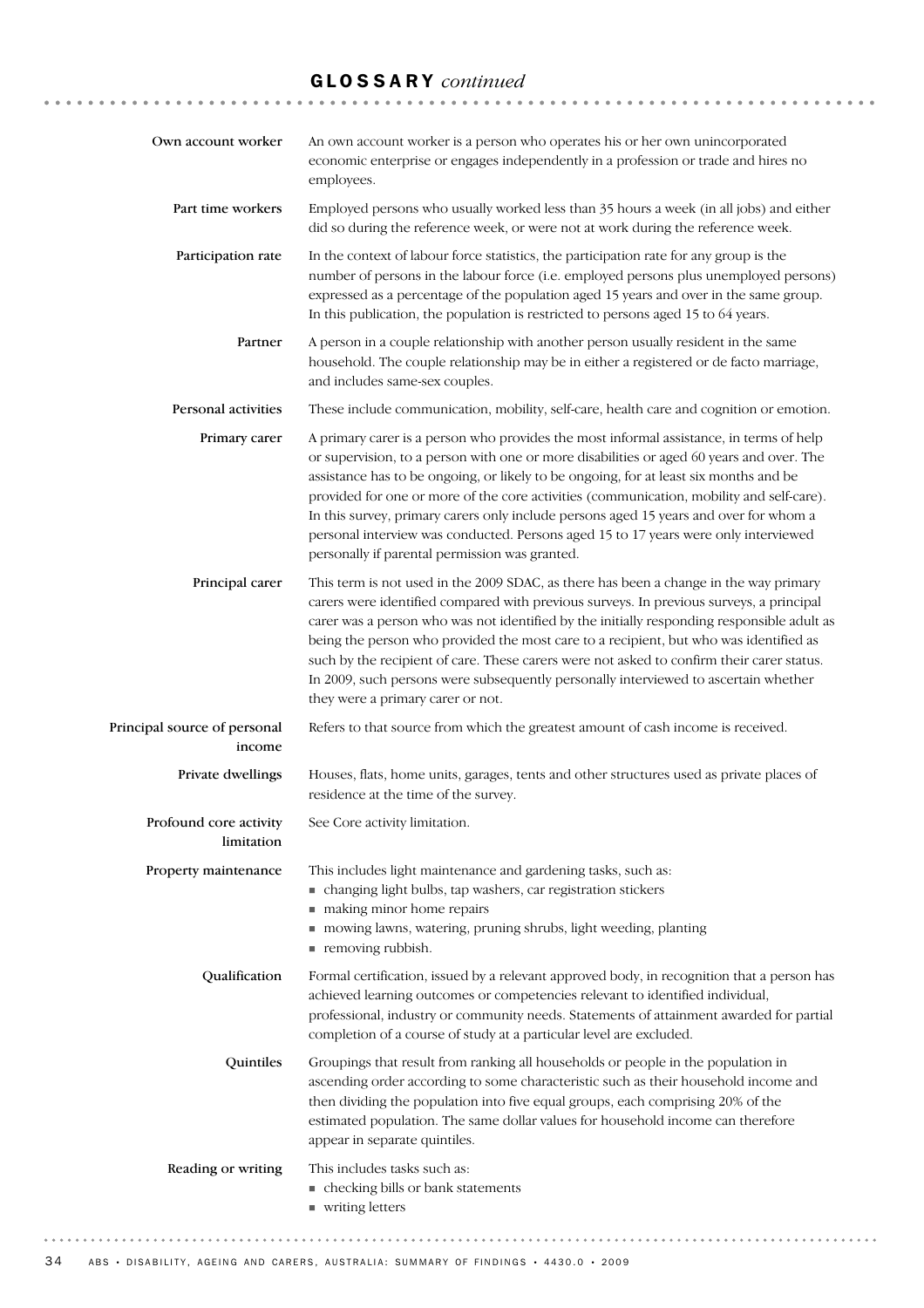| Reading or writing continued | ■ filling in forms.                                                                                                                                                                                                                                                                                                                                                                                                                                                                                |
|------------------------------|----------------------------------------------------------------------------------------------------------------------------------------------------------------------------------------------------------------------------------------------------------------------------------------------------------------------------------------------------------------------------------------------------------------------------------------------------------------------------------------------------|
| Receipt of assistance        | Receipt of assistance is applicable to persons with one or more disabilities, or aged 60<br>years and over, who needed help or supervision with at least one of the specified tasks<br>comprising an activity. The source of assistance may be informal or formal, but does not<br>include assistance from the use of aids or equipment.                                                                                                                                                           |
| Registered marital status    | Whether a person has, or has had, a registered marriage with another person.<br>Accordingly, people are classified as either 'never married', 'married', 'widowed' or<br>'divorced'.                                                                                                                                                                                                                                                                                                               |
| Remoteness area              | The ABS has defined Remoteness within the Australian Standard Geographical<br>Classification (ASGC) (cat. no. 1216.0). The structure defines six Remoteness Areas (RA):<br>Major Cities of Australia; Inner Regional Australia; Outer Regional Australia; Remote<br>Australia; Very Remote Australia; and Migratory.                                                                                                                                                                               |
|                              | The delimitation criteria for RAs are based on the Accessibility/Remoteness Index of<br>Australia (ARIA), which measures the remoteness of a point based on the physical road<br>distance to the nearest Urban Centre in each of five size classes. For this survey, the<br>ASGC 2006 CDs were used. The Remoteness Structure is described in detail in the<br>publication Statistical Geography Volume 1 - Australian Standard Geographical<br>Classification (ASGC), Jul 2006 (cat. no. 1216.0). |
| Respite care                 | Respite care services provide alternative care arrangements for persons with one or more<br>disabilities, or older people, to allow carers a short-term break from their care<br>commitments. Respite care may be provided on a regular, planned basis, or in an<br>emergency or crisis situation. Respite care services may be in a facility such as a nursing<br>home or community centre or in a person's home.                                                                                 |
| Restriction                  | A person has a restriction if he/she has difficulty participating in life situations, needs<br>assistance from another person or uses an aid. See Appendix 1 for more detail.                                                                                                                                                                                                                                                                                                                      |
| Schooling restriction        | A schooling restriction is determined for persons aged 5 to 20 years who have one or<br>more disabilities if, because of their disability, they:<br>are unable to attend school<br>attend a special school<br>attend special classes at an ordinary school<br>need at least one day a week off school on average<br>• have difficulty at school.                                                                                                                                                   |
| Scooter                      | A mobility aid serving a similar purpose as a wheelchair, but configured like a motor<br>scooter.                                                                                                                                                                                                                                                                                                                                                                                                  |
| Section of State (SOS)       | This geographical classification uses population counts to define Collection Districts<br>(CDs) as urban or rural and to provide, in aggregate, statistics for urban concentrations<br>and for bounded localities and balance areas.                                                                                                                                                                                                                                                               |
|                              | Section of State categories comprise Major Urban (population clusters of 100,000 or<br>more), Other Urban (population clusters of 1,000 to 99,999), Bounded Locality (200 to<br>999), Rural Balance (remainder of state/territory) and Migratory, and in aggregate cover<br>the whole of Australia.                                                                                                                                                                                                |
|                              | For more information, refer to Statistical Geography Volume 1 - Australian Standard<br>Geographical Classification (ASGC), Jul 2006 (cat. no. 1216.0).                                                                                                                                                                                                                                                                                                                                             |
| Self-care                    | This activity comprises the following tasks:<br>• showering or bathing<br>$\blacksquare$ dressing<br>■ eating<br>utoileting<br>• bladder or bowel control.                                                                                                                                                                                                                                                                                                                                         |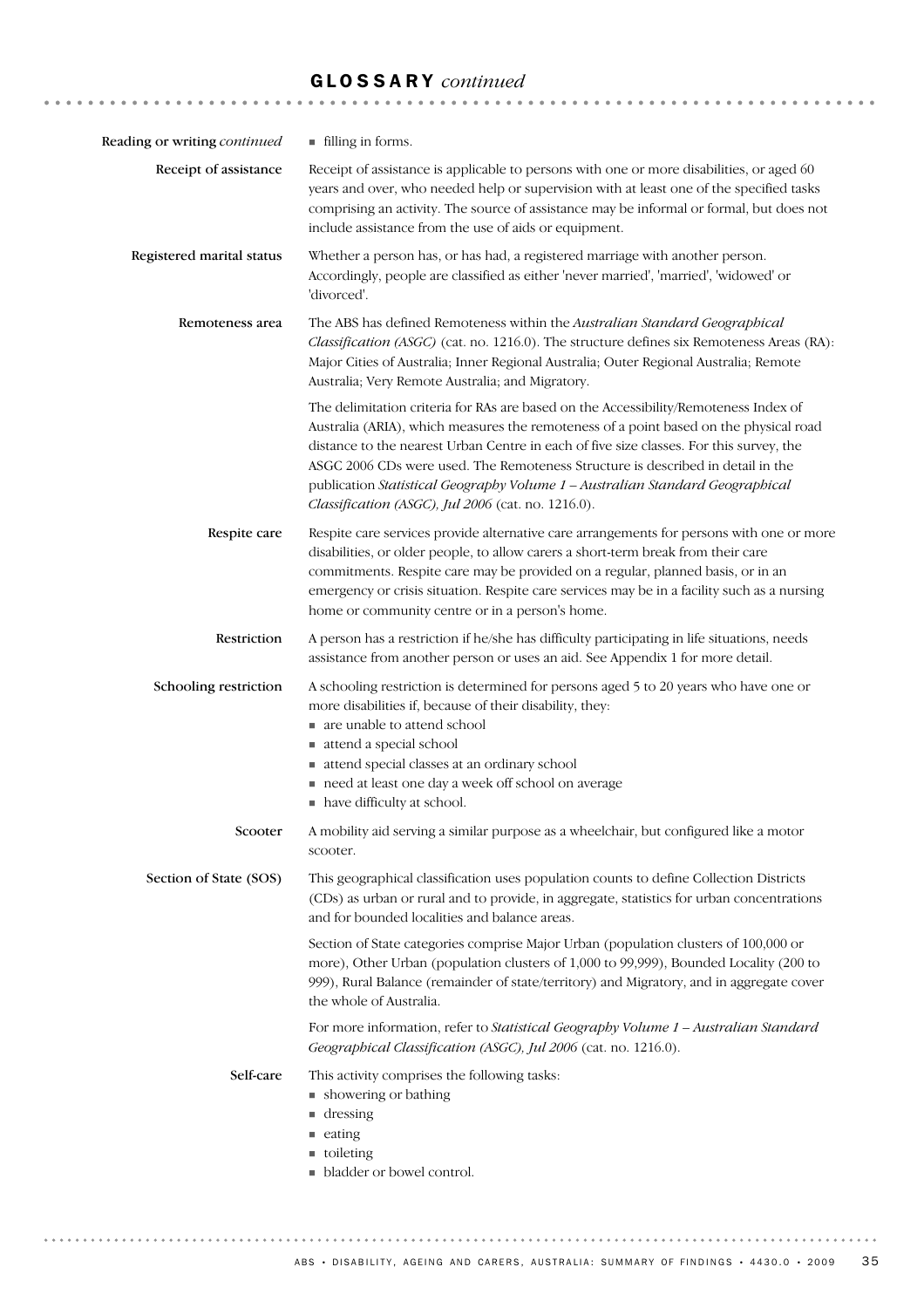| Service does not provide<br>sufficient hours | This includes both cases where the person didn't receive any hours and where they<br>received some hours, but not as many as were required from the service.                                                                                                                                                                                                                                                                                                                                                                                                                                                                                                                                                        |
|----------------------------------------------|---------------------------------------------------------------------------------------------------------------------------------------------------------------------------------------------------------------------------------------------------------------------------------------------------------------------------------------------------------------------------------------------------------------------------------------------------------------------------------------------------------------------------------------------------------------------------------------------------------------------------------------------------------------------------------------------------------------------|
| Severe core activity limitation              | See Core activity limitation.                                                                                                                                                                                                                                                                                                                                                                                                                                                                                                                                                                                                                                                                                       |
| Severity of employment<br>restrictions       | Four levels of employment restrictions are determined based on whether a person needs<br>help, has difficulty, or uses aids or equipment in their employment. A person's overall<br>level of employment restriction is determined by their highest level of limitation in these<br>activities.                                                                                                                                                                                                                                                                                                                                                                                                                      |
|                                              | The four levels of limitation are:                                                                                                                                                                                                                                                                                                                                                                                                                                                                                                                                                                                                                                                                                  |
|                                              | • profound – the person's condition permanently prevents them from working.                                                                                                                                                                                                                                                                                                                                                                                                                                                                                                                                                                                                                                         |
|                                              | severe – the person:                                                                                                                                                                                                                                                                                                                                                                                                                                                                                                                                                                                                                                                                                                |
|                                              | requires personal support<br>needs ongoing supervision or assistance                                                                                                                                                                                                                                                                                                                                                                                                                                                                                                                                                                                                                                                |
|                                              | requires a special disability support person                                                                                                                                                                                                                                                                                                                                                                                                                                                                                                                                                                                                                                                                        |
|                                              | receives assistance from a disability job placement program or agency.                                                                                                                                                                                                                                                                                                                                                                                                                                                                                                                                                                                                                                              |
|                                              | moderate - the person is restricted in the type of job and/or the numbers of hours                                                                                                                                                                                                                                                                                                                                                                                                                                                                                                                                                                                                                                  |
|                                              | they can work or has difficulty in changing jobs.<br>mild - the person needs:                                                                                                                                                                                                                                                                                                                                                                                                                                                                                                                                                                                                                                       |
|                                              | • help from someone at work                                                                                                                                                                                                                                                                                                                                                                                                                                                                                                                                                                                                                                                                                         |
|                                              | ■ special equipment                                                                                                                                                                                                                                                                                                                                                                                                                                                                                                                                                                                                                                                                                                 |
|                                              | modifications to buildings or fittings                                                                                                                                                                                                                                                                                                                                                                                                                                                                                                                                                                                                                                                                              |
|                                              | • special arrangements for transport or parking                                                                                                                                                                                                                                                                                                                                                                                                                                                                                                                                                                                                                                                                     |
|                                              | $\blacksquare$ training<br>to be allocated different duties.                                                                                                                                                                                                                                                                                                                                                                                                                                                                                                                                                                                                                                                        |
| Showering or bathing                         | Showering or bathing is defined as getting in and out of the shower or bath, turning<br>on/off taps in the shower or bath, washing, drying and having a bed-bath. It excludes<br>dressing and undressing.                                                                                                                                                                                                                                                                                                                                                                                                                                                                                                           |
| Showering or bathing aids                    | This includes items such as shower chairs, hoists, shower or bath rails and special<br>shower fittings.                                                                                                                                                                                                                                                                                                                                                                                                                                                                                                                                                                                                             |
| Sign language                                | This includes all recognised sign languages. Two sign languages used in Australia are<br>Auslan, used by people with hearing difficulties and Makaton, used by people with<br>speech, language or learning difficulties.                                                                                                                                                                                                                                                                                                                                                                                                                                                                                            |
| Social marital status                        | Social marital status is the relationship status of an individual in terms of whether she or<br>he forms a couple relationship with another person living in the same usual residence,<br>and the nature of that relationship. A marriage exists when two people live together as<br>husband and wife, or partners, regardless of whether the marriage is formalised through<br>registration. Individuals are, therefore, regarded as married if they are in a de facto<br>marriage, or if they are living with the person to whom they are registered as married.<br>Note: married de facto also includes persons who report de facto, partner, common law<br>husband/wife/spouse, lover, girlfriend or boyfriend. |
|                                              | The term 'not married', as used in this classification, means neither a registered nor a de<br>facto marriage. This includes persons who live alone, with other family members, and<br>those in shared accommodation.                                                                                                                                                                                                                                                                                                                                                                                                                                                                                               |
| Socio-Economic Indexes for<br>Areas (SEIFA)  | SEIFA is a product developed especially for those interested in the assessment of the<br>welfare of Australian communities. The ABS has developed four indexes to allow ranking<br>of regions/areas, providing a method of determining the level of social and economic<br>well-being in each region.                                                                                                                                                                                                                                                                                                                                                                                                               |
|                                              | Each of the indexes summarise different aspects of the socio-economic status of the<br>people living in those areas. The index refers to the attributes of the area (the Census<br>Collector's District) in which a person lives, not to the socio-economic situation of a<br>particular individual. The index used in this publication was compiled following the 2006<br>Census. For further information about the SEIFAs, see Information Paper: Census of                                                                                                                                                                                                                                                       |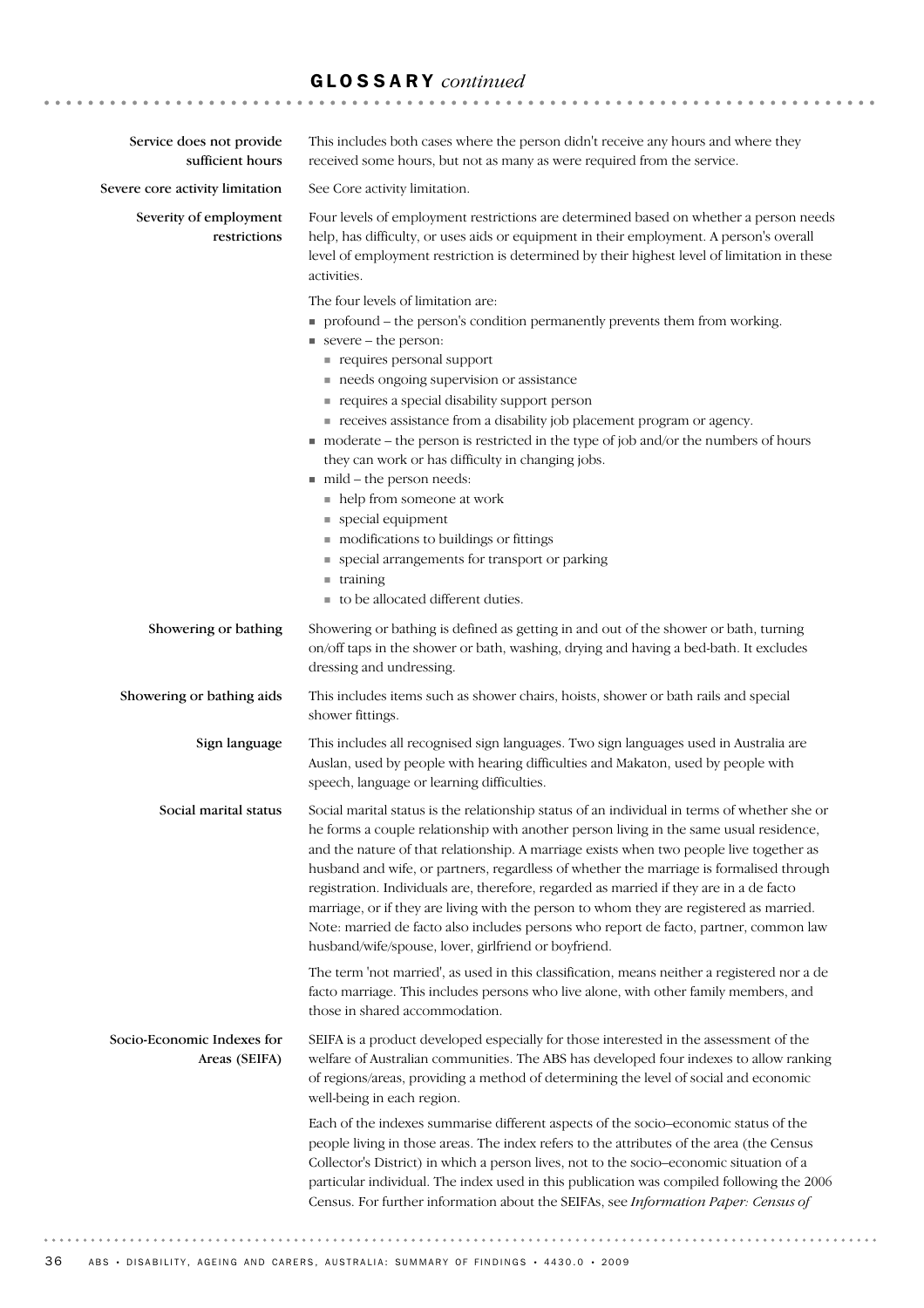| Socio-Economic Indexes for<br>Areas (SEIFA) continued | Population and Housing - Socio-Economic Indexes for Areas, Australia (cat. no.<br>$2039.0$ ).                                                                                                                                                                                                                                                                                                                                                                                                                                                                                                                                                                                                                                                     |  |
|-------------------------------------------------------|---------------------------------------------------------------------------------------------------------------------------------------------------------------------------------------------------------------------------------------------------------------------------------------------------------------------------------------------------------------------------------------------------------------------------------------------------------------------------------------------------------------------------------------------------------------------------------------------------------------------------------------------------------------------------------------------------------------------------------------------------|--|
|                                                       | The four indexes are:<br>Index of Relative Socio-economic advantage and disadvantage: includes attributes<br>such as households with low incomes and people with a tertiary education.<br>Index of Relative Socio-economic disadvantage: includes attributes such as low<br>income, low educational attainment, high unemployment and dwellings without<br>motor vehicles.<br>Index of economic resources: includes attributes such as income, housing<br>expenditure and assets of households.<br>Index of education and occupation: includes attributes relating to the educational and<br>occupational characteristics of communities, like the proportion of people with a<br>higher qualification or those employed in a skilled occupation. |  |
| Specially modified car or car<br>aid(s)               | Car aids or modifications include - extra support handles, extra fittings to support<br>disabled passengers, modifications to accommodate wheelchairs, modifications to<br>appropriately restrain a disabled passenger and modifications to accommodate disabled<br>drivers.                                                                                                                                                                                                                                                                                                                                                                                                                                                                      |  |
| Specific limitation or<br>restriction                 | A limitation in core activities, or a restriction in schooling or employment. This<br>corresponds with the concept of 'handicap' used in previous ABS publications on<br>disability.                                                                                                                                                                                                                                                                                                                                                                                                                                                                                                                                                              |  |
| Splints                                               | This includes resting splints, which hold the affected body part stationary and dynamic<br>splints, which allow the person to move the affected body part more easily than they<br>would otherwise be able to.                                                                                                                                                                                                                                                                                                                                                                                                                                                                                                                                    |  |
| Standardised disability rate                          | See Age standardised disability rate.                                                                                                                                                                                                                                                                                                                                                                                                                                                                                                                                                                                                                                                                                                             |  |
| Supervised activity program                           | Supervised activity programs are places where people can participate in supervised<br>activities such as craft work, or programs that simply provide a place where people can<br>meet others in similar situations, or just to allow them to spend some time away from<br>home, in a safe, supervised environment. These programs do not provide work,<br>education or training.                                                                                                                                                                                                                                                                                                                                                                  |  |
|                                                       | Some examples of supervised activity programs include:<br>day care programs for frail older people, often held at senior citizen clubs<br>early intervention programs for children with developmental disabilities<br>• special activity programs for young people with disabilities.                                                                                                                                                                                                                                                                                                                                                                                                                                                             |  |
| Task                                                  | A task is a component of an activity, and represents the specific level at which<br>information was collected.                                                                                                                                                                                                                                                                                                                                                                                                                                                                                                                                                                                                                                    |  |
| Tenure type                                           | The source of the legal right of a person to occupy a dwelling. Type of tenure may be:<br>• owner without a mortgage<br>owner with a mortgage<br>$\blacksquare$ life tenant<br>participant of rent/buy (or shared equity) scheme<br>n renter<br>nent-free.                                                                                                                                                                                                                                                                                                                                                                                                                                                                                        |  |
| Toileting aids                                        | Includes the use of aids such as commodes, toilet frames and toilet chairs.                                                                                                                                                                                                                                                                                                                                                                                                                                                                                                                                                                                                                                                                       |  |
| Transport                                             | Transport is a single task activity referring to going to places away from the usual place of<br>residence. Need for assistance and difficulty are defined for this activity as the need to be<br>driven and difficulty going to places without help or supervision.                                                                                                                                                                                                                                                                                                                                                                                                                                                                              |  |
| Unable to arrange service                             | This includes people who didn't know how to arrange help and those who were unable<br>to communicate their need for assistance.                                                                                                                                                                                                                                                                                                                                                                                                                                                                                                                                                                                                                   |  |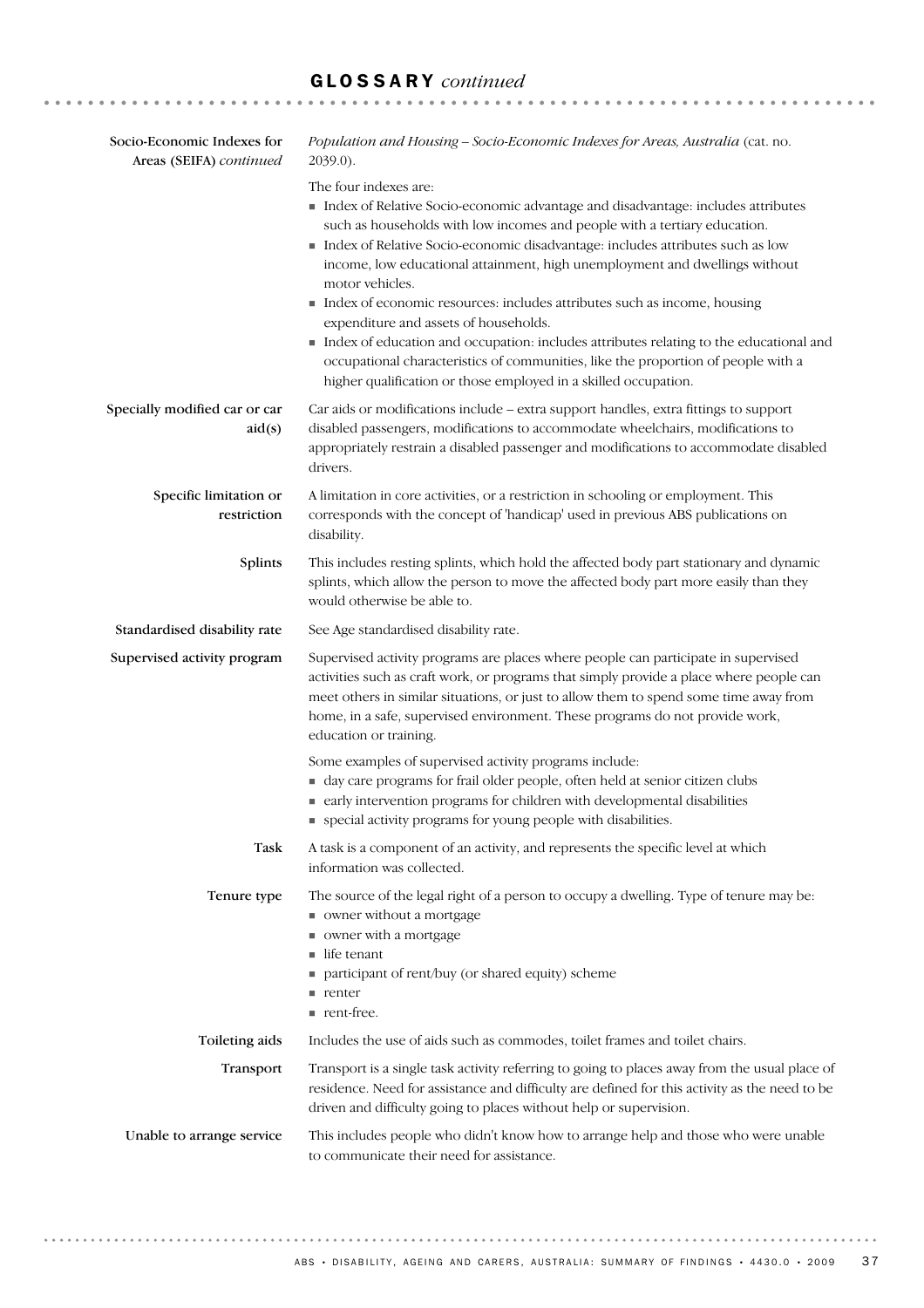| Unconfirmed primary carer                                                      | People identified by the initial household respondent as being the main carer for a<br>person (in or outside of the dwelling), but who do not have a personal interview. This<br>could be because:<br>$\blacksquare$ they refused<br>$\blacksquare$ the interviewer could not contact them<br>• they were aged 15 to 17 years and there was no parental permission<br>$\blacksquare$ they were under 15 years<br>• a proxy interview was obtained due to the person being unable to answer the<br>interview questions for some reason. |
|--------------------------------------------------------------------------------|----------------------------------------------------------------------------------------------------------------------------------------------------------------------------------------------------------------------------------------------------------------------------------------------------------------------------------------------------------------------------------------------------------------------------------------------------------------------------------------------------------------------------------------|
| Unemployed                                                                     | Persons aged 15 years and over who were not employed during the reference week, and:<br>• had actively looked for full time or part time work at any time in the four weeks up to<br>the end of the reference week<br>$\blacksquare$ were available for work in the reference week.                                                                                                                                                                                                                                                    |
| Unemployment rate                                                              | The unemployment rate for any group is the number of unemployed persons in that<br>group expressed as a percentage of the labour force (i.e. employed persons plus<br>unemployed persons) in the same group.                                                                                                                                                                                                                                                                                                                           |
| Whether provides assistance to<br>other people living outside the<br>household | Assistance refers to helping people with 'everyday' activities. Examples may include<br>shopping, transport or housework. The assistance must be provided on a regular, unpaid<br>and informal basis.                                                                                                                                                                                                                                                                                                                                  |